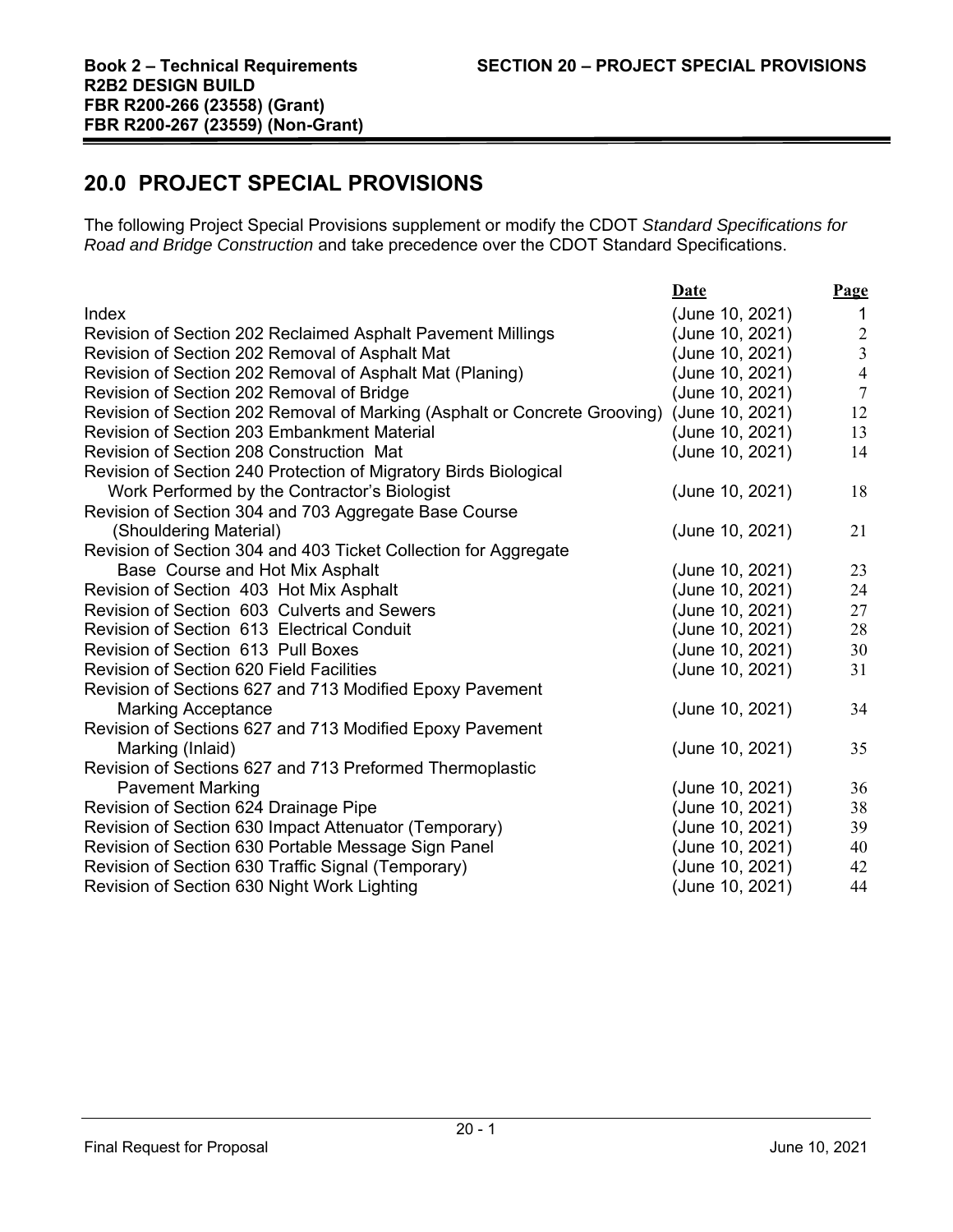## **REVISION OF SECTION 202 RECLAIMED ASPHALT PAVEMENT MILLINGS**

Section 202 of the Standard Specifications is hereby revised for this project as follows:

Subsection 202.09 shall include the following:

CDOT will retain 0% of the Reclaimed Asphalt Pavement (RAP) millings removed from the existing mat on this project. All remaining RAP millings, if any, shall be used in the project as allowed in the Contract or as approved by the Engineer. Otherwise, they shall become the property of the Contractor and shall be disposed at his expense outside the project limits.

If the Contractor desires to retain a quantity of RAP millings that exceeds that allowed by this Contract, the Contractor may request this by submitting a Value Engineering Change Proposal (VECP) in accordance with subsection 104.07.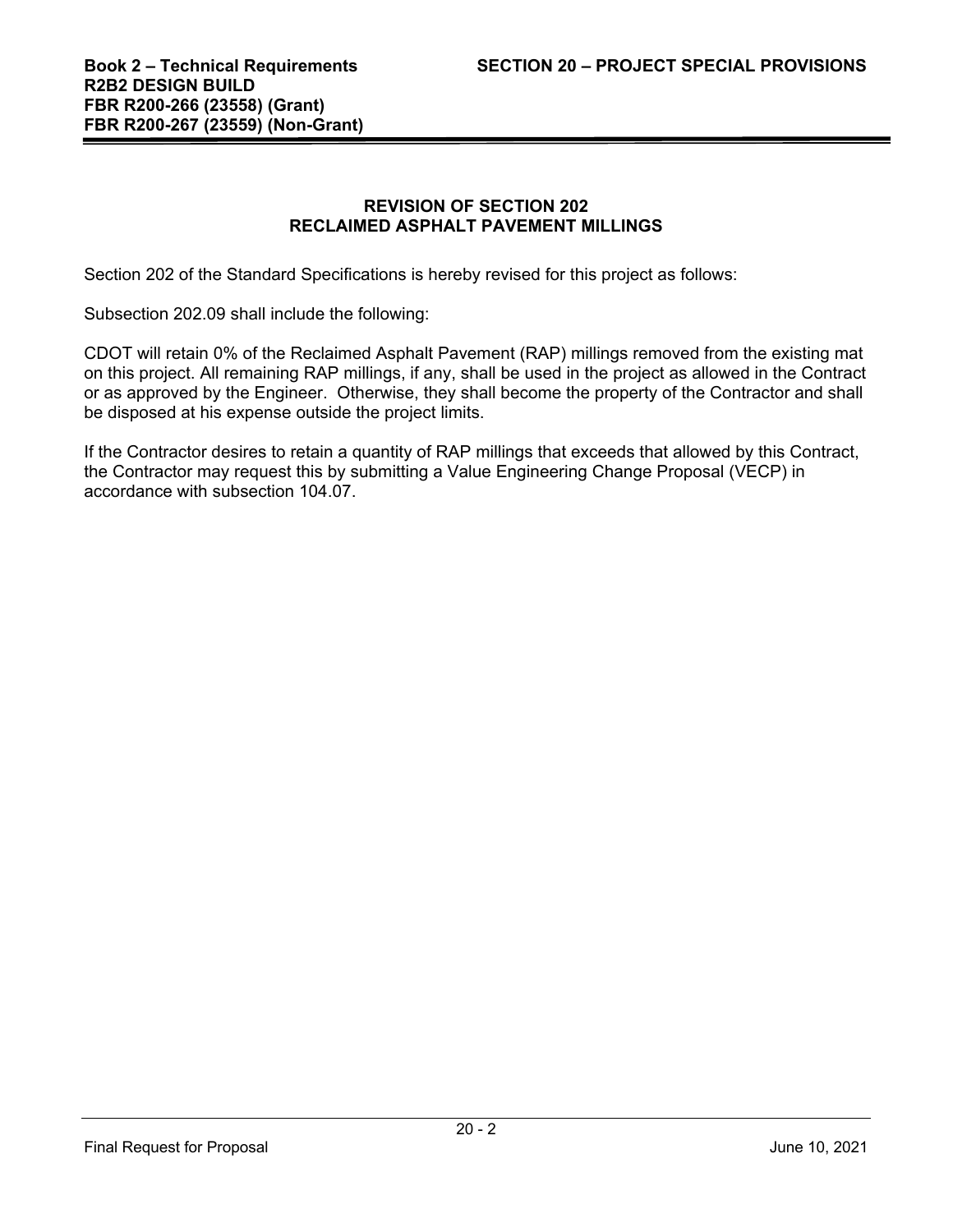## **REVISION OF SECTION 202 REMOVAL OF ASPHALT MAT**

Section 202 of the Standard Specifications is hereby revised for this project as follows:

Subsection 202.01 shall include the following:

This work includes removal and disposal of existing asphalt mat.

In subsection 202.02 delete the seventh paragraph and replace with the following:

The existing asphalt mat shall be removed in a manner that minimizes contamination of the removed mat with underlying material. The removed mat shall become the property of the Contractor and shall be either disposed of outside the project site, or used in one or more of the following ways:

- 1. Used in embankment construction in accordance with section 203.
- 2. Placed in bottom of fills as approved by the Engineer.
- 3. Recycled into the hot mix asphalt.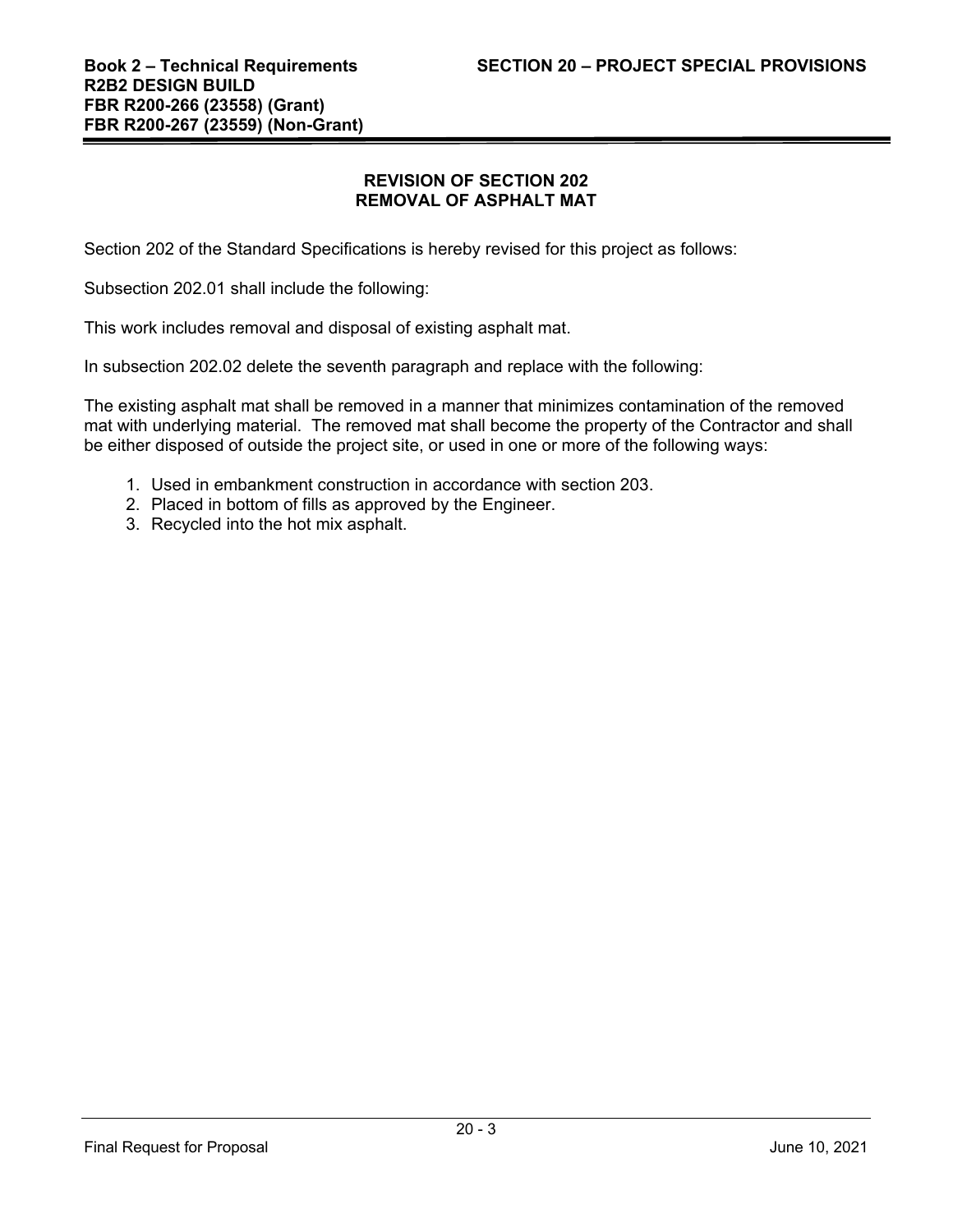## **REVISION OF SECTION 202 REMOVAL OF ASPHALT MAT (PLANING)**

Section 202 of the Standard Specifications is hereby revised for this project as follows:

Delete subsection 202.09, and replace it with the following:

**202.09 Removal of Asphalt Mat (Planing).** Prior to beginning planing operations, the Contractor shall submit a planing plan and a Process Control Plan (PCP) for approval by the Engineer. The planing plan shall include at a minimum:

- (1) The number, types and sizes of planers to be used.
- (2) The width and location of each planing pass.
- (3) The number and types of brooms to be used and their locations with respect to the planers.
- (4) The proposed method for planing and wedging around existing structures such as manholes, valve boxes, and inlets.
- (5) The longitudinal and transverse typical sections for tie-ins at the end of the day.
- (6) If requested by the Engineer, a plan sheet showing the milling passes.

The PCP shall include as a minimum:

- (1) The schedule for replacing the cutting teeth.
- (2) The daily preventive maintenance schedule and checklist.
- (3) Proposed use of automatic grade controls.
- (4) The surface testing schedule for smoothness.
- (5) The process for filling distressed areas.
- (6) The schedule for testing macrotexture of the milled surface.
- (7) Corrective procedures if the milled surface does not meet the minimum macrotexture specification.
- (8) Corrective procedures if the milled surface does not meet the minimum transverse or longitudinal surface finish when measured with a 10 foot straightedge.

The Contractor shall not start the planing operation until the hot mix asphalt (HMA) mix design has been approved and a Form 43 has been signed by the Engineer.

The existing pavement shall be milled to the cross-slope as shown on the plans, and shall have a surface finish that does not vary longitudinally or transversely more than 3/8 inch from a 10 foot straightedge. A 10 foot straightedge shall be supplied by the Contractor.

All milled surfaces shall be broomed with a pick-up broom, unless otherwise specified, before being opened to traffic. A sufficient number of brooms shall be used immediately after planing to remove all milled material remaining in the roadway.

If the Contractor fails to adequately clean the roadway, work shall cease until the Engineer has approved the Contractor's revised written proposal to adequately clean the roadway.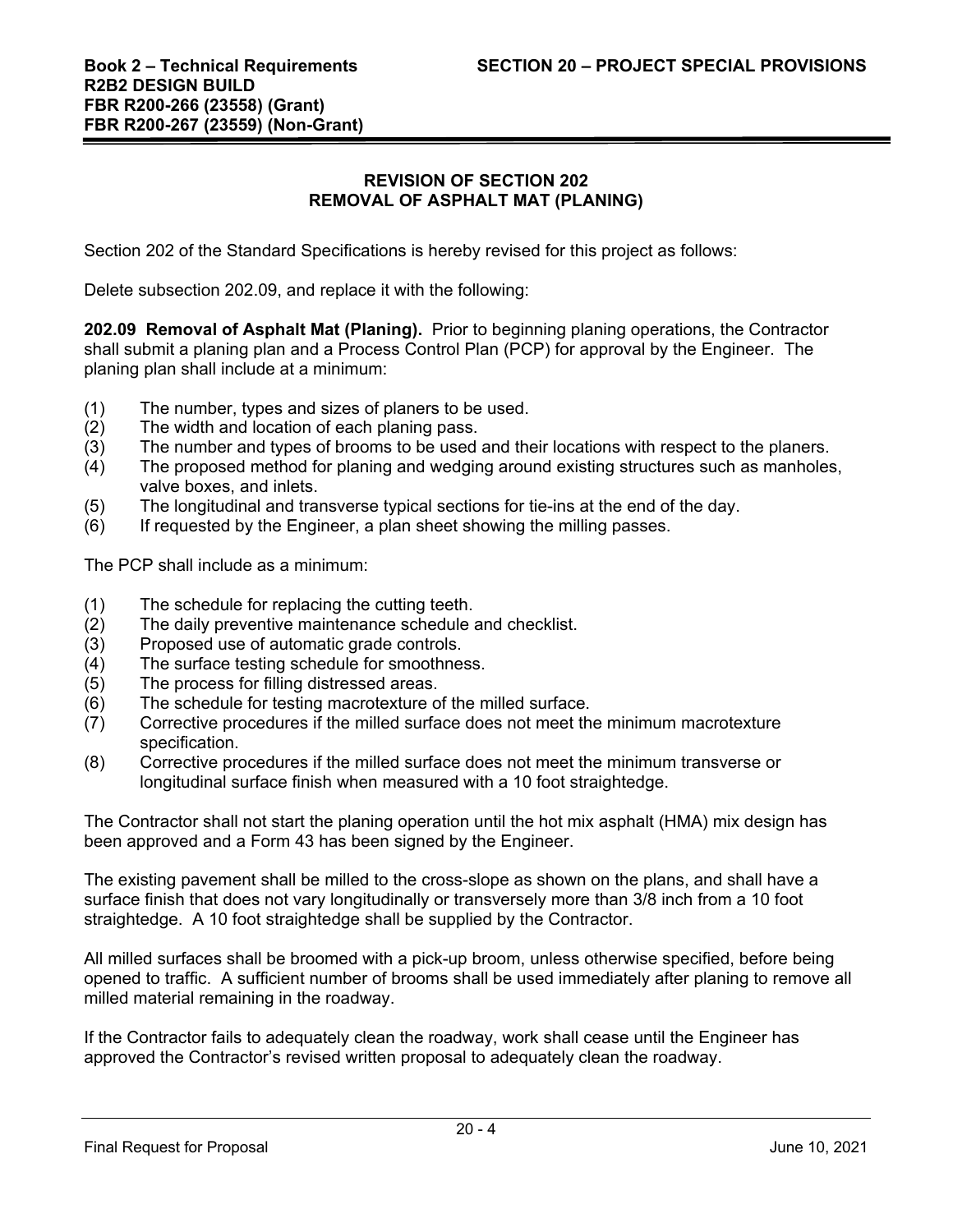## **2 REVISION OF SECTION 202 REMOVAL OF ASPHALT MAT (PLANING)**

The milled surface shall have a macrotexture equal to or less than 0.170 inches for single-lift overlays and 0.215 inches for multiple-lift overlays as tested in accordance with CP 77. Milled surfaces that do not meet these criteria shall require corrective action in accordance with the PCP. The Contractor shall be responsible for testing the macrotexture of the milled surface at the location directed by the Engineer in accordance with CP 77 at a stratified random frequency of one test per 10,000 square yards or a minimum of once per work day.

At the completion of each day's work, longitudinal vertical edges greater than 1 inch shall be tapered. No transverse vertical edges will be allowed. Longitudinal milled surface tie-ins to existing pavement shall be tapered to not less than a 3:1 slope, transverse milled surface tie-ins to existing pavement shall be tapered to not less than a 50:1 slope. Transverse tapered joints may be tapered with the planing machine, a temporary asphalt ramp, or other methods approved by the Engineer. No longitudinal joint between the milled and existing surfaces shall fall between 1 to 5 feet of any lane line.

If the transverse joint is tapered with a temporary asphalt ramp, the milled surface at the joint shall be constructed as a butt joint the full depth of the lift of asphalt to be placed on the milled surface. The Contractor shall be responsible for maintaining this asphalt ramp until all corresponding HMA is placed.

If the transverse joint is tapered with a planing machine, a butt joint shall be cut into the taper the full depth of the lift of asphalt to be placed on the milled surface prior to commencement of resurfacing. All work associated with this joint will not be paid for separately, but shall be included in the cost of planing.

Other approved transverse joint tapers shall be maintained at the expense of the Contractor, and at a minimum shall incorporate a butt joint the full depth of the lift of asphalt to be placed on the milled surface prior to commencement of resurfacing.

Distressed or irregular areas identified in the planed surface by the Engineer shall be patched.

The roadway shall be left in a safe and usable condition at the end of each work day. The Contractor shall take appropriate measures to ensure that the milled surface does not trap or hold water. All required pavement markings removed by the planing shall be restored before the roadway is opened to traffic.

All milled surfaces to be overlaid with HMA shall be covered with new asphalt within 5 working days. Any milled areas left uncovered that are damaged after 5 days shall be removed and rebuilt by the Contractor in accordance with Book 2, Section 10 – Geotechnical and Pavements, subsection 10.4.1 HMA Pavement Construction.

All planing shall be completed full width and parallel to the travel lanes before resurfacing commences unless otherwise directed by the Engineer.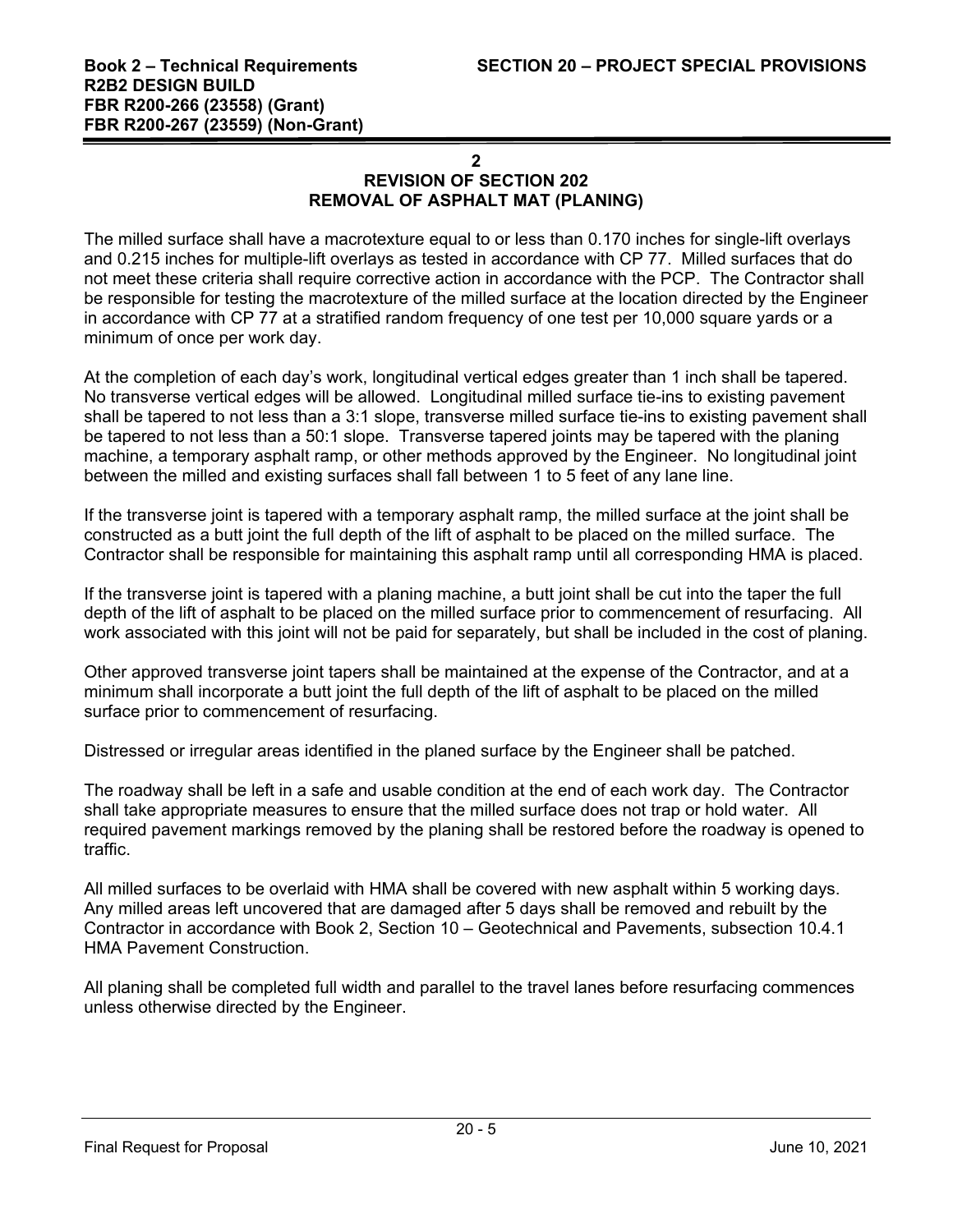# **3 REVISION OF SECTION 202 REMOVAL OF ASPHALT MAT (PLANING)**

All material generated by the planing operation shall become the property of the Contractor unless otherwise noted in the Contract.

Each planer shall conform to the following:

The planer shall have sufficient power, traction and stability to maintain an accurate depth of cut. The propulsion and guidance system of the planer shall be maintained in such condition that the planer may be operated to straight and true lines.

The planer shall be capable of operating with automatic grade controls (contact or non-contact) on both sides of the machine using a 30 foot averaging system or other approved grade control systems. The use of such controls shall be described in the Contractor's PCP.

The planer shall be capable of picking up the removed material in a single operation. A self- loading conveyor shall be an integral part of the planer. Windrows will not be allowed.

Subsection 202.12 shall include the following:

Macrotexture testing, macrotexture corrective actions, planers, brooms and all other work necessary to complete the item will not be measured and paid for separately, but shall be included in the work.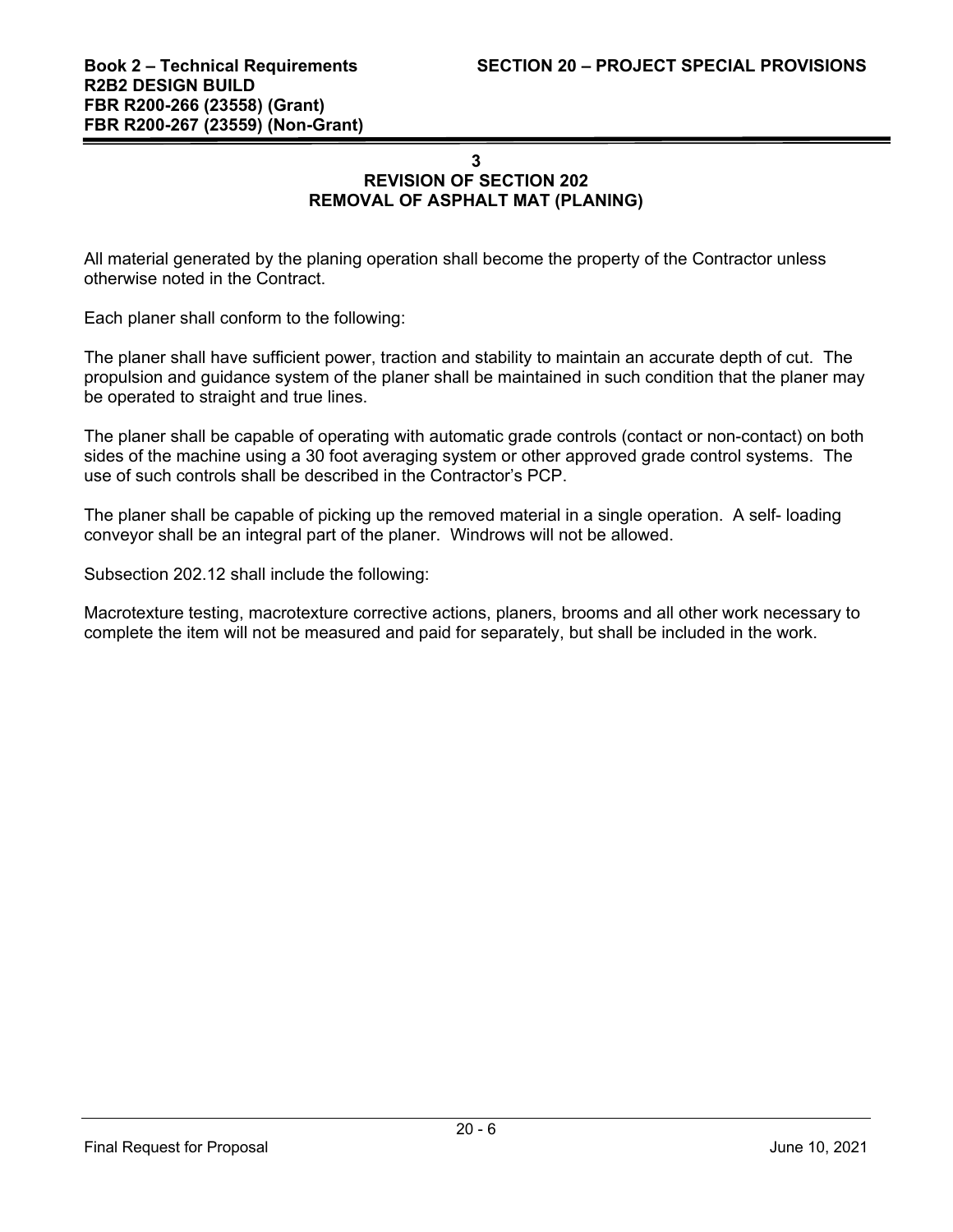Section 202 of the Standard Specifications is hereby revised for this project as follows:

Subsection 202.01 shall include the following:

This work consists of the removal of existing bridges.

Bridge removal shall consist of the complete removal of all superstructure and substructure elements unless otherwise shown on the plans.

Subsection 202.02 shall include the following:

The removal of each existing bridge shall be performed in a safe manner. The Construction Plan requirements (1) through (15) shown in Revision Section 107-Performance of Safety Critical Work shall be included in the Bridge Removal Plan.

When removal operations are located over or in proximity to a railroad or any live water way, additional coordination including potential incident emergency/risk management notifications with the railroad or other agency (United States Army Corps of Engineers (USACE), US Fish and Wildlife Service, US Forest Service, etc.) shall be required.

The Contractor shall submit a Bridge Removal Plan for each structure to the Engineer for review and acceptance at least 14 days prior to the proposed start of removal operations. This Plan shall detail procedures, sequences, and all features required to perform the removal in a safe and controlled manner**.** The Bridge Removal Plans shall be prepared by the Contractor's Engineer and contain the seal and signature of a Professional Engineer registered in the State of Colorado. The Bridge Removal Plan shall be stamped "Approved for Construction" and signed by the Contractor. The Bridge Removal Plan will be submitted to CDOT for review concurrent with the Engineer's review for general specification compliance, but will not be approved by the Engineer. Comments from the Engineer's review of the Bridge Removal Plan shall be submitted in writing to the Contractor within seven calendar days from receipt of the plan and prior to the Pre-removal Conference**.** Acceptance of the Bridge Removal Plans will be contingent upon the Contractor adequately addressing all written comments provided by the Engineer.

The Bridge Removal Plans shall provide complete details of the bridge removal process, including:

- (1) The removal sequence corresponding to the construction phasing shown on the plans, including calculations and analysis of the Contractor's removal equipment as related to loading capacity and any crane bearing during the removal operations. Sequence of operation shall include a detailed schedule that complies with the working hour limitations.
- (2) Equipment descriptions including size, number, type, capacity, backup/standby need, and location of equipment during removal operations.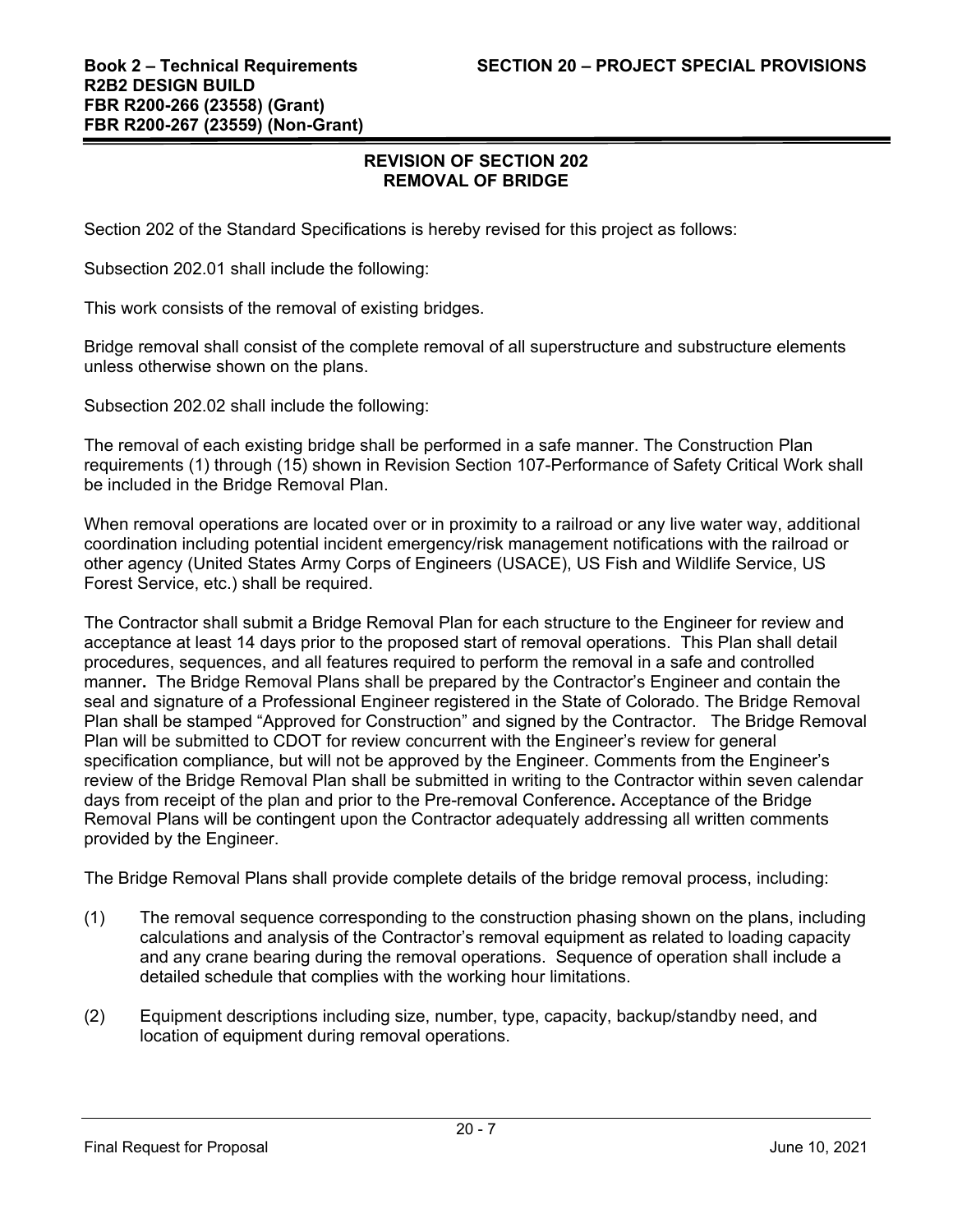- (3) Roles, responsibilities, and positioning of all CDOT project management, construction supervision, and critical workers during removal activities. This section shall include instructions for communicating and managing a 'safe-all-stop' scenario if unexpected hazards are discovered during the activity.
- (4) Shoring that exceeds 5 feet in height, all falsework and bracing. Shoring design shall follow the AASHTO Guide Design Specifications for Bridge Temporary Works, or other design standard as approved by the Engineer. Shoring construction, including verification and proof testing shall be in accordance with Section 206. Shoring will not be measured and paid for separately.
- (5) Details, locations, and types of protective coverings to be used. The protective covering shall prevent materials, equipment, and debris from falling onto the property below. When removal operations are located over or in proximity to a live waterway, railroad, or pedestrian/bicycle path, additional width of protective covering sufficient to protect these facilities shall be required. Detailed methods for protection of the existing roadway facilities, including measures to assure that people, property, utilities, and improvements will not be endangered. Catastrophic unplanned failure of the structure in demolition is to be considered as worst-case scenario.
- (6) Detailed methods for protection of live waterways including minimization of turbidity and sedimentation, and protection of existing wetlands.
- (7) Detailed methods for mitigation of fugitive dust resulting from the demolition.
- (8) Details for dismantling, removing, loading, and hauling steel elements.
- (9) Locations of railroad tracks, roadways, utilities (overhead and underground), structures or facilities located within the area of the bridge removal operations.
- (10) Detailed methods of fire suppression.
- (11) Methods of Handling Traffic, including bicycles and pedestrians, in a safe and controlled manner.
- (12) Details for managing project communications, media, and public on-looking during demolition as needed.
- (13) Contingency planning for unexpected weather.
- (14) Details for emergency and post-incident management in a catastrophic failure or other serious incident or worker injury.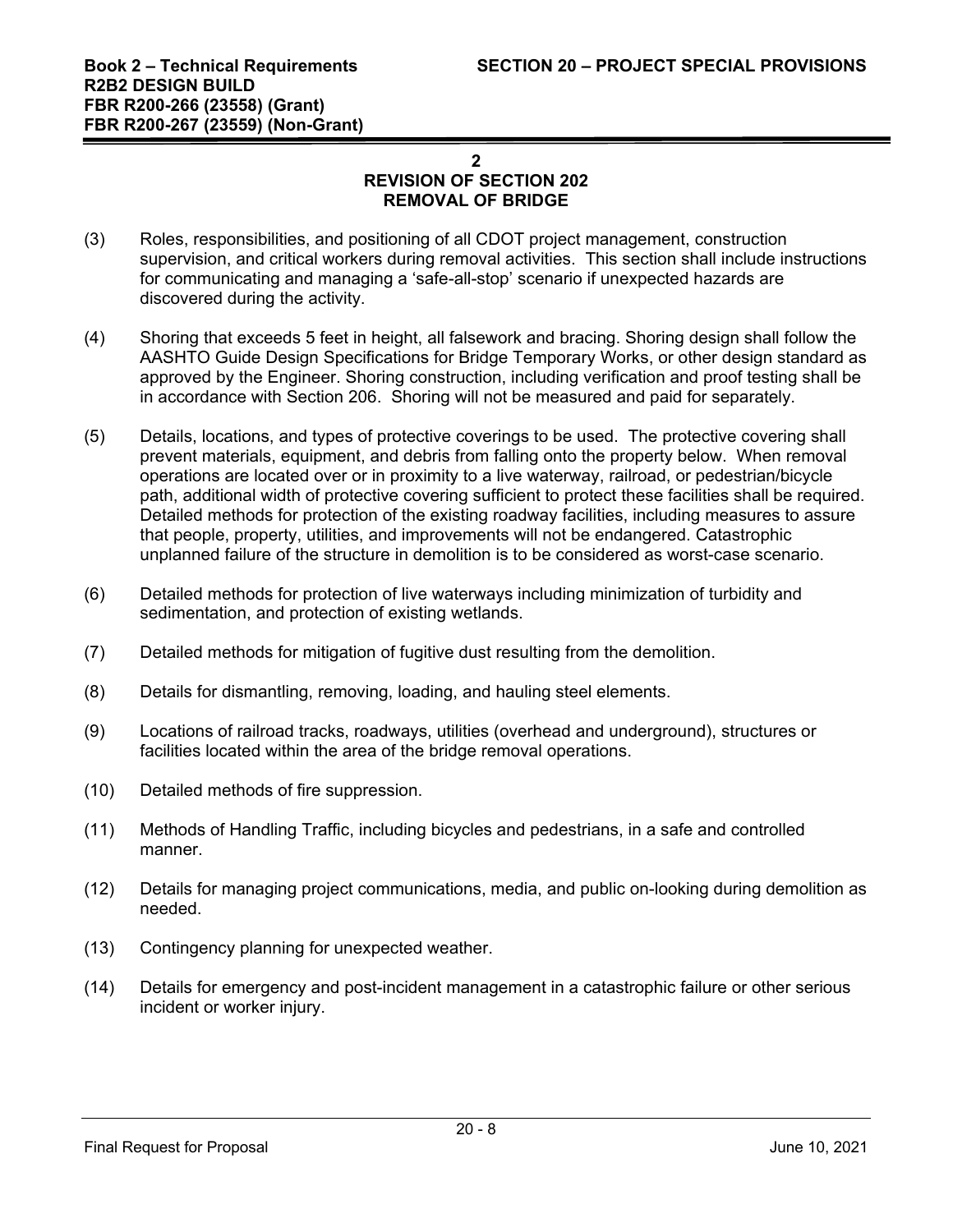The Contractor's Engineer shall be responsible for the stability of the existing "in service" structure for any deviation from the bridge removal limits shown on the construction phasing plans. The Contractor is also responsible for the protection of any portion of the structure to remain in place for later phases, including protection from the Contractor's construction activities.

When a temporary works or demolition guideline is provided by a railroad or local agency, the more stringent criteria of the design guidelines shall be used.

A Pre-removal Conference shall be held at least ten days prior to the beginning of removal of the bridge. CDOT, the Contractor, the removal subcontractor, the Contractor's Engineer, the Traffic Control Supervisor (TCS), and CDOT/Project Communications Staff shall attend the Pre-removal Conference. The Bridge Removal Plan shall be finalized at this Conference. Meeting minutes and attendance list will be recorded.

The Contractor's Engineer shall sign and seal items (1) and (3) listed above in the final Bridge Removal Plan. Calculations shall be adequate to demonstrate that the loads and impact of the Contractor's demolition equipment do not impose detrimental effects on the stability of the structure remaining after the end of each phase of removal, before traffic is allowed to resume in its normal configuration.

The final Bridge Removal Plan shall be stamped "Approved for Construction" and signed and sealed by the Contractor's Engineer. The Contractor shall address all written comments from the Engineer and submit a final Bridge Removal Plan to the Engineer. The Contractor shall not begin the removal operations without the Engineer's written acceptance of the final Bridge Removal Plan.

Submittal of the final Bridge Removal Plans to the Engineer, and field inspection performed by the Engineer, will in no way relieve the Contractor and the Contractor's Engineer of full responsibility for the removal plan and procedures.

Work within Railroad right-of-way shall be in accordance with Section 107. For bridge removal over railroads, including overhead wires, tunnels and underground facilities, approval of the bridge removal plans will be contingent upon the drawings being satisfactory to the railroad company involved.

The Contractor's Engineer shall be onsite during safety critical removal operations considered to have a high degree of safety risk. Bridge removal operations determined to be of high safety risk shall be agreed upon and documented between the Contractor and Engineer at or before the Pre-removal Conference. The Contractor's Engineer shall inspect and provide written approval of each phase of the removal operations corresponding to the construction phasing shown on the plans prior to allowing vehicles or pedestrians on, below, or adjacent to the structure. The Contractor's Engineer shall certify in writing that the falsework, bracing, and shoring conform to the details of the final Bridge Removal Plan. A copy of the certification shall be submitted to the Engineer. Should any part of the adjacent structure designated to remain in place be damaged during removal operations, the Contractor's Engineer shall perform a full and complete engineering evaluation of the structure and submit a written report to the Engineer. This evaluation, as well as any additional costs to stabilize the structure due to or resulting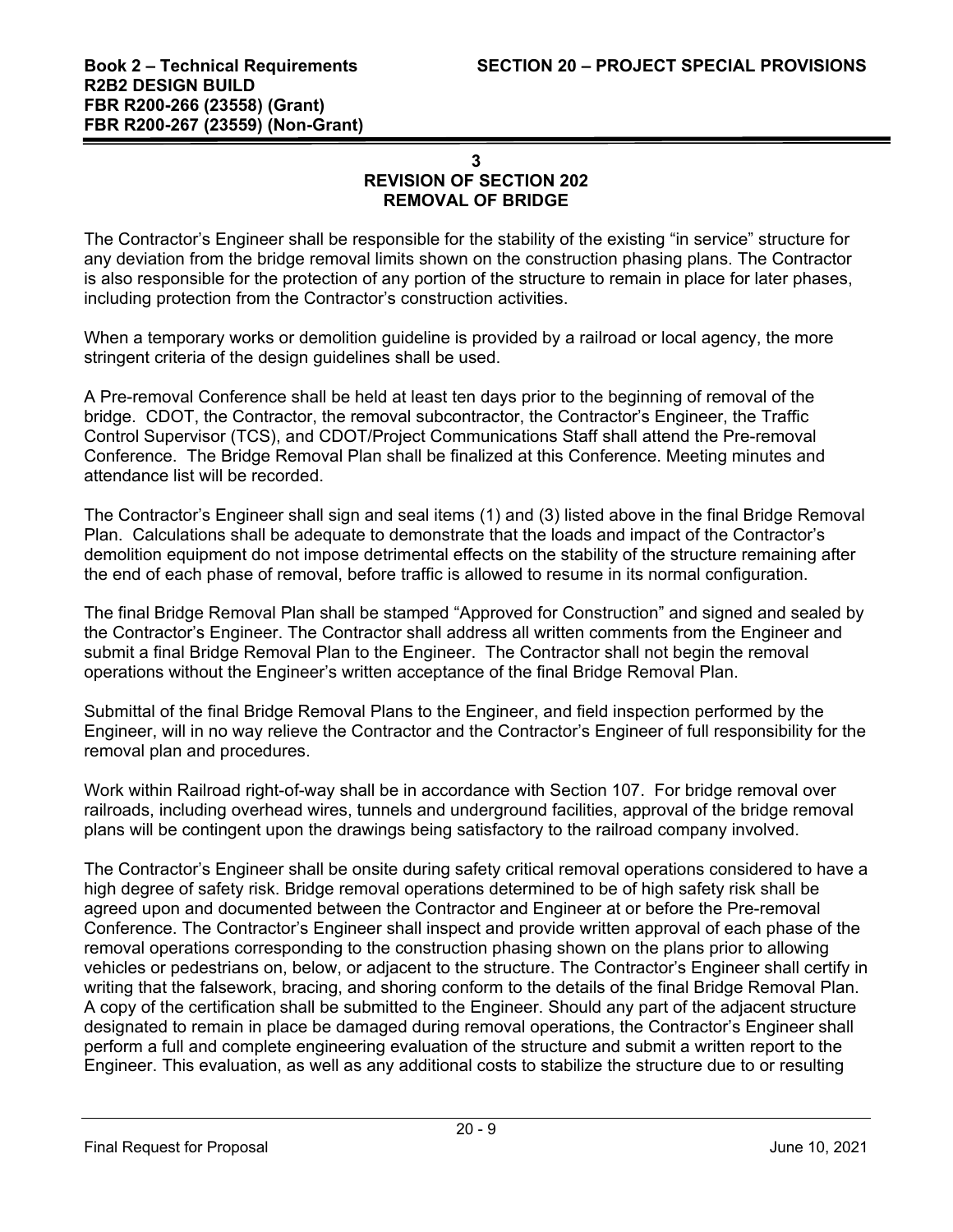from the Contractor's actions or inactions, shall be borne solely by the Contractor. Further work involving the bridge shall not be permitted until the report and any subsequent remedial stability measures are complete and satisfactory to the Engineer and Staff Bridge.

The Contractor shall have all necessary workers, materials, and equipment at the site prior to closing any lanes to traffic to accommodate bridge removal operations. While the lanes are closed to public traffic, work shall be pursued promptly and without interruption until the roadway is reopened to traffic.

Removal of hazardous material shall be in accordance with Section 250.

The Contractor shall take all necessary steps to avoid contaminating state waters, in accordance with subsection 107.25.

Should an unplanned event occur or the bridge removal operation deviate from the submitted Bridge Removal Plan, the bridge removal operations shall immediately cease after performing any work necessary to ensure worksite safety. The Contractor shall submit to the Engineer the procedure or operation proposed by the Contractor's Engineer to correct or remedy the occurrence of this unplanned event or to revise the final Bridge Removal Plan. The Contractor's Engineer shall submit a written report to the Engineer within 24 hours of the event summarizing the details of the event and the procedure for correction. The Engineer shall review the information submitted regarding the unplanned event and provide written acceptance of the corrective action or remedy procedure prior to resuming operations.

Before removal of the protective covering, the Contractor shall clean the protective covering of all debris and fine material.

Bridge removal may be suspended by the Engineer for the following reasons:

- (1) Final Bridge Removal Plan has not been submitted, or written acceptance has not been provided by the Engineer to begin the removal.
- (2) The Contractor is not proceeding in accordance with the final Bridge Removal Plan, procedures, or sequence.
- (3) The Contractor's Engineer is not onsite to conduct inspection for the written approval of the work.
- (4) Safety precautions are deemed to be inadequate.
- (5) Existing neighboring facilities are damaged as a result of bridge removal.

Suspension of bridge removal operations shall in no way relieve the Contractor of their responsibility under the terms of the Contract. Bridge removal operations shall not resume until modifications have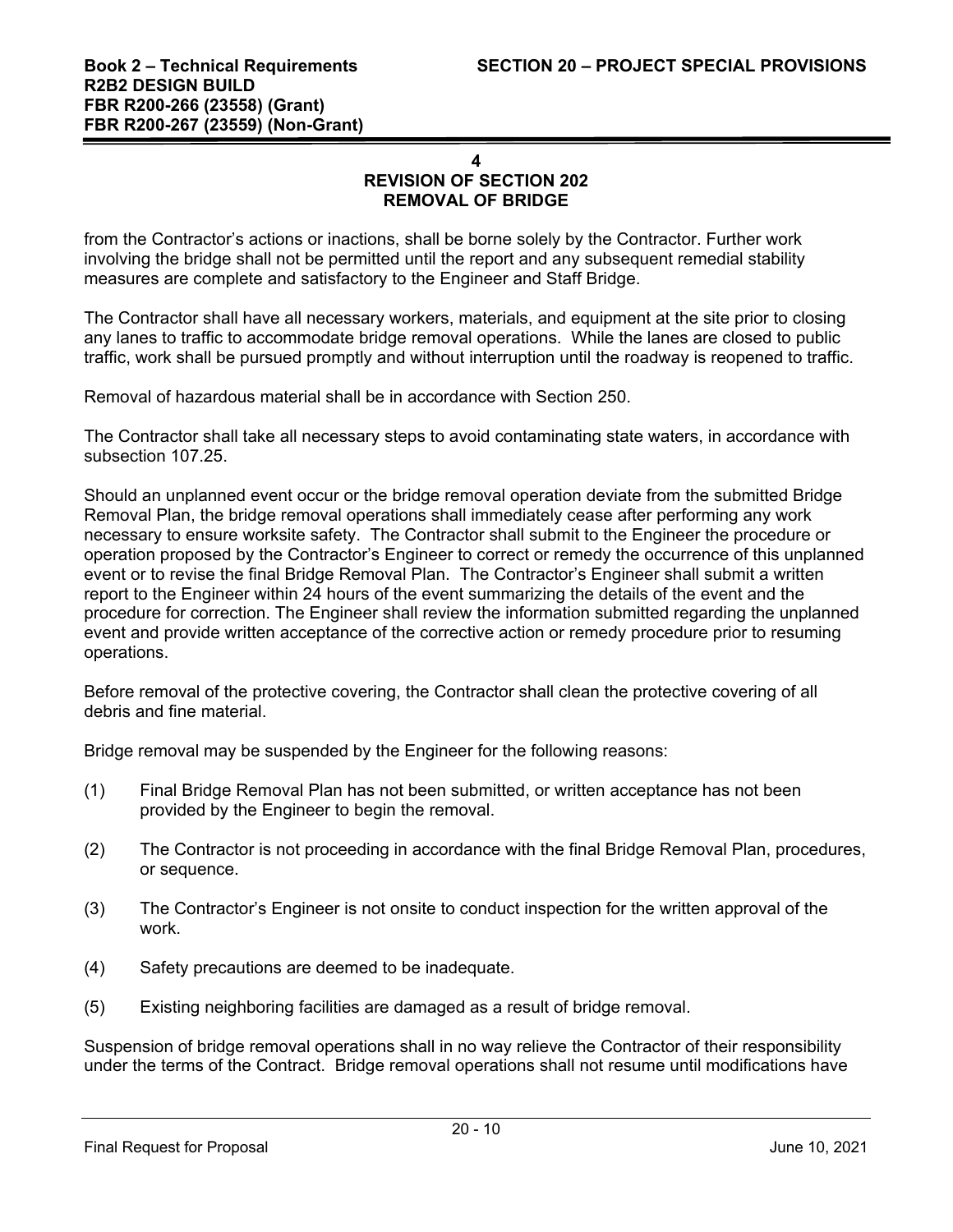been made to correct the conditions that resulted in the suspension, as approved in writing by the Engineer.

The Contractor shall notify all emergency response agencies of the proposed removal work and any detours a minimum of three days in advance of the work. This shall include the Colorado State Patrol, local Police Department, local Fire Department, all local ambulance services, and the Sheriff's Department, as appropriate.

All required traffic control devices, night time flagging stations, barricades and VMS signs shall be in place, with detours in operation, prior to the beginning of removal operations each day. Night work shall conform to the requirements of the MUTCD, Parts 1, 5, and 6.

Prior to reopening the roadway to public traffic, all debris, protective pads, materials, and devices shall be removed and the roadways swept clean.

Explosives shall not be used for removal work without the written approval of the Engineer.

Removal shall include the superstructure, the substructure, which includes the piers, abutments and wingwalls, the bridge rail, and any approach slabs and sleeper slabs.

Removal of the substructure shall be removed per Book 2, Section 15 - Structures. Holes resulting from substructure removal shall be backfilled with Structure Backfill (Class 2) to the adjacent existing grades.

All other materials removed from the existing structure shall become the property of the Contractor and shall be properly disposed of offsite at the Contractor's expense, unless otherwise stated.

Existing structures, facilities, and surrounding roadways shall not be damaged by the removal operations. Damage that occurs shall be repaired immediately at the Contractor's expense.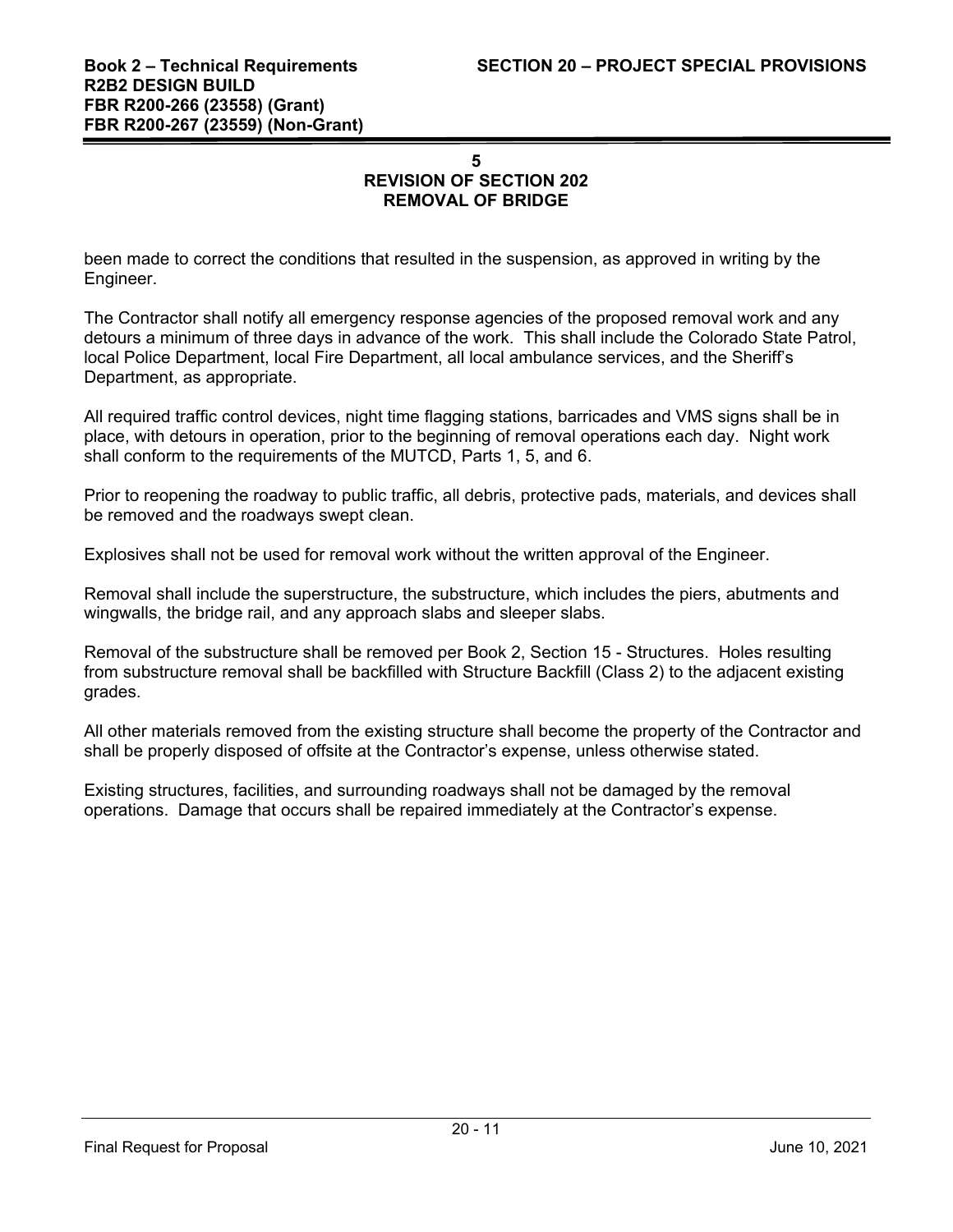#### **REVISION OF SECTION 202 REMOVAL OF MARKING (ASPHALT OR CONCRETE GROOVING)**

Section 202 of the Standard Specifications is hereby revised for this project as follows:

Subsection 202.05 shall include the following:

(c) *Removal of Pavement Marking (Asphalt or Concrete Grooving).* Pavement marking shall be removed by asphalt grooving or concrete grooving to provide a recessed channel in the pavement surface for the placement of permanent pavement markings at locations as shown on the plans. The channel shall have a transverse and longitudinally uniform depth of 60 mils. The dimensions of the channel shall match the length and width of the specified pavement marking, within a tolerance of +0.25, -0.00 inches. Where broken line patterns are required, the grooved channel length shall not be continuous, but shall consist of individual grooved segments matching the required pavement marking pattern.

Asphalt, concrete, and pavement marking debris generated by the grooving process shall be collected and removed from the roadway and disposed of lawfully. Displacement of grooving debris to the roadway shoulder shall not be permitted.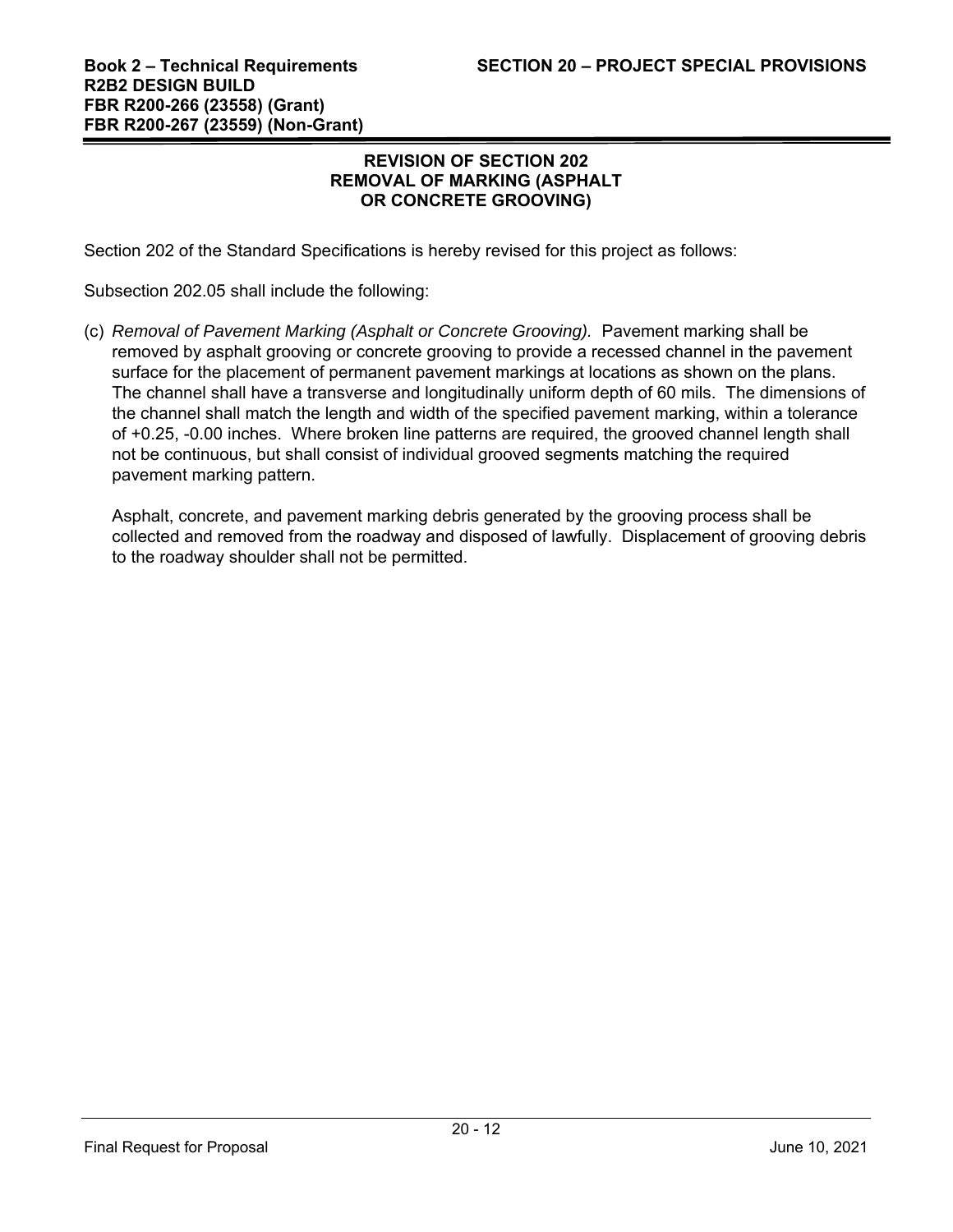#### **REVISION OF SECTION 203 EMBANKMENT MATERIAL**

Section 203 of the Standard Specifications is hereby revised for this project as follows:

Subsection 203.02 (c) shall include the following:

Embankment material containing significantly more than optimum moisture that would become stable if dried shall not be unsuitable material.

In subsection 203.03, first paragraph, after the second sentence add the following: Imported embankment material utilized for construction shall consist of materials meeting AASHTO classification A-1-a, A-1-b, or A-2-4 when classified in accordance with AASHTO M 145, and shall not contain Reclaimed Asphalt Pavement (RAP) materials in any percentage.

Materials generated on-site that do not meet AASHTO classification A-1-a, A-1-b, or A-2-4 when classified in accordance with AASHTO M 145 may be used on fill slopes and embankment areas outside of the roadway prism (See Section 101.65 of the Standard Specifications) as designated in the plans or as approved by the Engineer.

In subsection 203.03, seventh paragraph, delete the first sentence and replace with the following: Inclusion of recycled asphalt will not be allowed in the embankment fill. If recycled concrete is to be incorporated into embankment fill, the maximum dimension permitted for concrete is 6 inches.

Delete subsection 203.07(c) and replace with the following:

Use of Recycled Concrete: Recycled concrete may be incorporated into embankment material, and shall be processed, placed, and compacted in accordance with subsection 203.07(a) or (b), depending on the overall classificaiton of the embankment material once the recylced material is incorporated. Recycled concrete shall not contain any rebar or reinforcing steel. Recycled concrete shall not be placed in the upper 2 feet of the final subgrade elevation or within 2 feet of the final finished side slopes unless otherwise noted in the Contract. Recycled or Reclaimed Asphalt Pavement will not be allowed in the new embankment materials.

Subsection 203.11 (b) shall include the following:

The disposal of unsuitable material and replacement of embankment will not be measured and paid for separately, but shall be included in the work.

Subsection 203.12 shall include the following:

The Contractor's Process Control efforts will not be measured and paid for separately but shall be included in the work.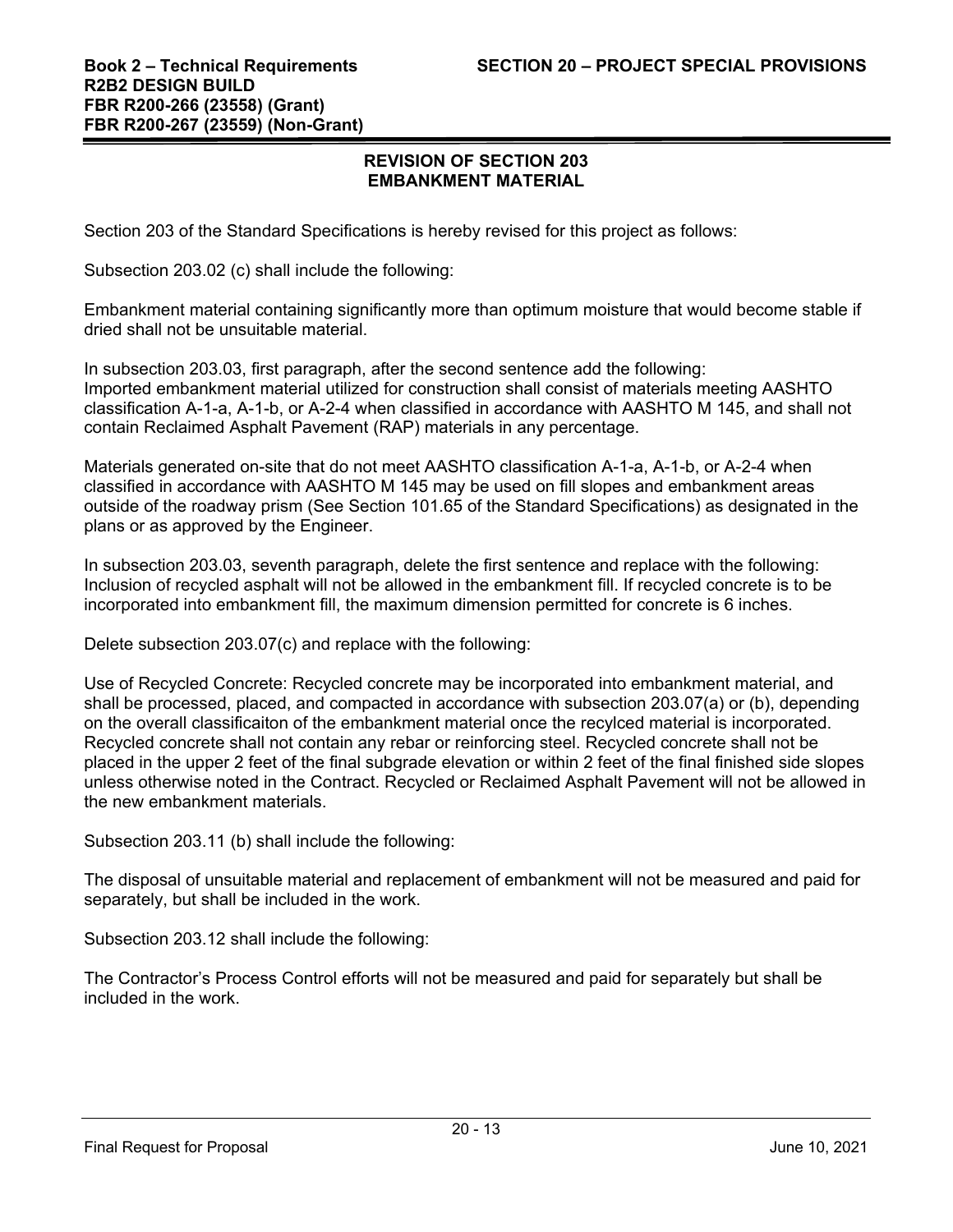Section 208 of the standard specifications is hereby revised for this project to include the following:

#### **DESCRIPTION**

**208.13** This work consists of furnishing and installing construction mats to support equipment working in wetlands, streams, and other locations designated on the plans while protecting the soils and vegetation beneath from damage.

## **MATERIALS**

**208.14** Construction mats shall be capable of supporting the anticipated loads on the types of soil that will be encountered. Larger mats shall be used on soils with low bearing strength (e.g., muck or peat) to spread the weight over a larger area. Construction mats shall be free of leachable preservatives or other constituents harmful to aquatic environments. All treated wood shall contain a quality mark or letter of certification from a third party inspection agency assuring the product meets the minimum American Wood Protection Association (AWPA) Use Category 4A standard. The Contractor may fabricate the mats or use prefabricated mats designed for these purposes.

(a) *Construction Mats Fabricated by the Contractor.* The construction mats shall be fabricated of wooden cants, sawn dense hardwoods, or round logs fastened together. The mats shall be fabricated of cants or logs of length, width, and thickness to meet anticipated loads, soil strength, and construction equipment sizes. Alternative materials may be used if approved by the Engineer.

The mats shall be capable of being connected using quick links or other heavy-duty connectors if needed for stability or to reduce movement.

The Contractor's mat design shall be submitted to the Engineer for review and approval at least three weeks before the mats are to be used on the project. The design shall include a list of equipment and materials to be placed on the mats and anticipated loading.

Mats that are determined to be inadequate to support the required loads or protect the soil and vegetation beneath shall be removed from the project and replaced with adequate mats at the Contractor's expense.

(a) *Prefabricated Construction Mats.* Pre-fabricated mats shall be made of natural timber or other material approved by CDOT's Project Engineer. Mats shall be capable of assembly to form appropriate size mats to be placed directly onto ground surfaces for the purposes of holding or transferring heavy equipment, preventing excessive rutting, and minimizing vegetation disturbance.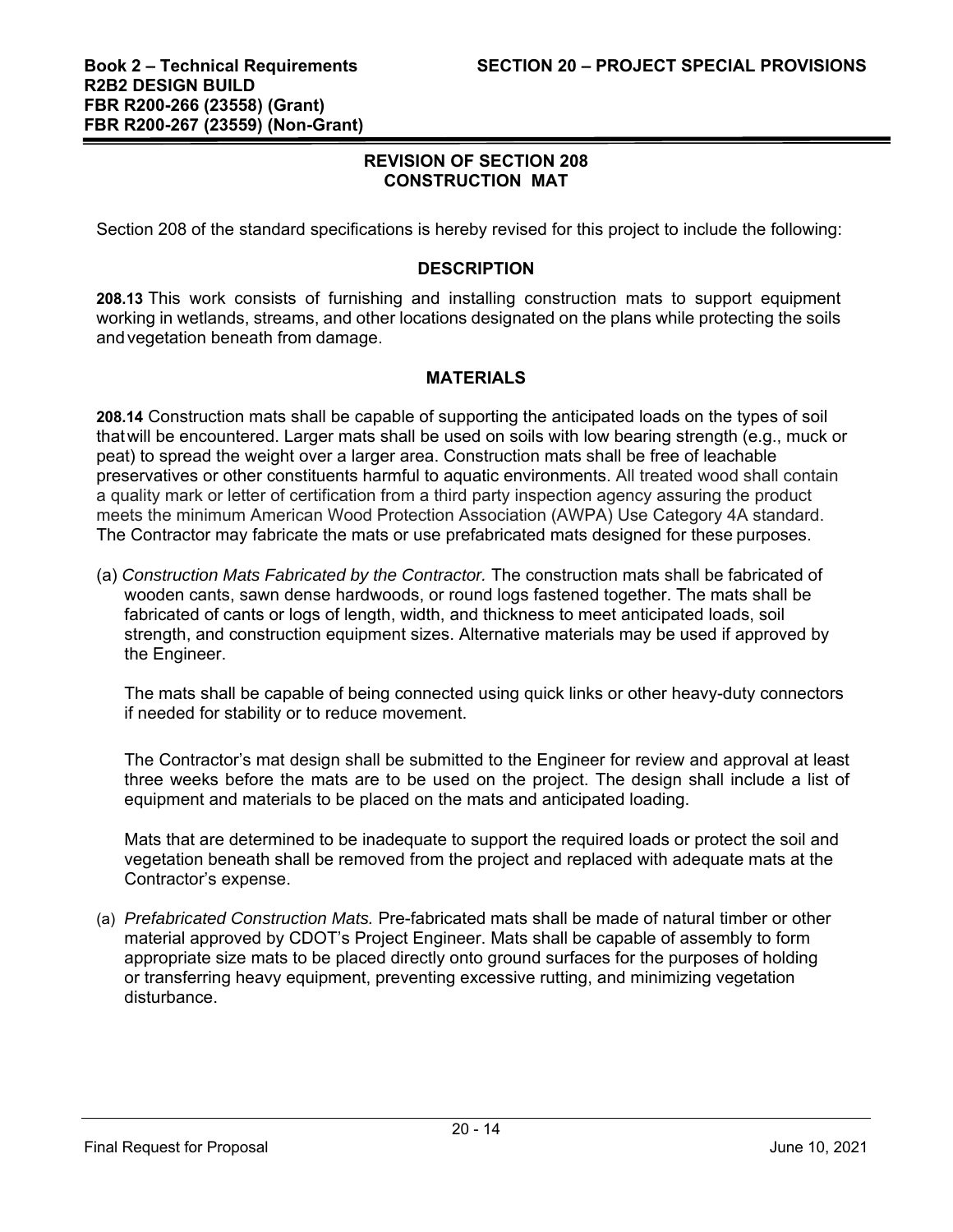(b) *Hardware*. Construction mats shall be supplied with all necessary hardware, including all bolts with nuts and washers, timber connectors, drift pins, dowels, nails, screws, spikes, metal pile protectors, steel anchor plates and all other metal fastenings.

## **CONSTRUCTION REQUIREMENTS**

**208.15 General.** Prior to placement of mats, woody vegetation (willows, shrubs, trees, etc.) shall be cut or trimmed at or slightly above ground level. Vegetation shall not be uprooted, and the root mat of any vegetation shall not be disturbed.

Crossing sites shall be located where stream channel is narrow for the shortest possible clear span and where stream banks are stable and well defined. When feasible on large wetland complexes, structures shall be accessed from opposite sides to avoid crossing the entire wetland.

**208.16 Installation.** Mats shall be in good condition to ensure proper installation, use, and removal. Mats shall be inspected by the Engineer to ensure they are clean of soil and any invasive plant species seed stock or plant material from previous use. The spread of aquatic nuisance species, including the New Zealand mud snail, shall be prevented. Specifically, if heavy equipment (including mats) is used that was previously working in another stream, river, lake, pond, or wetland, it shall be cleaned using one of the following procedures:

- (1) Remove all mud and debris from equipment (tracks, turrets, buckets, drags, teeth, etc.) and spray/soak equipment with a solution of commercial grade quaternary ammonium disinfectant compound containing at least 8.0% active ingredient diluted in solution to achieve at least 0.8% concentration (roughly 12 ounces of product per gallon of water). Treated equipment shall be kept moist for at least 10 minutes, managing rinsate as a solid waste in accordance with local, county, state, or federal regulations, OR
- (2) Remove all mud and debris from equipment (tracks, turrets, buckets, drags, teeth, etc.) and spray or soak equipment with water hotter than 140 °F for at least 10 minutes.

Hand tools, boots, and any other equipment that will be used in the water shall be cleaned using option

(1) or (2) as well. The equipment shall be dried before use. Equipment shall not be moved from one water body to another without cleaning.

Equipment and associated materials (including mats) shall not be stored, maintained, fueled or repaired in waters of the U.S. or wetlands.

Operating heavy equipment on mats in wetlands shall be minimized.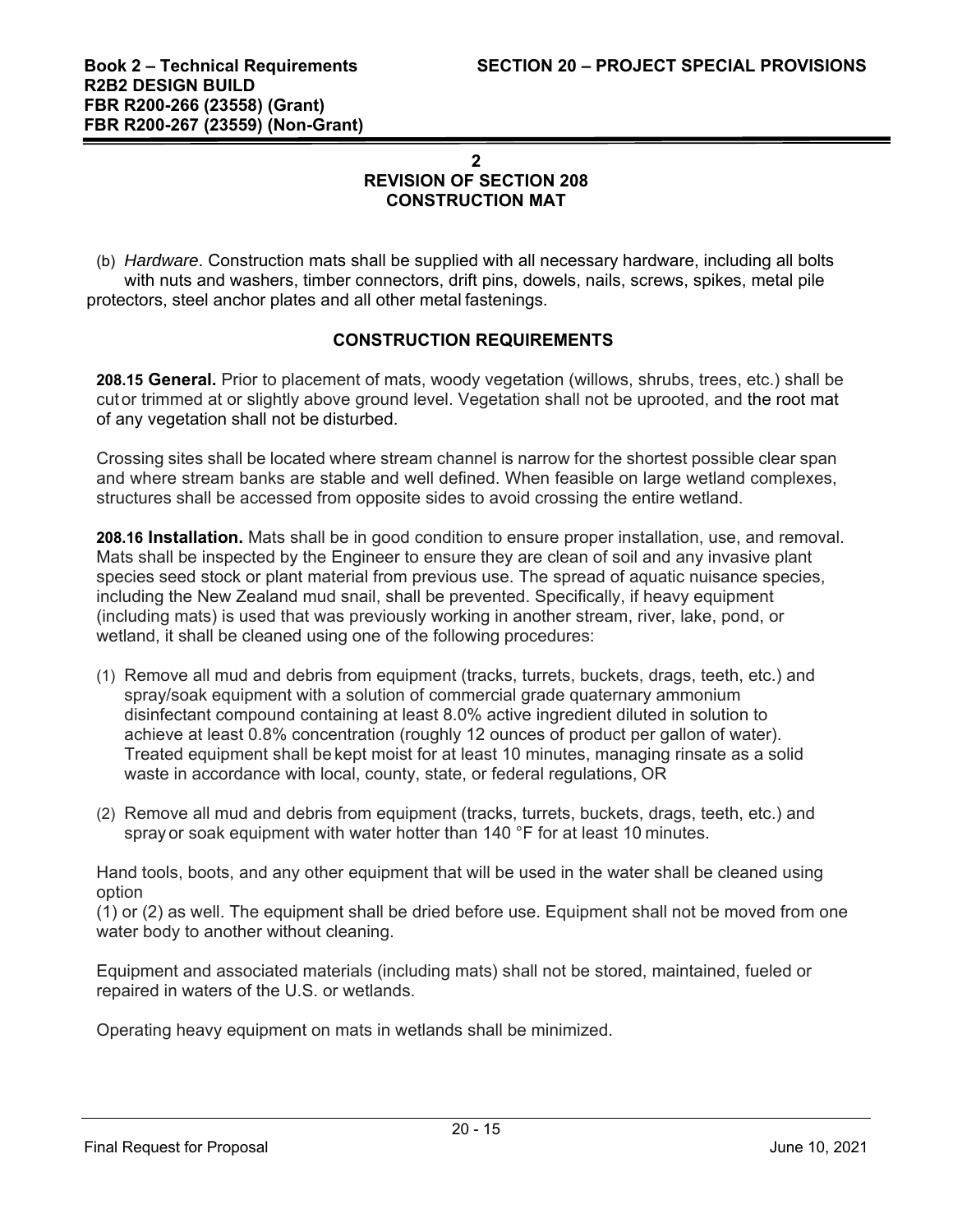Impacts to waters of the U.S. or wetlands areas shall be minimized during installation, use, and removal of construction mats. Mats shall be placed in a location that would minimize the amount needed for crossing the waters of the U.S. or wetlands.

Construction mats shall not be dragged into position. More than one layer of mats may be necessary in areas which are inundated or have deep organic wetland soils.

At crossings where no flow is present or anticipated during project construction, the mats may be placed directly onto the ground in order to prevent excessive rutting, provided stream banks and bottoms are not adversely altered.

For further protection, mats may be installed on top of nonwoven geotextile that covers the crossing area.

Construction mats may be used as a temporary bridge over a stream to allow vehicles access to the work site. Mats shall not be placed so that they restrict the natural flow of the stream. When used for flowing water crossings, small sections of mat shall be placed within and along the stream parallel to the flow of water. Mats shall then be placed perpendicular to the stream, resting on top of the initial construction mat supports. It may be necessary to place additional reinforcement for extra stability and to minimize the amount of sediment that could fall between the spaces of each timber.

In most cases, construction mats shall be placed along the travel area so that the individual cants or logs are resting perpendicular to the direction of traffic. Mats shall be placed far enough on either side of the stream or wetland to rest on firm ground.

Adequate erosion and sediment controls shall be installed at approaches to mats to promote a smooth transition to, and minimize sediment tracking onto, construction mats.

Matted crossings of waters of the U.S. or wetlands shall be monitored to assure correct functioning of the mats. Mats shall be inspected during use for any defects or structural problems. Mats which become covered with soils or construction debris shall be cleaned and the materials removed and disposed of in an upland location. The material shall not be scraped and shoveled into the resource area. Mats which become imbedded shall be reset or layered to prevent mud from covering them or water passing over them.

**208.17 Removal** Mats shall be removed by "backing" out of the site, removing mats one at a time. Construction mats shall not be dragged out of position. All other material placed for protection, such as geotextile fabric, straw, etc. shall then be removed. Any rutting or significant indentations identified during mat removal shall be regraded immediately, taking care not to compact soils.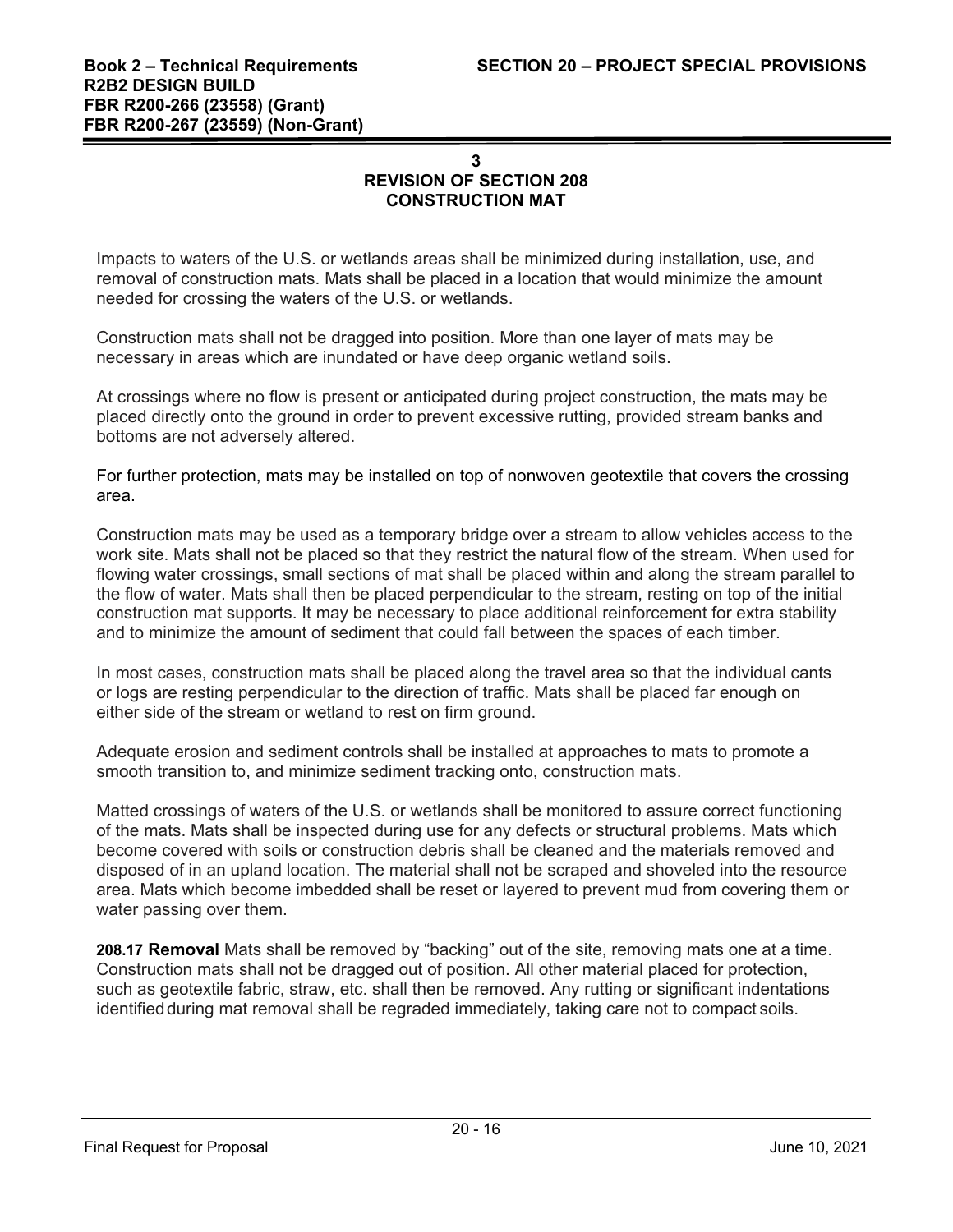Crossings shall be inspected following mat removal to determine the level of restoration required.

Mats shall be cleaned in an upland area which doesn't drain directly to waters of the U.S. or wetlands before transport to another wetland or stream location. Cleaning methods may include but are not limited to shaking or dropping mats in a controlled manner with a piece of machinery to knock off attached soil and debris, spraying with water or air, and sweeping.

**208.18 Restoration.** Upon removal of the construction mats, the Contractor and the Engineer shall examine the matted area together to determine what restoration, if any, is required. Restoration shall include, but is not limited to, the following:

Areas of disturbed soil located near waters of the U.S. or wetlands shall be promptly stabilized. Matted areas within wetlands shall be restored to their original condition and elevation. This may involve natural revegetation from existing root and seed stock of native plant species. Conditions may warrant planting and the broadcast of a wetland seed mix over the matted area to supplement the existing seed and rootstock. Seed mixes and vegetation shall contain only native plant species of the appropriate moisture tolerance regime. The use of mulch in wetlands shall consist of weed free mulch to mitigate the risk of the spread of invasive plant species.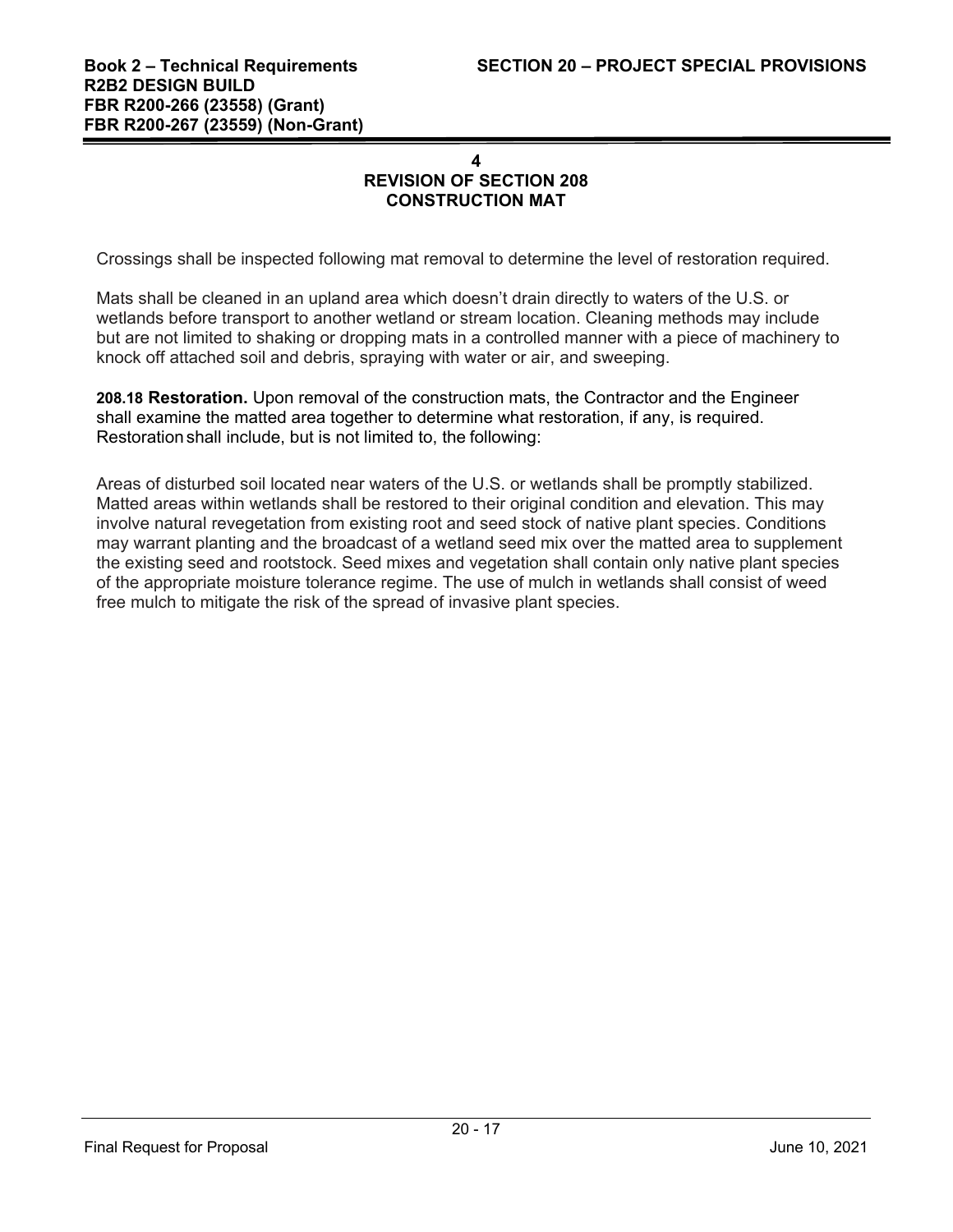#### **REVISION OF SECTION 240 PROTECTION OF MIGRATORY BIRDS BIOLOGICAL WORK PERFORMED BY THE CONTRACTOR'S BIOLOGIST**

Section 240 is hereby added to the Standard Specifications for this project as follows:

## **DESCRIPTION**

**240.01** This work consists of protecting migratory birds during construction.

## **MATERIALS AND CONSTRUCTION REQUIREMENTS**

**240.02** The Contractor shall schedule clearing and grubbing operations and work on structures to avoid taking (pursue, hunt, take, capture or kill; attempt to take, capture, kill or possess) migratory birds protected by the Migratory Bird Treaty Act (MBTA). The Contractor shall retain a qualified wildlife biologist for this project. The wildlife biologist shall have a minimum of three years experience conducting migratory bird surveys and implementing the requirements of the MBTA. The Contractor shall submit documentation of the biologist's education and experience to the Engineer for acceptance. A biologist with less experience may be used by the Contractor subject to the approval of the Engineer based on review of the biologist's qualifications.

The wildlife biologist shall record the location of each protected nest, bird species, the protection method used, and the date installed. A copy of these records shall be submitted to the Engineer.

- (a) *Vegetation Removal.* When possible, vegetation shall be cleared prior to the time when active nests are present. Vegetation removal activities shall be timed to avoid the migratory bird breeding season which begins on April 1 and runs to August 31. All areas scheduled for clearing and grubbing between April 1 and August 31 shall first be surveyed within the work limits for active migratory bird nests. The Contractor's wildlife biologist shall also survey for active migratory bird nests within 50 feet outside work limits. Contractor personnel shall enter areas outside CDOT right of way only if a written, signed document granting permission to enter the property has been obtained from the property owner. The Contractor shall document all denials of permission to enter property. The Contractor shall avoid all active migratory bird nests. The Contractor shall avoid the area within 50 feet of the active nests or the area within the distance recommended by the biologist until all nests within that area have become inactive. Inactive nest removal and other necessary measures shall be incorporated into the work as follows:
	- 1. *Tree and Shrub Removal or Trimming.* Tree and shrub removal or trimming shall occur before April 1 or after August 31 if possible. If tree and shrub removal or trimming will occur between April 1 and August 31, a survey for active nests shall be conducted by the wildlife biologist within the seven days immediately prior to the beginning of work in each area of tree and shrub removal or trimming. The survey shall be conducted for each phase of tree and shrub removal or trimming.

If an active nest containing eggs or young birds is found, the tree or shrub containing the active nest shall remain undisturbed and protected until the nest becomes inactive. The nest shall be protected by placing fence (plastic) a minimum distance of 50 feet from each nest to be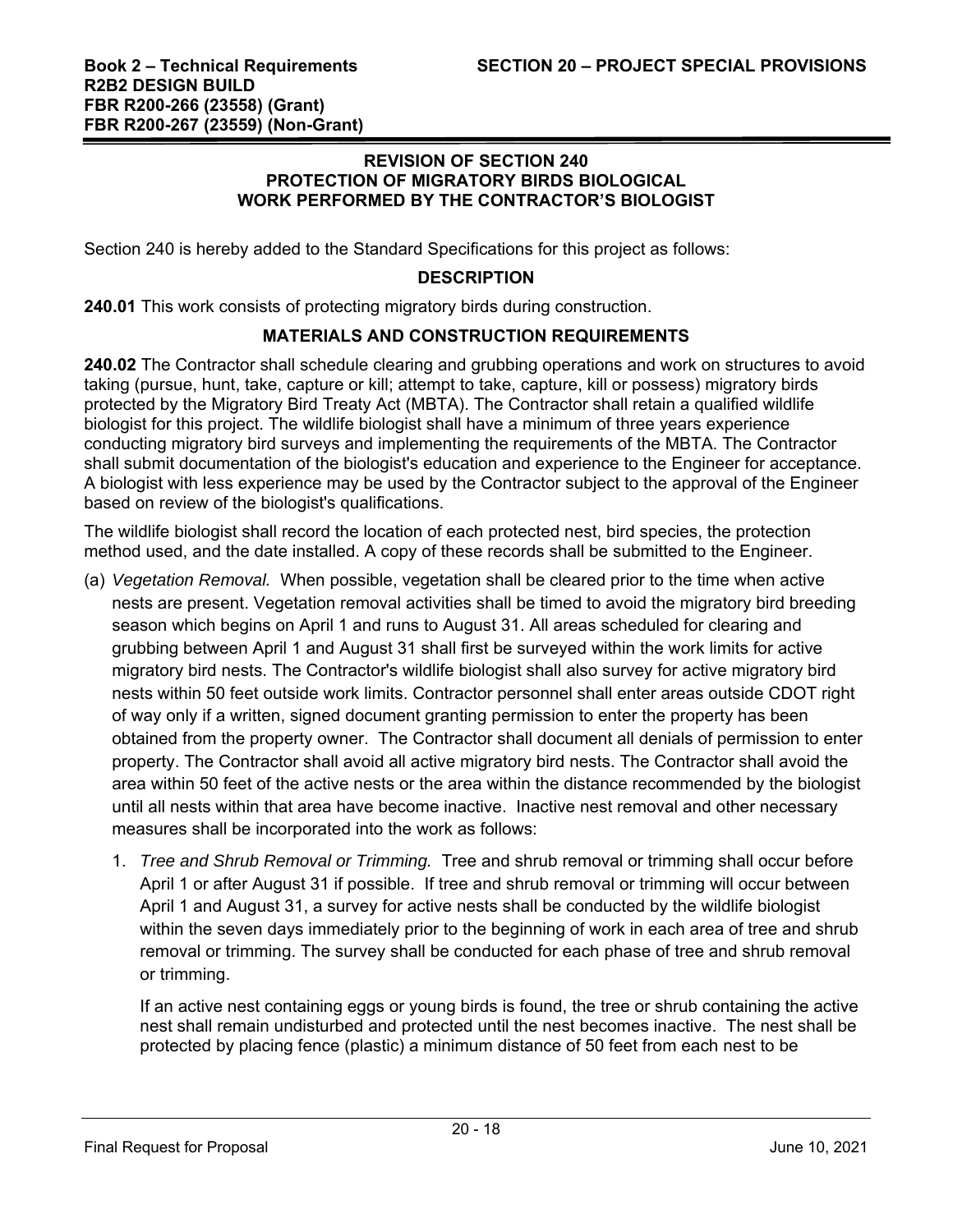**2** 

# **REVISION OF SECTION 240 PROTECTION OF MIGRATORY BIRDS BIOLOGICAL WORK PERFORMED BY THE CONTRACTOR'S BIOLOGIST**

undisturbed. This buffer dimension may be changed if determined appropriate by the wildlife biologist and approved by the Engineer. Work shall not proceed within the fenced buffer area until the young have fledged or the nests have become inactive.

If the fence is knocked down or destroyed by the Contractor, the Engineer will suspend the work, wholly or in part, until the fence is satisfactorily repaired at the Contractor's expense. Time lost due to such suspension will not be considered a basis for adjustment of time charges, but will be charged as contract time.

2. *Grasses and Other Vegetation Management*. Due to the potential for encountering ground nesting birds' habitat, if work occurs between April 1 and August 31, the area shall be surveyed by a wildlife biologist within the seven days immediately prior to ground disturbing activities.

The undisturbed ground cover to 50 feet beyond the planned disturbance, or to the right of way line, whichever is less, shall be maintained at a height of 6 inches or less beginning April 1 and continuing until August 31 or until the end of ground disturbance work, whichever comes first.

If birds establish a nest within the survey area, an appropriate buffer of 50 feet will be established around the nest by the CDOT biologist. This buffer dimension may be changed if determined appropriate by the CDOT biologist and approved by the Engineer. The Contractor shall install fence (plastic) at the perimeter of the buffer. Work shall not proceed within the buffer until the young have fledged or the nests have become inactive.

If the fence is knocked down or destroyed by the Contractor, the Engineer will suspend the work, wholly or in part, until the fence is satisfactorily repaired at the Contractor's expense. Time lost due to such suspension will not be considered a basis for adjustment of time charges, but will be charged as contract time.

The wildlife biologist shall conduct raptor nest surveys within 0.5 mile of the construction site prior to the start of construction and prior to each construction phase. This survey can be done with binoculars. If construction activities are located within the Colorado Division of Wildlife (CDOW) recommended buffer zone for specific raptors, "NO WORK" zones shall be established around active sites during construction according to the CDOW standards or as recommended by the wildlife biologist in consultation with the CDOW. The "NO WORK" zone shall be marked with either fencing or signing. Work shall not proceed within a "NO WORK" zone until the wildlife biologist has determined that the young have fledged or the nest is unoccupied.

(b) *Work on structures*. The Contractor shall prosecute work on structures in a manner that does not result in a taking of migratory birds protected by the Migratory Bird Treaty Act (MBTA). The Contractor shall not prosecute the work on structures during the primary breeding season, April 1 through August 31, unless he takes the following actions: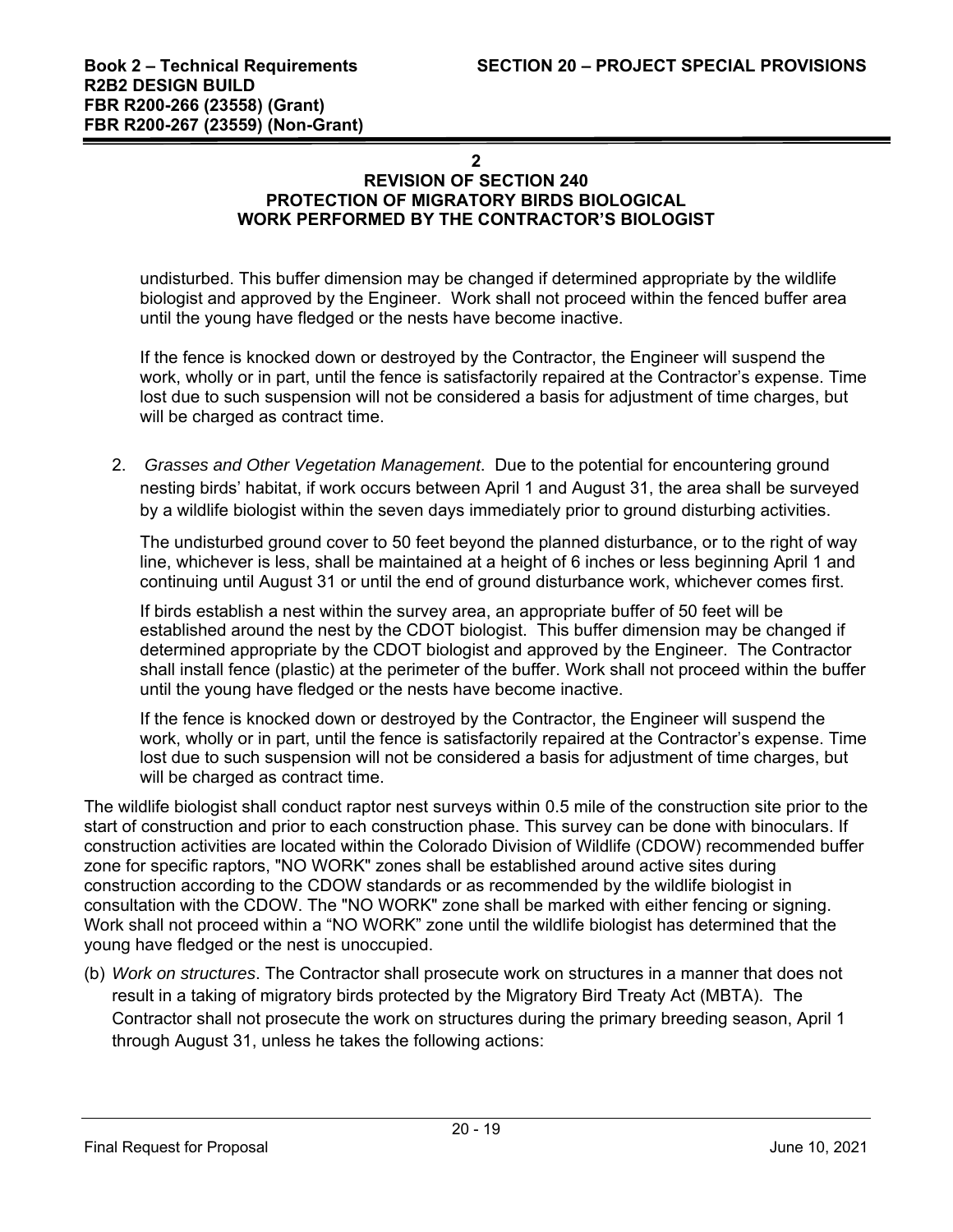#### **3**

#### **REVISION OF SECTION 240 PROTECTION OF MIGRATORY BIRDS BIOLOGICAL WORK PERFORMED BY THE CONTRACTOR'S BIOLOGIST**

- 1. The Contractor shall remove existing nests prior to April 1. If the Contract is not awarded prior to April 1 and CDOT has removed existing nests, then the monitoring of nest building shall become the Contractor's responsibility upon Notice to Proceed.
- 2. During the time that the birds are trying to build or occupy their nests, between April 1 and August 31, the Contractor shall monitor the structures at least once every three days for any nesting activity.
- 3. If the birds have started to build any nests, they shall be removed before the nest is completed. Water shall not be used to remove the nests if nests are located within 50 feet of any surface waters.
- 4. Installation of netting may be used to prevent nest building. The netting shall be monitored and repaired or replaced as needed. Netting shall consist of a mesh with openings that are  $\frac{3}{4}$  inch by  $\frac{3}{4}$  inch or less.

If an active nest become established, i.e., there are eggs or young in the nest, all work that could result in abandonment or destruction of the nest shall be avoided until the young have fledged or the nest is unoccupied as determined by the wildlife biologist and approved by the Engineer. The Contractor shall prevent construction activity from displacing birds after they have laid their eggs and before the young have fledged.

If the project continues into the following spring, this cycle shall be repeated. When work on the structure is complete, the Contractor shall remove and properly dispose of netting used on the structure.

(c) *Taking of a Migratory Bird.* The taking of a migratory bird shall be reported to the Engineer. The Contractor shall be responsible for all penalties levied by the U. S. Fish and Wildlife Service (USFWS) for the taking of a migratory bird.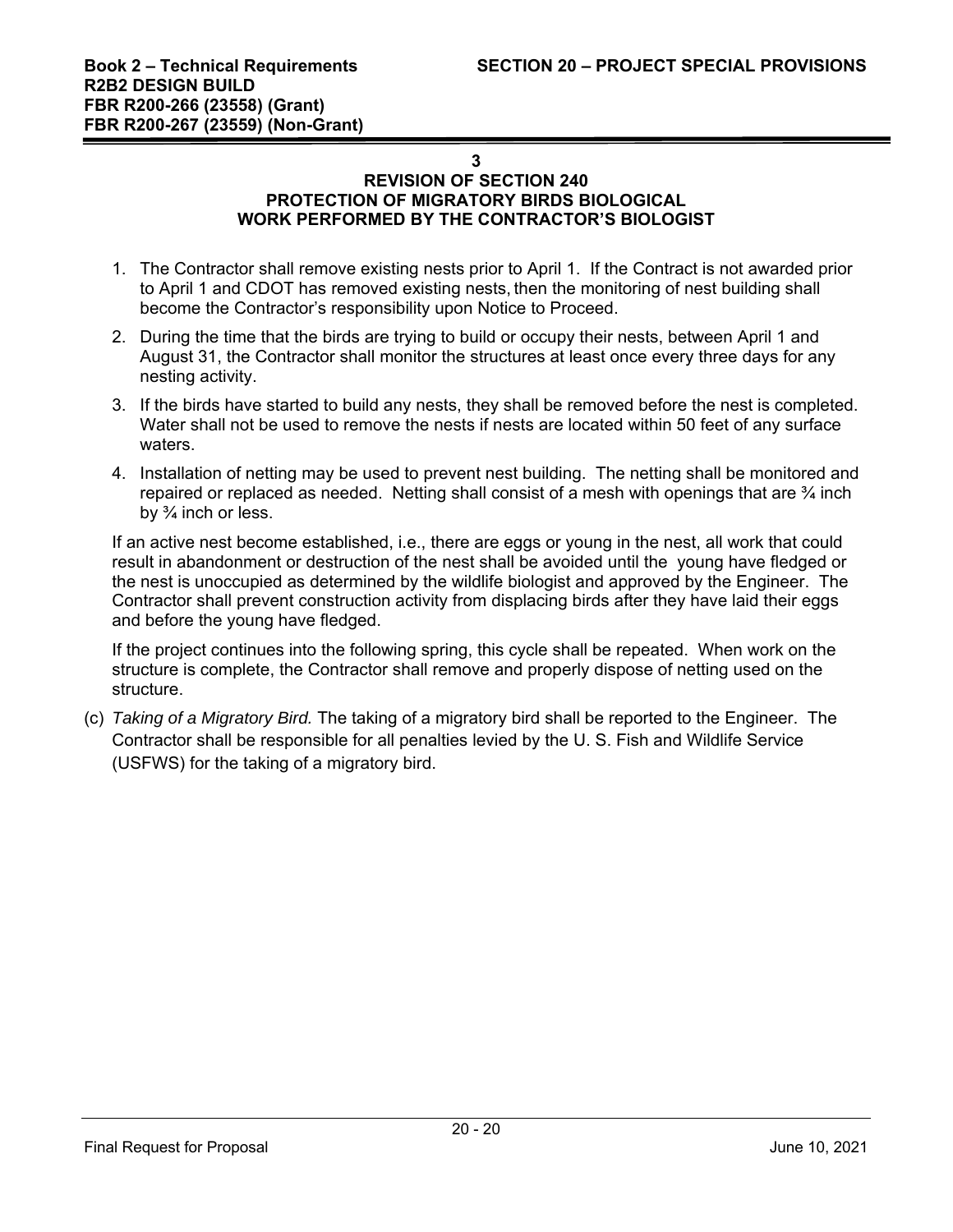#### **REVISION OF SECTION 304 AND 703 AGGREGATE BASE COURSE (SHOULDERING MATERIAL)**

Section 304 of the Standard Specifications is hereby revised for the project as follows.

Subsection 304.01 shall include the following:

This work consists of furnishing and placing recycled asphalt pavement (RAP), crushed concrete or virgin aggregate base course for shouldering material in accordance with these specifications and in conformity with the lines and details shown on the plans or established.

Subsection 304.02 shall include the following:

Aggregate Base Course (Shouldering Material) shall be 100 percent reclaimed asphalt pavement material, 100 percent recycled concrete aggregate or 100 percent crushed mineral aggregate conforming to the requirements of Table 703-3A.

Delete Subsection 304.04 and replace with the following:

**304.04 Placing.** Aggregate Base Course (Shouldering Material) shall be placed with a shouldering machine capable of shaping the material next to the roadway as shown in the plans. It shall be well compacted with a wheel roller after placement as directed by the Engineer. Aggregate Base Course (Shouldering Material) shall not be placed directly on new asphalt. Unless otherwise shown in the plans, stockpiling will not be permitted within the Right-of-Way for the project. The Contractor shall address these issues in the method statement for this work.

The contractor will be responsible for all labor, materials, equipment, and other items necessary and incidental to the completion of the work. Processing, hauling, placing and compacting of the Aggregate Base Course (Shouldering Material) will not be measured and paid for separately, but shall be included in the work.

Subsection 703.03 shall include the following:

The material Aggregate Base Course (Shouldering Material) shall conform to Table 703-3A and the following.

The plasticity index shall be less than 5 when tested in accordance with AASHTO T89 and AASHTO T90 respectively. The material shall not contain clay balls, vegetable matter, or other deleterious substances.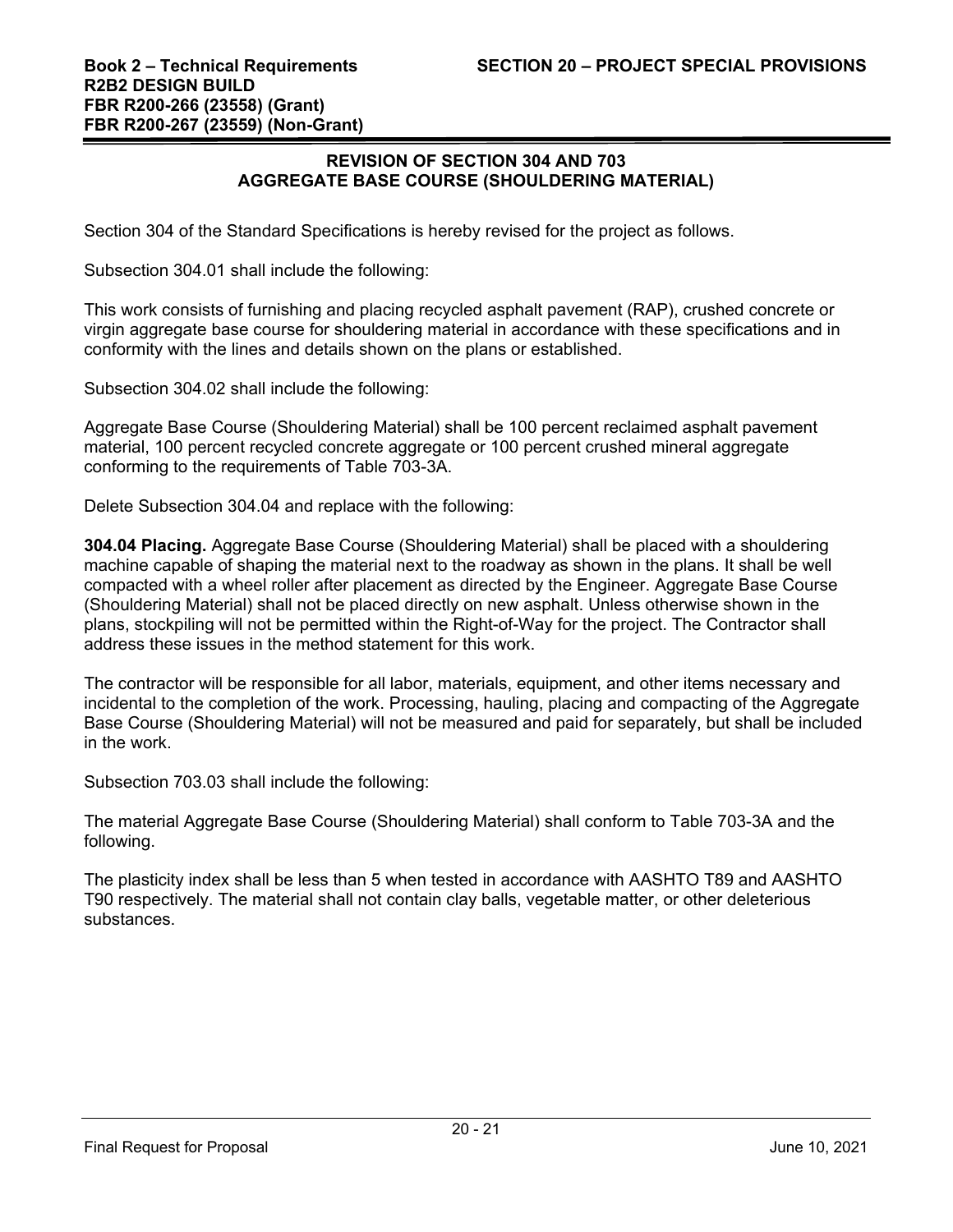# **2**

## **REVISION OF SECTIONS 304 AND 703 AGGREGATE BASE COURSE (SHOULDERING MATERIAL)**

#### **Table 703-3A GRADATION REQUIREMENTS - SHOULDER MATERIAL**

| <b>Sieve Size</b>       | <b>Mass Percent Passing</b><br><b>Square Mesh Sieve</b> |  |  |  |
|-------------------------|---------------------------------------------------------|--|--|--|
| 50 mm $(2")$            | 100                                                     |  |  |  |
| $25 \text{ mm} (1")$    | $85 - 100$                                              |  |  |  |
| 19 mm (3/4")            | $75 - 100$                                              |  |  |  |
| 12.5 mm $(\frac{1}{2})$ | $55 - 90$                                               |  |  |  |
| $9.5$ mm $(3/8")$       | $45 - 80$                                               |  |  |  |
| 4.75 mm (No. 4)         | $30 - 65*$<br>$25 - 55**$                               |  |  |  |
| 1.18 mm (No. 16)        | $5 - 25$                                                |  |  |  |
| 75 µm (No. 200)         | $0 - 15*$<br>$0 - 5^{**}$                               |  |  |  |

 \*Mineral Aggregate \*\*RAP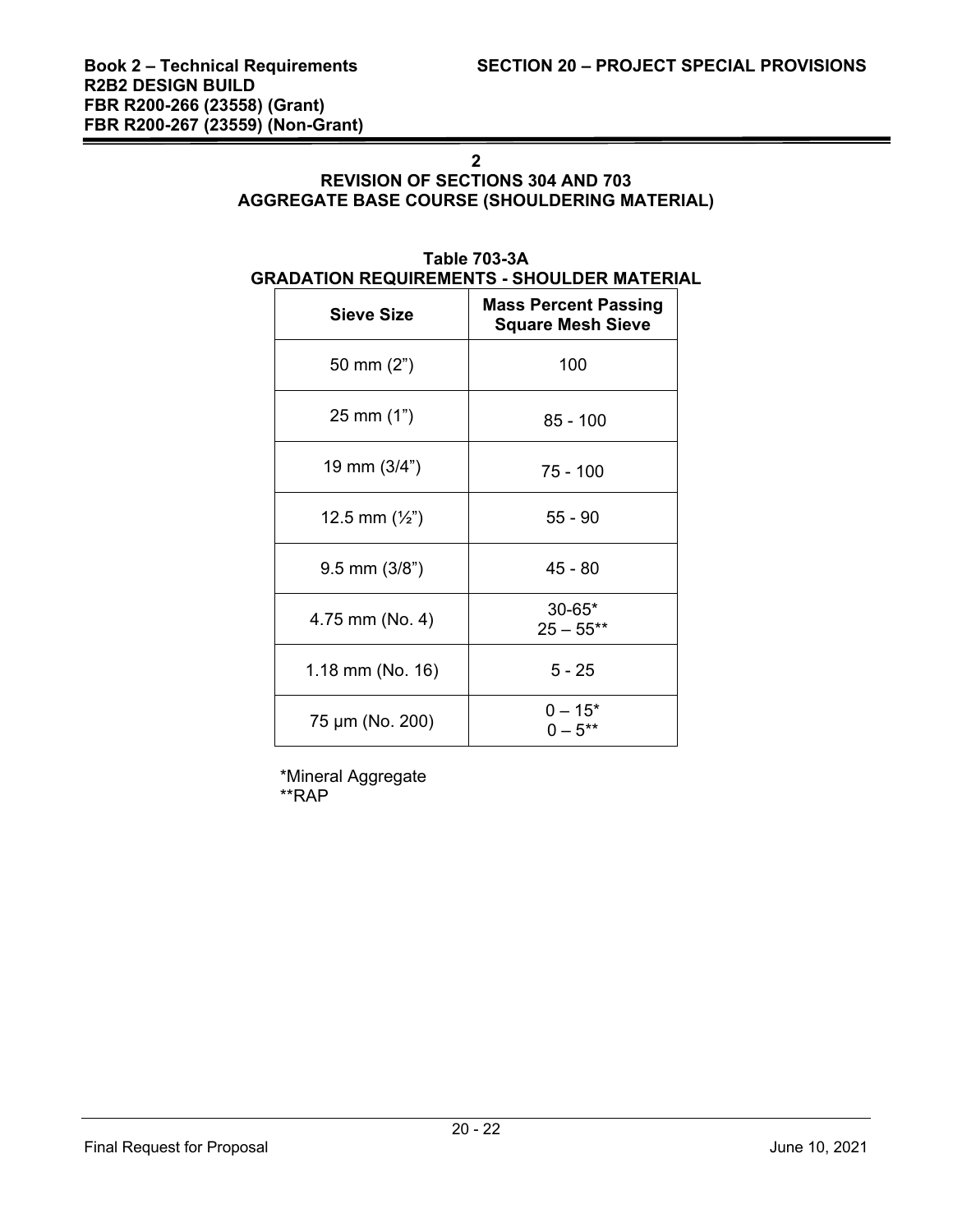#### **REVISION OF SECTION 304 AND 403 TICKET COLLECTION FOR AGGREGATE BASE COURSE AND HOT MIX ASPHALT**

Section 304 and 403 of the Standard Specifications is hereby revised for this project as follows:

Subsection 304.08 and 403.05 shall include the following:

The Contractor shall collect the scale ticket on each load when it is delivered to the project site, and ensure that the information required in subsection 109.01 is shown on each ticket:.

The scale tickets shall be available on site for CDOT personnel to inspect.

Each day the Contractor shall provide to the Engineer envelopes, which contain the previous day's signed tickets and the following:

- 1. On each envelope: Project number, date of paving, type of material, beginning and ending station, daily total and cumulative total.
- 2. One of the following:
	- A. Two adding machine tape tabulations of the weight tickets with corresponding totals run and signed by different persons,
	- B. One signed adding machine tape tabulation of the weight tickets that has been checked and signed by a second person,
	- C. Signed check tape of computer scale tickets that have a cumulative total. These scale tickets must be consecutive and without voids adjustments.
- 3. A listing of any overweight loads on the envelope, including ticket numbers and amount over legal limit.
- 4. A comparison of the actual yield for each day's placement to the theoretical yield. Theoretical yield shall be based on the actual area paved, the planned thickness, and the actual density of the mixture being placed. Any variance greater than +/- 2.5% shall be indicated on the envelope and a written explanation included.

The Contractor shall provide a vehicle identification sheet that contains the following information for each vehicle:

- (1) Vehicle number
- (2) Length
- (3) Tare weight
- (3) Number of axles
- (4) Distance between extreme axles
- (5) All other information required to determine legal weight.
- (6) Legal weight limit.

If the Contractor fails to provide the Engineer with the required information on a daily basis, paving will not be allowed to resume unless approved by the Engineer.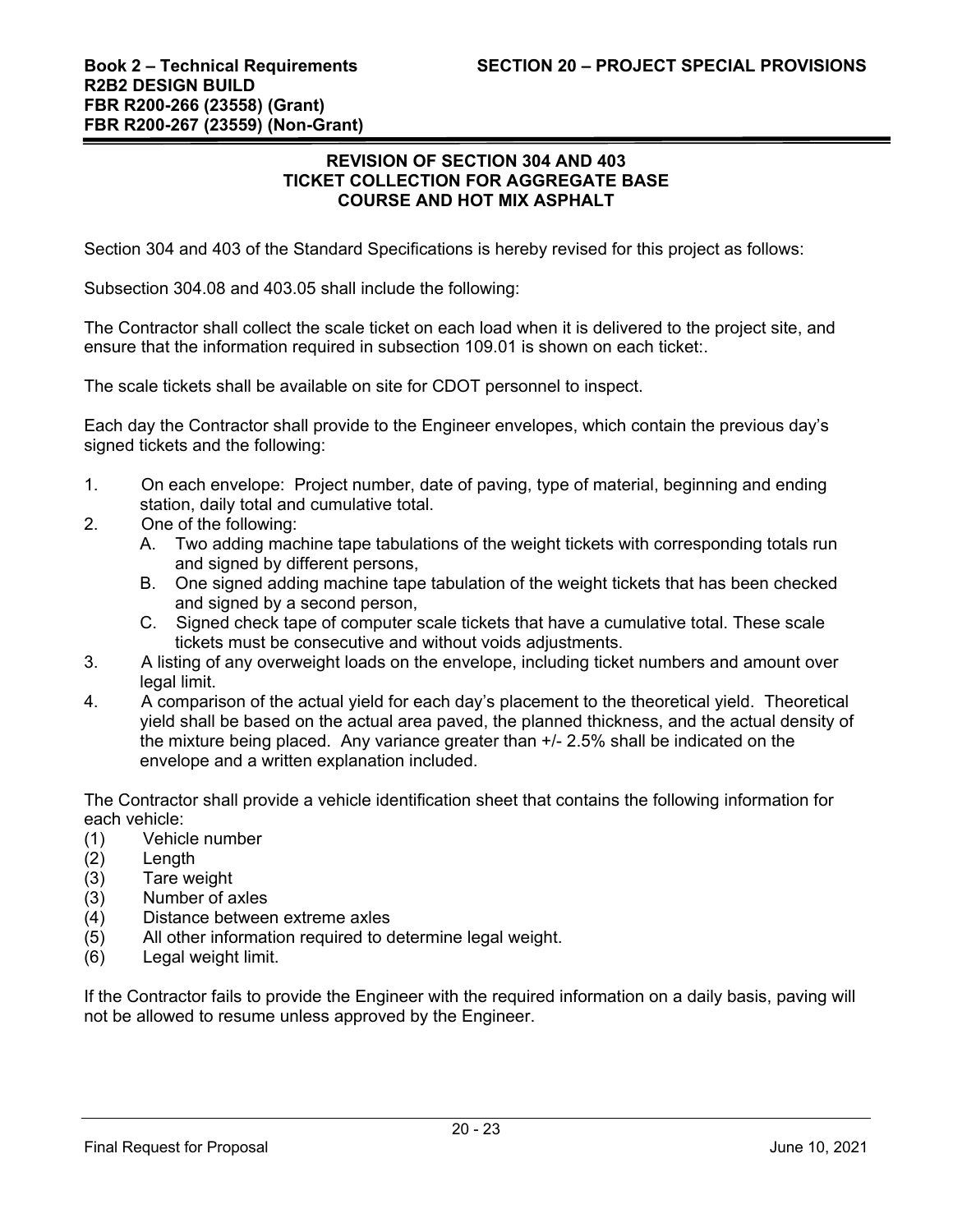#### **REVISION OF SECTION 403 HOT MIX ASPHALT**

Section 403 of the Standard Specifications is hereby revised for this project as follows:

Subsection 403.02 shall include the following:

The design mix for hot mix asphalt shall conform to the following:

| <b>Table 403-1</b>                                                                                                                                                                              |                      |                          |                            |  |                            |
|-------------------------------------------------------------------------------------------------------------------------------------------------------------------------------------------------|----------------------|--------------------------|----------------------------|--|----------------------------|
|                                                                                                                                                                                                 | <b>Test</b>          | <b>Value For Grading</b> |                            |  |                            |
| <b>Property</b>                                                                                                                                                                                 | <b>Method</b>        |                          | SX(75)                     |  | Patching                   |
| Air Voids, percent at:<br>$N$ (design)                                                                                                                                                          | CPL 5115             |                          | $3.5 - 4.5$                |  | $3.5 - 4.5$                |
| Lab Compaction (Revolutions):<br>$N$ (design)                                                                                                                                                   | CPL 5115             |                          | 75                         |  | 75                         |
| Stability, minimum                                                                                                                                                                              | CPL 5106             |                          | 28                         |  | 28                         |
| Aggregate Retained on the 4.75<br>mm (No. 4) Sieve for S, SX and<br>SG, and on the 2.36mm (No. 8)<br>Sieve for ST and SF with at least<br>2 Mechanically Induced fractured<br>faces, % minimum* | <b>CP45</b>          |                          | 70                         |  | 70                         |
| <b>Accelerated Moisture</b><br><b>Susceptibility Tensile Strength</b><br>Ratio (Lottman), minimum                                                                                               | CPL 5109<br>Method B |                          | 80                         |  | 80                         |
| Minimum Dry Split Tensile<br>Strength, kPa (psi)                                                                                                                                                | CPL 5109<br>Method B |                          | 205(30)                    |  | 205(30)                    |
| Grade of Asphalt Cement, Top<br>Layer                                                                                                                                                           |                      |                          | PG 58-28                   |  | PG 58-28                   |
| Grade of Asphalt Cement, Layers<br>below Top                                                                                                                                                    |                      |                          | PG 58-28                   |  | PG 58-28                   |
| Voids in the Mineral Aggregate<br>(VMA) % minimum                                                                                                                                               | <b>CP48</b>          |                          | See Table<br>$403 - 2$     |  | See Table<br>$403 - 2$     |
| Voids Filled with Asphalt (VFA),<br>$\frac{0}{0}$                                                                                                                                               | $AI$ $MS-2$          |                          | 65-75                      |  | 65-75                      |
| Dust to Asphalt Ratio<br>Fine Gradation<br>Coarse Gradation                                                                                                                                     | <b>CP 50</b>         |                          | $0.6 - 1.2$<br>$0.8 - 1.6$ |  | $0.6 - 1.2$<br>$0.8 - 1.6$ |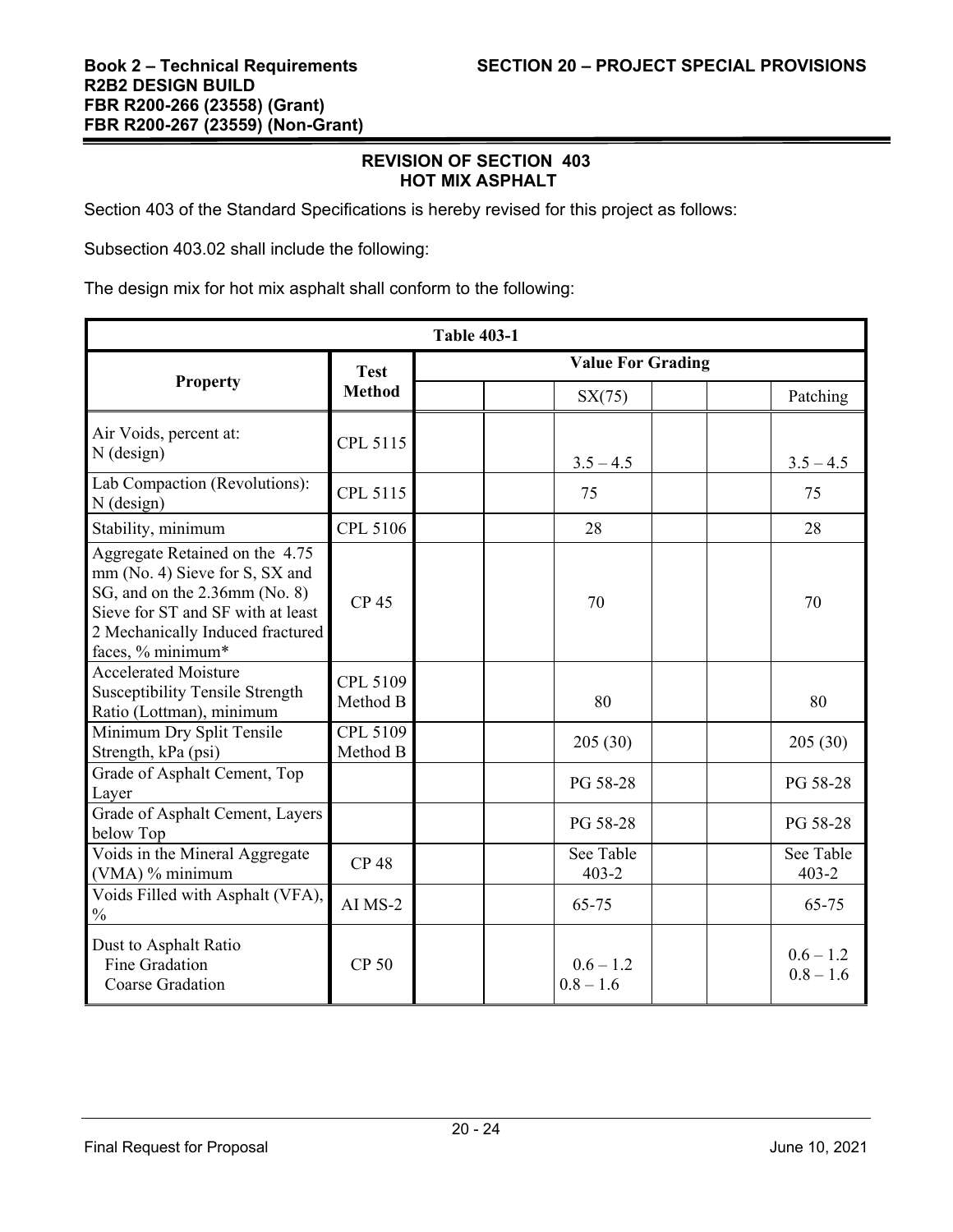| <b>Table 403-1</b>                                                                                                                                                                           |  |                              |                          |        |  |  |
|----------------------------------------------------------------------------------------------------------------------------------------------------------------------------------------------|--|------------------------------|--------------------------|--------|--|--|
|                                                                                                                                                                                              |  | <b>Test</b><br><b>Method</b> | <b>Value For Grading</b> |        |  |  |
| <b>Property</b>                                                                                                                                                                              |  |                              |                          | SX(75) |  |  |
| Note:<br>AI MS-2 = Asphalt Institute Manual Series 2                                                                                                                                         |  |                              |                          |        |  |  |
| Mixes with gradations having less than 40% passing the 4.75 mm (No. 4) sieve shall be approached<br>Note:<br>with caution because of constructability problems.                              |  |                              |                          |        |  |  |
| Gradations for mixes with a nominal maximum aggregate size of one-inch or larger are considered a<br>Note:<br>coarse gradation if they pass below the maximum density line at the #4 screen. |  |                              |                          |        |  |  |
| Gradations for mixes with a nominal maximum aggregate size of $3/4$ " to $3/8$ " are considered a coarse                                                                                     |  |                              |                          |        |  |  |
| gradation if they pass below the maximum density line at the #8 screen.                                                                                                                      |  |                              |                          |        |  |  |
| Gradations for mixes with a nominal maximum aggregate size of #4 or smaller are considered a                                                                                                 |  |                              |                          |        |  |  |
| coarse gradation if they pass below the maximum density line at the $#16$ screen.                                                                                                            |  |                              |                          |        |  |  |
| *Fractured face requirements for SF may be waived by RME depending on project conditions.                                                                                                    |  |                              |                          |        |  |  |

*All mix designs shall be run with a gyratory compaction angle of 1.25 degrees and properties must satisfy Table 403-1. Form 43 will establish construction targets for Asphalt Cement and all mix properties at Air Voids up to 1.0 percent below the mix design optimum. CDOT will establish the production asphalt cement and volumetric targets based on the Contractor's mix design and the relationships shown between the hot mix asphalt mixture volumetric properties and asphalt cement contents on the Form 429. CDOT may select a different AC content other than the one shown at optimum on the Contractor's mix design in order to establish the production targets as contained on the Form 43. Historically, Air Voids adjustments typically result in asphalt cement increases from 0.1 to 0.5 percent. Contractors bidding the project should anticipate this change and factor it into their unit price bid.* 

|                               | Minimum Voids in the Mineral Aggregate (VMA)                                                                                                                                                                                                                                                         |         |      |         |  |  |  |  |
|-------------------------------|------------------------------------------------------------------------------------------------------------------------------------------------------------------------------------------------------------------------------------------------------------------------------------------------------|---------|------|---------|--|--|--|--|
| <b>Nominal</b>                | *** Design Air Voids **                                                                                                                                                                                                                                                                              |         |      |         |  |  |  |  |
| Maximum Size*,<br>mm (inches) | 3.5%                                                                                                                                                                                                                                                                                                 | $4.0\%$ | 4.5% | $5.0\%$ |  |  |  |  |
| 37.5 $(1\frac{1}{2})$         | 11.6                                                                                                                                                                                                                                                                                                 | 11.7    | 11.8 |         |  |  |  |  |
| 25.0(1)                       | 12.6                                                                                                                                                                                                                                                                                                 | 12.7    | 12.8 |         |  |  |  |  |
| 19.0 $(\frac{3}{4})$          | 13.6                                                                                                                                                                                                                                                                                                 | 13.7    | 13.8 | N/A     |  |  |  |  |
| 12.5 $(\frac{1}{2})$          | 14.6                                                                                                                                                                                                                                                                                                 | 14.7    | 14.8 |         |  |  |  |  |
| $9.5\,(^{3}\%)$               | 15.6                                                                                                                                                                                                                                                                                                 | 15.7    | 15.8 |         |  |  |  |  |
| $4.75$ (No. 4)                | 16.6                                                                                                                                                                                                                                                                                                 | 16.7    | 16.8 | 16.9    |  |  |  |  |
|                               | $\ast$<br>The Nominal Maximum Size is defined as one sieve larger than the first sieve to<br>retain more than $10\%$ .<br>**<br>Interpolate specified VMA values for design air voids between those listed.<br>Extrapolate specified VMA values for production air voids beyond those listed.<br>*** |         |      |         |  |  |  |  |

**Table 403-2**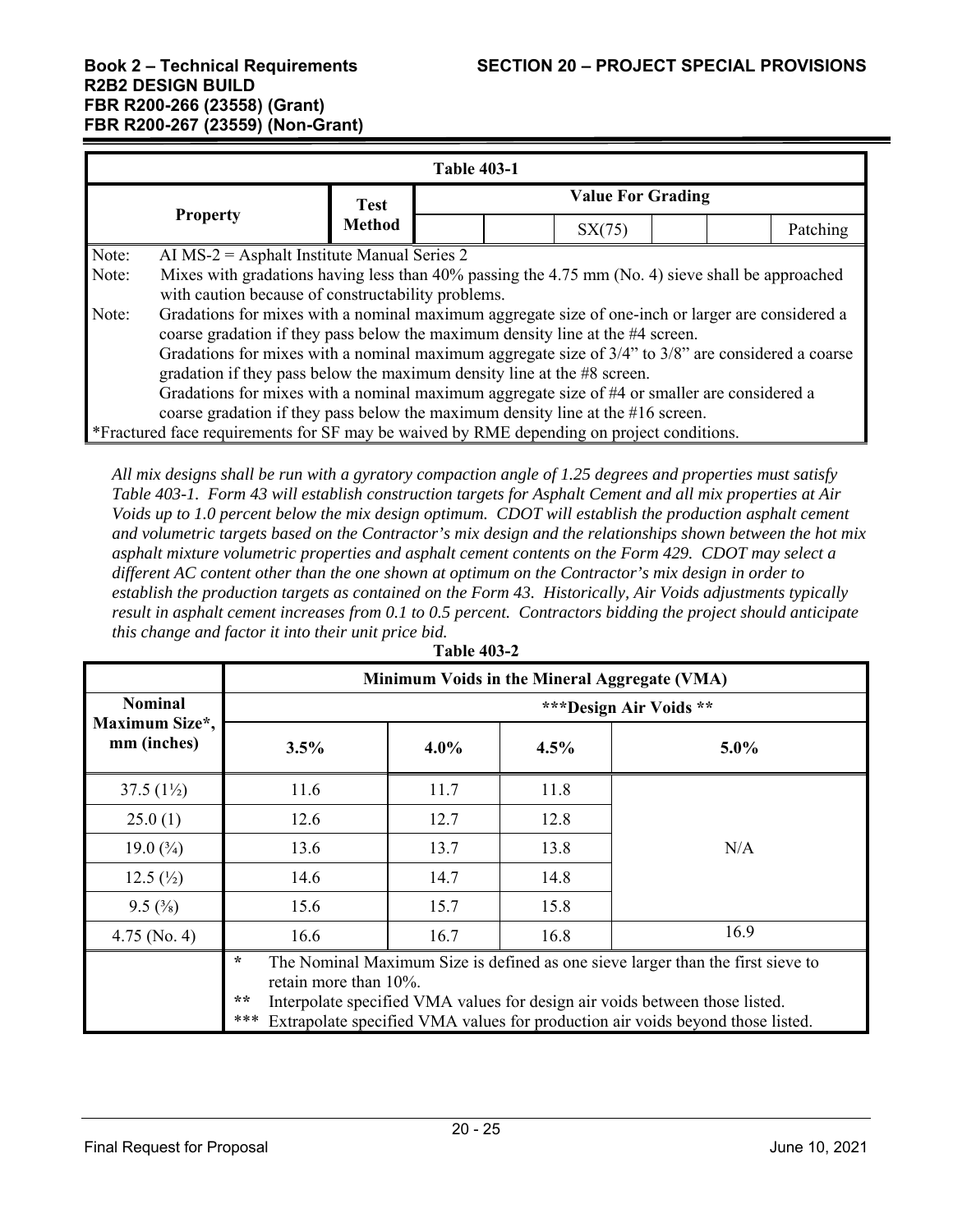## **3 REVISION OF SECTIONS 403 HOT MIX ASPHALT**

The Contractor shall prepare a quality control plan outlining the steps taken to minimize segregation of HMA. This plan shall be submitted to the Engineer and approved prior to beginning the paving operations. When the Engineer determines that segregation is unacceptable, the paving shall stop and the cause of segregation shall be corrected before paving operations will be allowed to resume.

CDOT approved Warm Mix Asphalt (WMA) may be allowed on this project in accordance with CP 59. Unique requirements for WMA design, production and acceptance testing as documented during CDOT WMA approval shall be submitted and approved prior to creation of the Form 43 and before any WMA production on the project. Delays to the project due to WMA submittal and review will be considered within the Contractor's control and will be non-excusable.

Hot mix asphalt for patching shall conform to the gradation requirements for Hot Mix Asphalt (Grading SX).

A minimum of 1 percent hydrated lime by weight of the combined aggregate shall be added to the aggregate for all hot mix asphalt.

Acceptance samples shall be taken at the location specified in either Method B or C of CP 41.

Subsection 403.03 shall include the following:

If liquid anti-stripping additive is added at the plant, an approved in-line blender must be used. The blender shall be in the line from the storage tank to the drier drum or pugmill. The blender shall apply sufficient mixing action to thoroughly mix the asphalt cement and anti-stripping additive.

The Contractor shall construct the work such that all roadway pavement placed prior to the time paving operations end for the year, shall be completed to the full thickness required by the plans. The Contractor's Progress Schedule shall show the methods to be used to comply with this requirement.

Aggregate, asphalt recycling agent, additives, hydrated lime, and all other work necessary to complete each hot mix asphalt item will not be paid for separately, but shall be included in the Lump Sum bid. When the pay item includes the PG binder grade, the asphalt cement will not be measured and paid for separately, but shall be included in the work. Asphalt cement used in Hot Mix Asphalt (Patching) will not be measured and paid for separately, but shall be included in the work.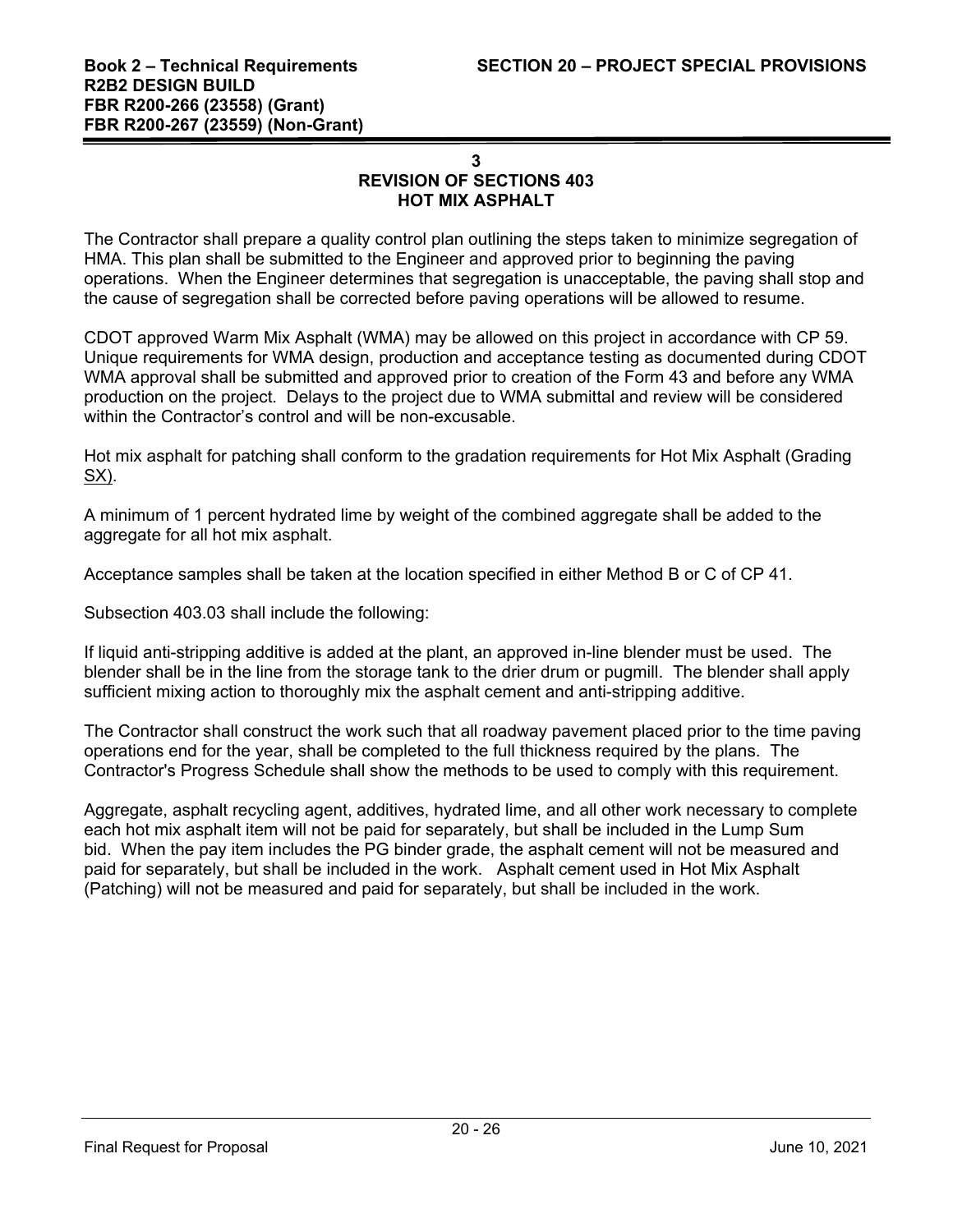## **REVISION OF SECTION 603 CULVERTS AND SEWERS**

Subsection 603.07(a) shall include the following:

Joints for all circular reinforced pipe shall be made with confined rubber gaskets. Concrete collars shall be required at all nonstandard joints (not tongue and groove or bell and spigot), and at all connections to existing pipe.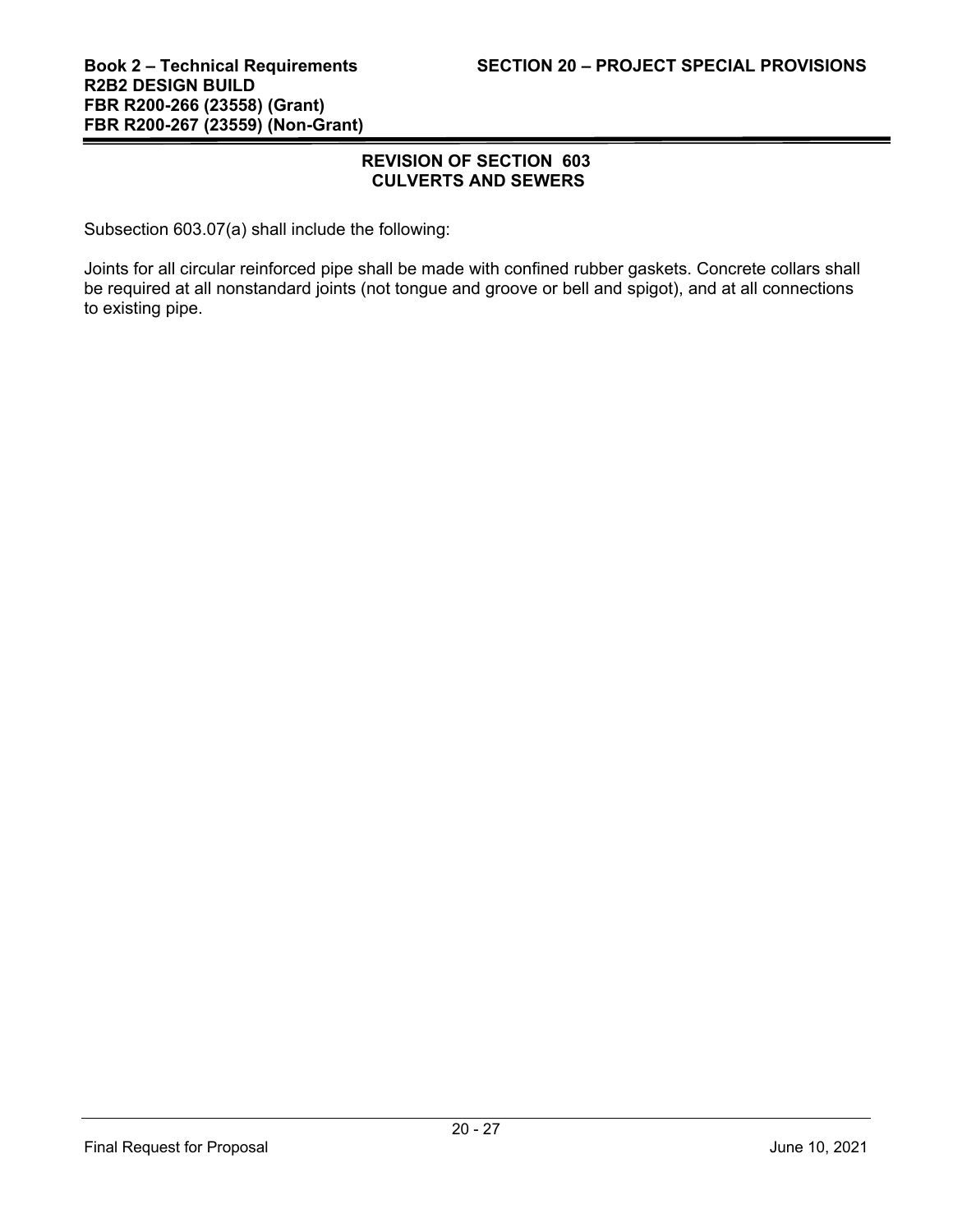## **REVISION OF SECTION 613 ELECTRICAL CONDUIT**

Section 613 of the Standard Specifications is hereby revised for this project as follows:

Subsection 613.02(c) shall include the following:

PVC or Polyethylene pipe shall be used in all 90 degree sweeps in trenching and direction boring applications. The conduit is to be buried at the nominal depth of 3 feet and in applications where conduit is attached to bridges or structures. Conduit specified in the plans shall be trenched and the unit price shall include the work described herein. Existing concrete or asphalt surfaces; especially roadways shall be bored, no open cutting is allowed unless approved by the engineer. All materials furnished assembled, fabricated, or installed under this item shall be new, corrosion resistant and in accordance with this contract. Conduit sizes shall be a minimum of 2-inch diameter.

The conduit shall be schedule 80 PVC or other UV rated electrical conduit if it will be above ground or otherwise sun exposed. For bored conduit, polyethylene pipe shall be used. Pipe connections shall be made with UL approved fittings.

The Contractor shall submit documentation from the supplier that the polyethylene pipe meets or exceeds all requirements of ASTM D3350.

Transitions from polyethylene pipe to PVC pipe, if applicable, shall be made with UL approved couplers.

# **CONSTRUCTION**

Electrical Conduit (Bored) shall be HDPE and installed using a trenchless technology of either jacked conduit or directional boring.

Electrical Conduit (Plastic) shall be PVC or HDPE and installed by direct burial methods such as plowing, open trenching, or other excavation methods. When PVC is used, expansion fittings shall be installed at 100' intervals.

One conduit per bundle shall have a copper tracer wire of at least 12-gauge in a single conduit. In trenches containing multiple conduits, the tracer wire shall not be installed in the same conduit as the fiber.

Each individual conduit shall be equipped with a pull tape of 1250 pounds tensile strength and be of a design to prevent cutting or burning of conduit walls during cable installation.

# **CONSTRUCTION REQUIREMENTS**

The installation of conduit shall be performed in such a manner as to avoid unnecessary damage to streets, sidewalks, utilities, landscaping, and sprinkler systems. Excavations and conduit installation shall be performed in a continuous operation. All trenches shall be backfilled by the end work day. The material from trenching operations shall be placed in a location that will not cause damage or obstruction to vehicular or pedestrian traffic or interfere with surface drainage.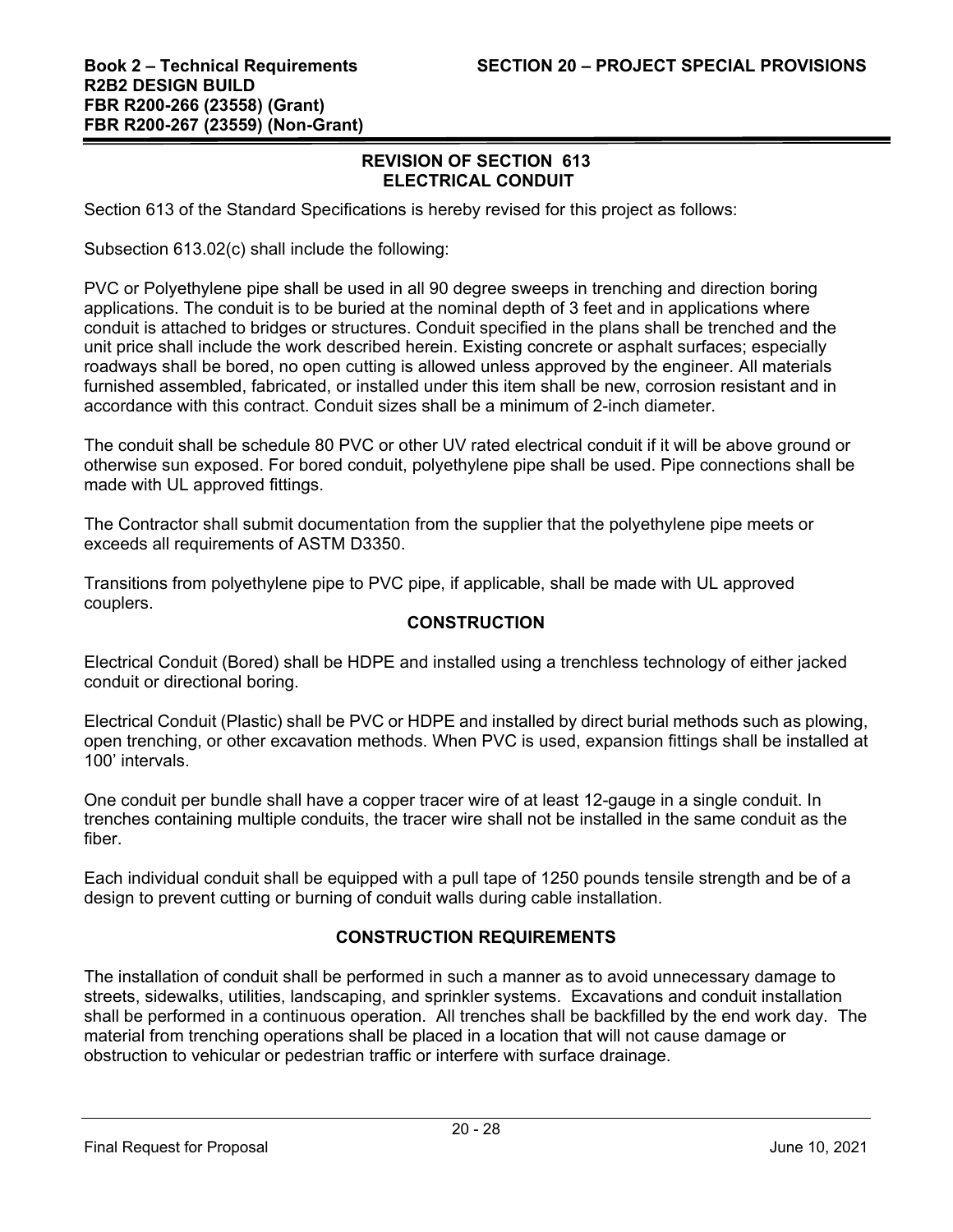## **2 REVISION OF SECTION 613 ELECTRICAL CONDUIT**

The Contractor shall take all necessary precautions to avoid heaving any existing asphalt/concrete mat or over-excavating a trench, whether caused by equipment directly or by dislodging rocks and boulders. Any such heaving or over-excavation shall be repaired or replaced at the Contractor's expense. The Contractor shall bear the cost of backfilling all over-excavated areas with the appropriate backfill material as approved by CDOT.

The Contractor shall restore all surface materials to their preconstruction condition, including but not limited to pavement, sidewalks, sprinkler systems, landscaping, shrubs, sod, or native vegetation that is disturbed by the conduit installation operation. All repairs shall be included in the cost of the conduit.

If the Contractor is unable to bore the conduit at the lengths shown on the plans from access point to access point, all splice couplings and associated work to splice conduit shall be included in the cost of this item. The coupling technology shall allow the conduit to be connected without the need for special tools, and shall form a watertight, airtight seal. Breaking force between segments shall exceed 250 pounds of force. No metal fittings shall be allowed. No elevation difference between the conduit run and the splice location will be allowed. Conduit splices shall be kept to a minimum and all locations shall be approved by the project engineer. Additional pull boxes shall not be substituted for splices.

Conduit plugs shall be supplied and installed in all conduit ends as soon as the conduit is installed. Conduit shall be plugged at all termination points such as pull boxes, manholes, controller cabinets, and node buildings. Conduits containing cable shall be plugged with durable and reusable split type plugs, fabricated without metallic parts, and allow easy removal and reinstallation around in-place cables. Split type plugs shall provide a water and air-tight seal of at least 50 psi and shall be installable by hand without using special tools and without damaging the cable. All plugs shall be correctly sized to fit the conduit being plugged. Empty conduits shall be sealed with removable type duct plugs that provide a watertight barrier.

All conduits shall use sweeps to elevate the buried conduits to within 4 inches of the bottom of the pull box or manhole, as shown in project details. The sweeps shall be terminated within the pull boxes and manholes to allow for easy installation and removal of the conduit plugs. The sweeps shall be set above the ground surface within the pull box at a height that does not interfere with the coiling of the fiber optic cable.

If new conduits are installed in existing pull boxes, manholes or cabinet bases the Contractor shall carefully excavate around the pull box or manhole and install the new conduit as shown in the plans. The Contractor shall not damage the existing pull box, manhole or their contents. If the existing pull box, lid, or the concrete collars are cracked or damaged during conduit installation, the Contractor shall restore the damaged section to preconstruction condition at no additional cost.

Conduit shall also include anchors, bands, skids, sweeps, pull tape, copper tracer wire, warning tape, adapters, fittings, conduit plugs, installation equipment, splice coupling, mounting brackets and hardware, structural anchors, adhesives, labor and all other items necessary to complete the work

Final Request for Proposal June 10, 2021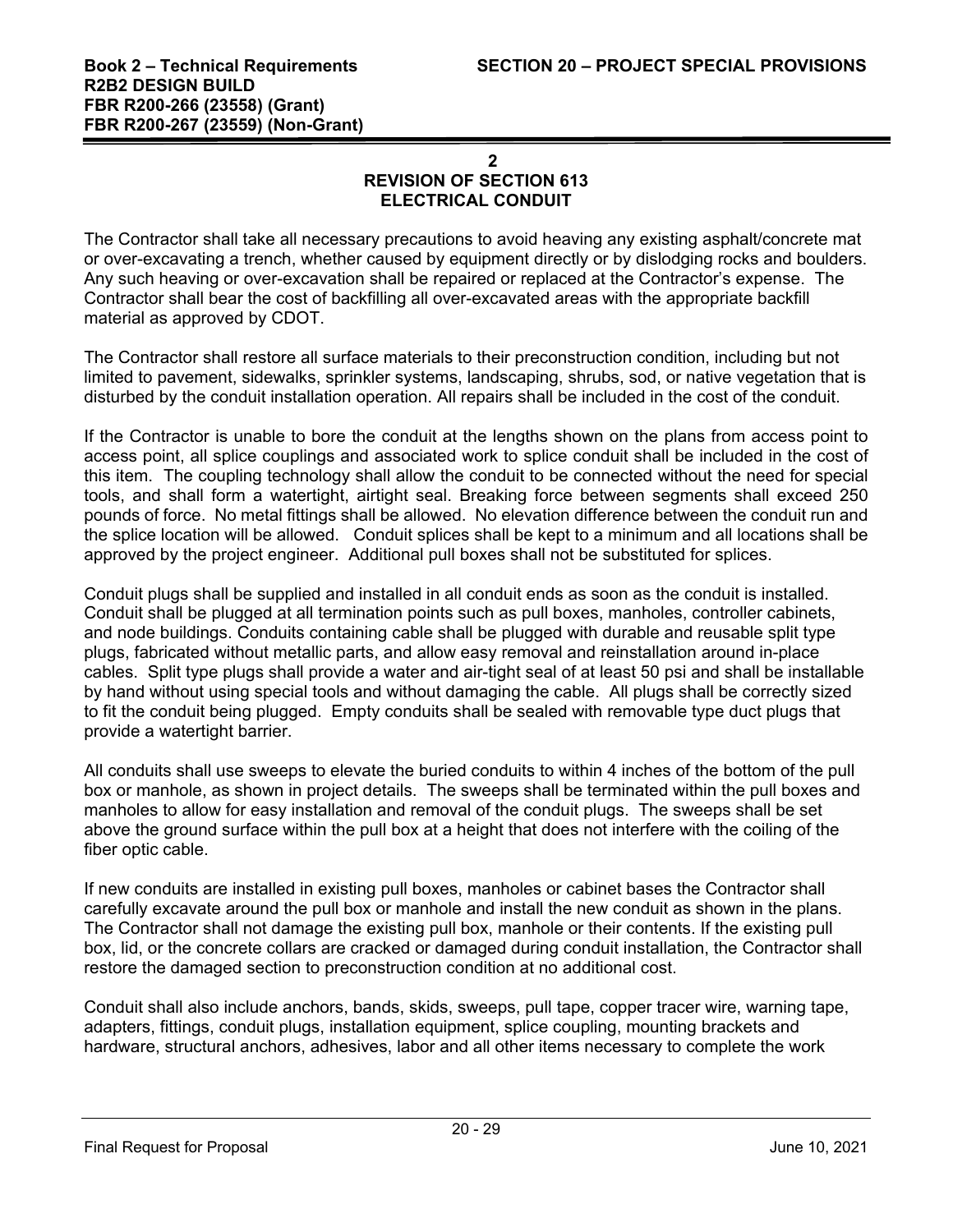## **REVISION OF SECTION 613 PULL BOXES**

Section 613 of the Standard Specifications is hereby revised for this project as follows:

# **DESCRIPTION**

Contractor shall furnish and install fiberglass reinforced, polymer concrete pull boxes.

## **MATERIALS**

The pull boxes shall be made of fiberglass reinforced polymer concrete. A certificate from the manufacturer shall be supplied for the structural capabilities and materials used in manufacturing.

The nominal dimensions shall be as shown in the plans. The pull box shall have a detachable cover that has a skidresistant surface and have the words "CDOT ELECTRICAL" physically impressed, (not painted) upon it. The cover shall be attached to the pull box body by screw-in bolts. Non-standard bolts shall not be used. Pull boxes shall have pre-formed knockouts located in the short ends of the box as shown on the details to allow entry of the conduit. A concrete collar shall be poured around each pull box, with a 12" width and a 6" depth, which shall be incidental to the cost of the pull box pay item.

The Contractor shall submit test results documenting the minimum lateral pressure capacity of 2000 pounds per square foot distributed can be accommodated over the sidewall of the box. The Contractor shall submit test results documenting the minimum vertical load capacity of 18000 lbs over 10 inches x 10 inches square.

## **CONSTRUCTION**

The pull box shall be constructed in accordance with the Plans and CDOT Standard Specifications with regard to pull boxes. All pull boxes shall be outfitted with traffic bearing lids rated for AASHTO HS 20- 44 loads. Pull boxes that are installed in traveled ways shall have a special concrete footing extending 6 inches around the outside and 3 inches around inside of the pull box bottom and pull boxes that are installed in dirt areas shall have a 12 inch by 6 inch Portland concrete collar around the top. Pull boxes shall be grounded with a 5-foot x 5/8 inch copper ground rod. Bedding under the pull box shall be 18 inch depth of 3/8-inch gravel or 1/2-inch crushed rock. Excavations for placement of pull boxes or conduit splices shall be back filled with aggregate base course class 6 material. Compaction for class 6 material shall be in accordance with AASHTO T-99. All excess and demolition materials shall become the property of the contractor and shall be disposed of in compliance with all state and federal laws.

# **METHOD OF MEASUREMENT**

Pull Boxes shall include base, lid, excavation, backfill, concrete apron, wire mesh and 3/4" granitegravel. Pull Boxes shall also include the removal and patching of pavement, sidewalks, curb and gutters and their replacement in kind to match existing grade.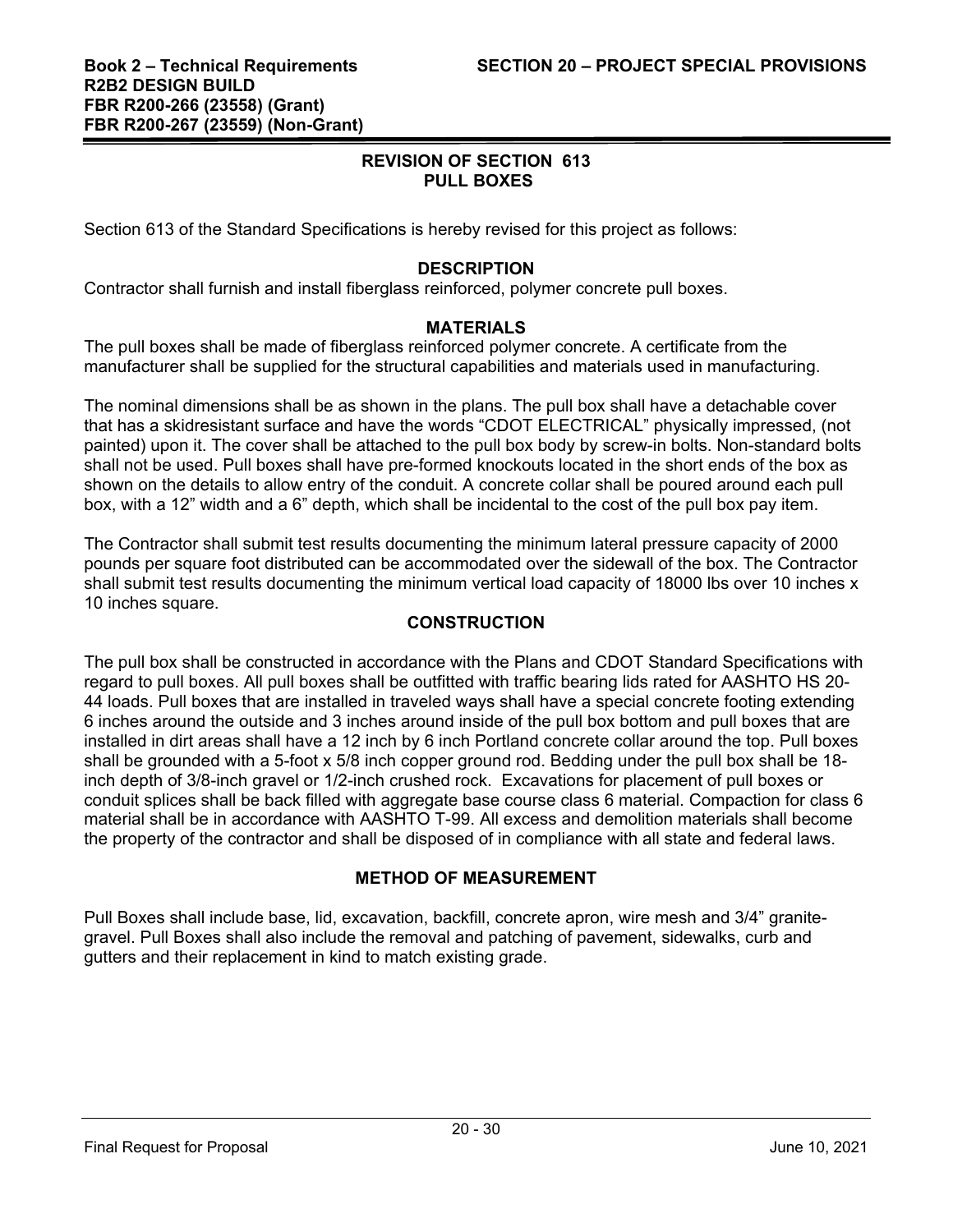# **REVISION OF SECTION 620 FIELD FACILITIES**

## **Electrical Grounding:**

The site shall have three field trailers, where the first trailer will serve as the Field Office, the second trailer will serve as the Field Laboratory, and the third trailer will be a Field Laboratory (State Furnished). The three trailers shall be set together and share a common electrical grounding so computer cabling can be installed without spanning driveways.

Running exposed copper cabling along the ground between buildings is unacceptable.

## **Telephones & Cabling:**

Telephone lines shall be of type full business (1FB).

The number of line to be determined by the CDOT project Manager.

Of these lines:

If a fax and DSL will be ordered, piggy back them together on one circuit to save the expense of two separate lines.

One line will serve the office phone and will be located in the office trailer.

If a Lab trailer exists, one line will serve the Lab phone and shall be located in the lab.

Order phone lines through the Telco provider's (CenturyTel, etc.) business office to optimize cost efficiencies with regard to basic, local and long distance plans and charges.

All phones will be speakerphones supplied by the contractor.

At the discretion of the CDOT project Manager and dependent on the number of phone circuits installed, the type of phones may be of the multi-line type to fully utilize all the phone circuits. Cabling of phones must be industry standard.

Labeling must completed on all wall jacks, ports, and phones with the actual phone numbers. This cabling is to be performed by the Telco or other certified technicians, past the demarc to the wall jacks. The phone wall jacks will be located by the Project Manager.

 The Contractor shall be responsible for providing and maintaining all phones, cables and circuits in good operating condition at all times during this project.

## **High Speed Internet:**

Note: The contractor shall contact the CDOT Regional IT Analyst (Get contact information from CDOT PM) for most recent specifications of required network equipment (see Network Equipment section below) and of high-speed provider restrictions and limitations.

The contractor shall provide the field location with high-speed internet connection and equipment. Important note: High Speed Internet access can be difficult to achieve in rural areas. It is strongly recommended that site selection for the trailer be made with consideration of the availability of High Speed Internet access. If none is available, the CDOT project manager will be notified immediately in case site relocation is necessary.

The type of High Speed Connection shall preferably be of DSL type. The throughput shall be a minimum of 3 Mbps. 10 Mbps or better is preferable. IP addressing shall be DHCP.

**If DSL is not available**, Cable or wDSL (Wireless DSL) or a 4G "Cellular" from VerizonWireless or AT&T device that provides internet service to multiple computers may suffice if above specified throughput speeds are achieved.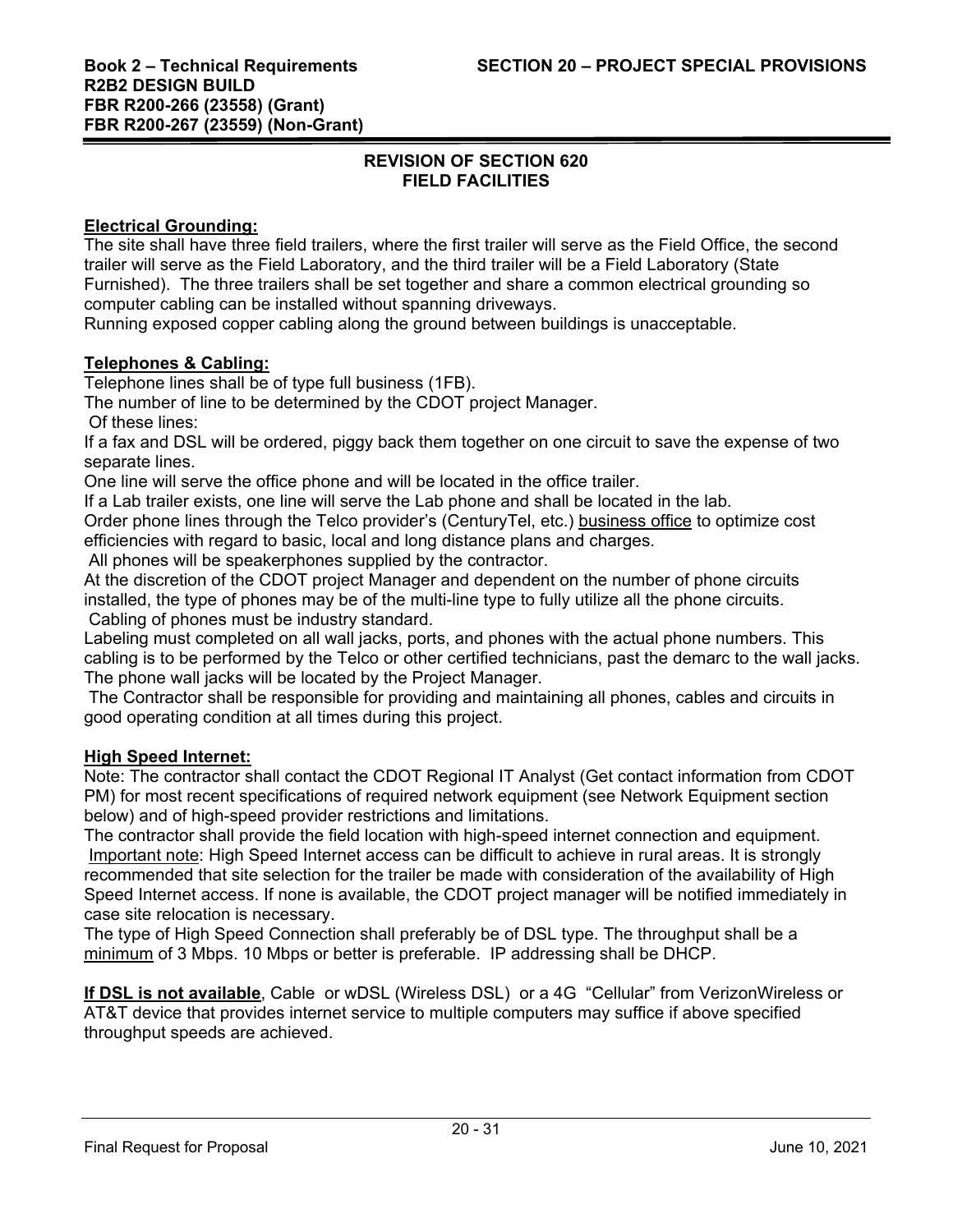#### **2**

# **REVISION OF SECTION 620**

#### **FIELD FACILITIES**

As a last resort Aircards for each computer perhaps augmented with a cellular signal booster equipment may suffice.

If the Internet service is to serve more than 6 computers, it is recommended that additional circuits be provided.

A UPS (battery Backup) of a minimum rating of 500va (volt amp) needs to be provided to protect the Internet equipment.

#### **Note that satellite type broadband will NOT work for CDOT purposes.**

Cabling: Cat 5e cabling must be installed connection the DSL ( cable, wDSL, etc. ) modem to all computers.

WIFI option: The use of Wifi may be acceptable provided the service remains as fast and stable as Cat 5e cable and not obstructed by electronic interference (microwaves, generators, etc.) or by distance or walls which will impair the signal. Also, if any of the CDOT computers do not have wifi capability such as the desktop models, then the Cat5e cabling must be installed.

If CDOT computers will reside in more than one trailer, as with a MAT lab, then fiber, conduit and transceivers (preferable) or cat 5e cooper cabling with surge suppressors (more subject to failure and needing regular replacement) will need to purchased and installed as per CDOT IT. The cost here may range up to \$500. Another and possibly more cost efficient option may be to provide separate high speed Internet service to each building.

## **Network Equipment:**

Long term projects with several or more CDOT employees MAY require specialized Cisco network equipment possibly with higher speed circuits from a Telco (such as CenturyLink managed networks). Note that this equipment is in addition to the modem provided by the internet provider. Contact the CDOT Regional IT Analyst (get contact information from CDOT PM) for current specifications for this network equipment. Procuring this equipment may take time, so haste in contacting the CDOT Regional Network Analyst is recommended. It is typical for this equipment to take over a month to procure due to back orders.

Note: If Cisco network equipment is deemed required by CDOT IT then the current cost of this specialized equipment is approximately \$800.00 to \$1300.00 depending on site requirements. Important Cyber Security issue: At project conclusion, all network equipment (if provided) will be returned to CDOT Regional Network Analyst for removal of CDOT confidential data and network configuration.

**Facsimile Machine (if needed):** The Project Engineer must approve this machine. It must be able to perform sequential broadcast, polling and delayed transmissions with a minimum ten-page memory. The Contractor shall install and maintain the fax machine in the Engineer's field office. Should the fax machine require repair and be out of service for more than twenty-four hours, a replacement is to be provided and installed by contractor within twenty-four hours. The Contractor shall provide a roll around stand for the fax machine paper and supplies.

Contractor will provide and maintain stock of printer paper and toner.

Note: An All-In-One type printer/scanner/fax may be used if acceptable to the CDOT Project Manager.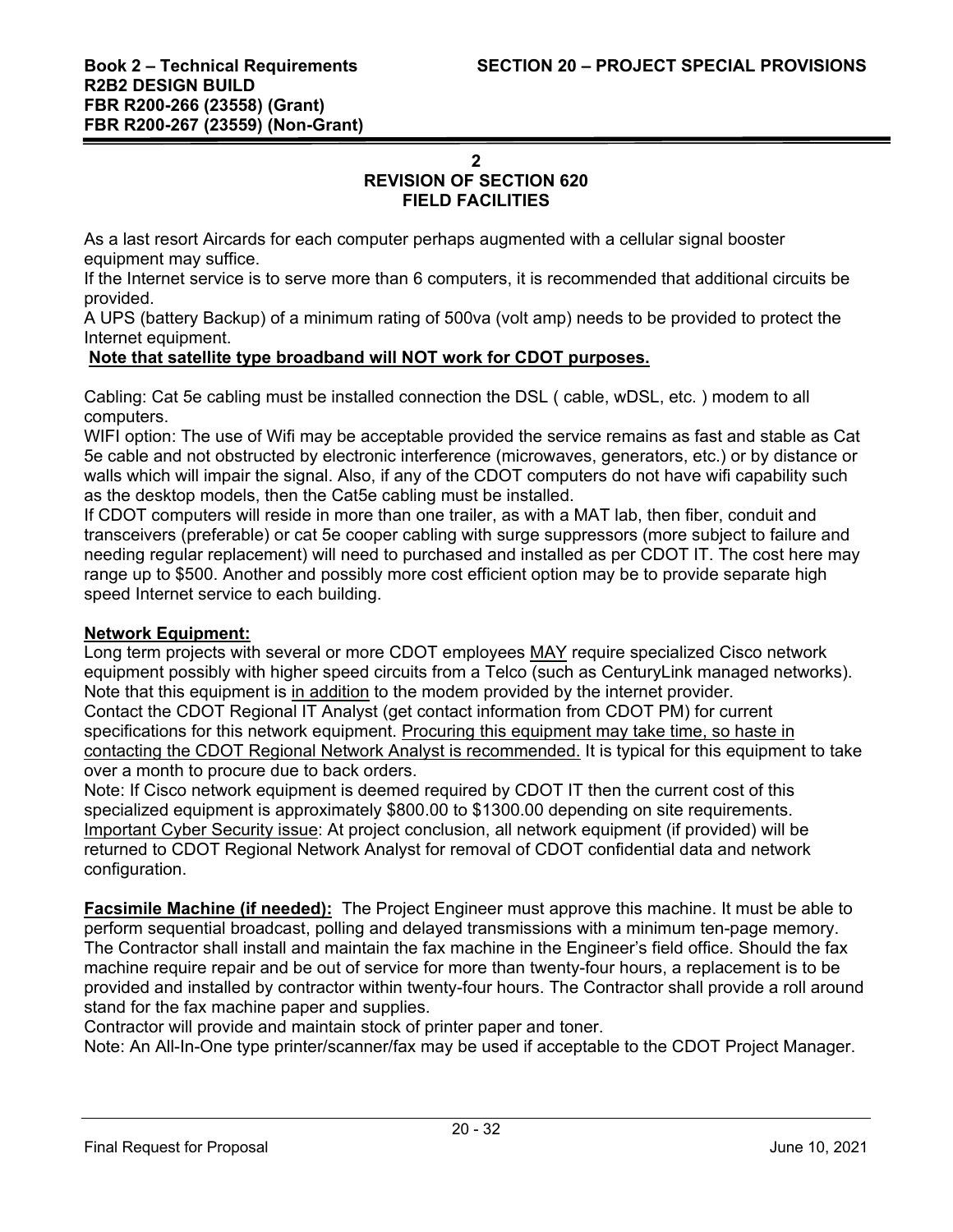# **3 REVISION OF SECTION 620 FIELD FACILITIES**

**Computer Accessories**: CDOT has restrictions and limitations with regard to the type of equipment permitted to be connected and supported on its computers and network. Due to the constantly changing nature of the computer field, contact the CDOT Regional IT Analyst for latest recommendations and cautions before purchasing any requested equipment such as printers, scanners, cameras, etc.

It is imperative that any accessories be compatible with the CDOT standard computer operation system: **Windows 7 64 bit**.

Warning: Many devices will not work on the required 64 bit version, but only on the more common consumer Windows 32 bit version. Make sure the product states Windows 7, **64bit** compatible.

## **Printers / Multi-Function Copiers:**

The Contractor shall provide a self-feeding plain paper photo copying/printer machine, which is capable of making at least fifteen copies per minute and have color copying capability. Maximum size of original shall be  $11"$  x 17" and copy paper size shall be  $5-1/2"$  x  $8-1/2"$  to  $11"$  x 17" with standard intermediate sizes. The copier/printer machine shall have an automated document feeder capable of feeding a stack of up to 25 originals ranging in size from 5-1/2" x 8-1/2" to 11" x 17". The copy/printer machine shall have two standard paper cassettes accommodating paper sizes of 5-1/2" x 8-1/2" to 11" x 17". Each cassette shall accept 250 sheets for a total of 500 sheets of paper capacity and have a single sheet bypass for manual copying onto special stock not in paper cassettes and shall be capable of using paper sizes of 5-1/2" x 8-1/2" to 11" x 17". The copier/printer machine shall be capable of zoom magnification / reduction form 70% to 150% in 1% increments. The copier/printer machine shall have sorting capabilities. The Contractor shall supply all necessary supplies and a roll around stand. The Contractor shall maintain all furnished equipment in good working condition and shall provide replacement equipment due to breakage, damage, or theft within five working days. This copier/printer shall have capabilities to connect to the internet to serve as a network printer.

Printers/ MFPs, may NOT be networked or shared across different networks for example between the CDOT network and non-CDOT computer network (consultant and/or contractor).

The printer/ MFP must be directly connected by USB cable only to a CDOT computer and can then be shared for use by other CDOT computers.

Note: Wifi on the printers may not work because the ip address will conflict with the CDOT ip network. All equipment is to be new with warrantees.

Contractor will provide and maintain stock of printer paper and toner for any provided printers, scanners, fax machines.

The Field Facilities compound consisting of the Field Office(s) (Class 2) and Field Laboratory (Class 2) shall be provided with all-weather surfacing and all-weather access, and a security fenced and lighted yard with adequate area to accommodate state vehicles and state employee parking.

The Contractor shall provide insurance for full replacement of all the contents of the Field Office, Field Laboratory due to theft, fire, or any other cause. Insurance shall be provided at all times that the office or laboratory is on the project.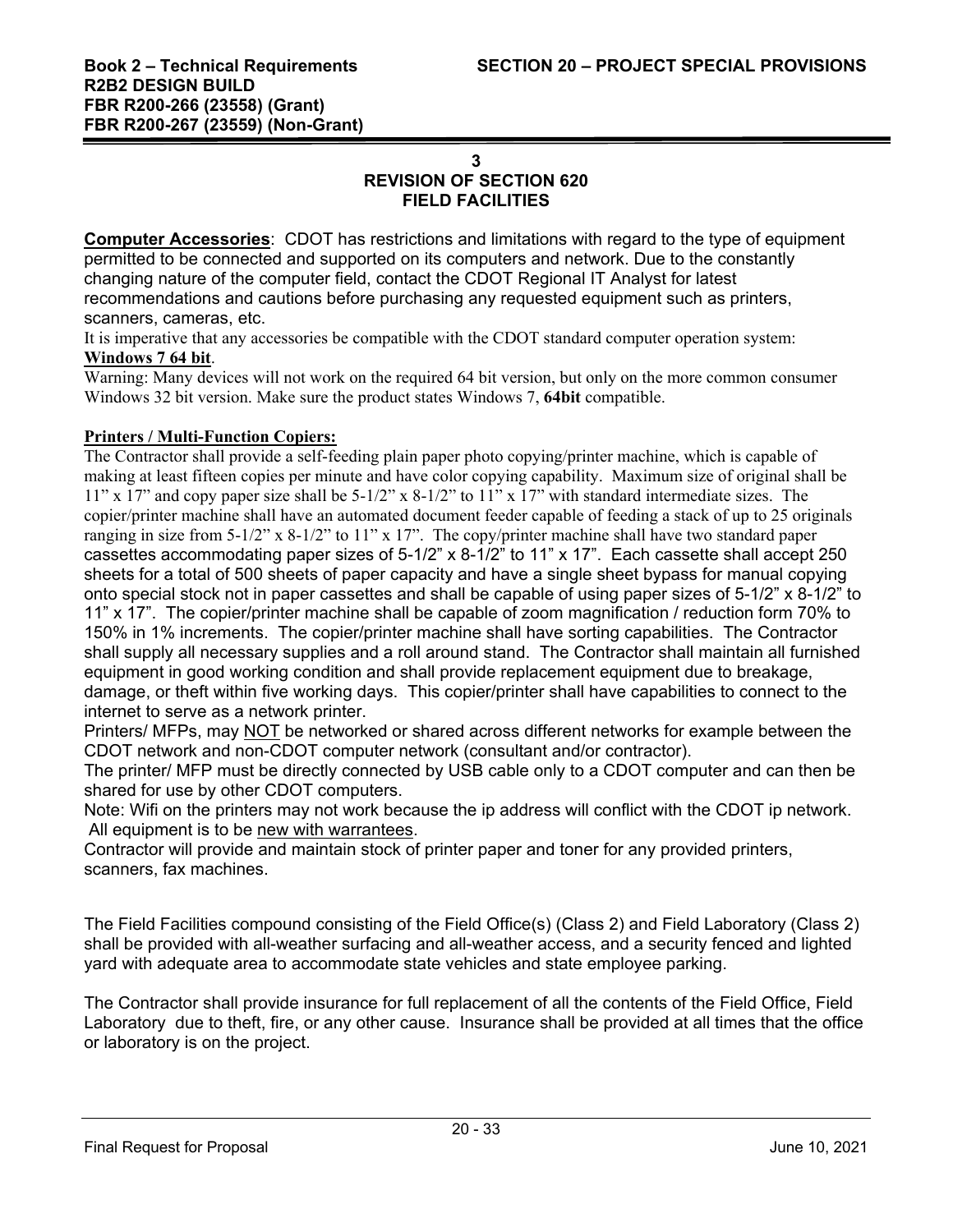#### **REVISION OF SECTIONS 627 AND 713 MODIFIED EPOXY PAVEMENT MARKING ACCEPTANCE**

Sections 627 of the Standard Specifications is hereby revised for this project as follows:

Subsection 627.05 shall include the following:

The Contractor shall take retroreflectivity readings on all modified epoxy pavement marking lines for each mile of roadway striping on the project. A test section is defined as each continuous line type (lane lines, centerlines, edge lines, channelizing lines, and others), which has been completed in a single day.

The Contractor shall use a Contractor-furnished retroreflectometer conforming to ASTM E 1710 or AASHTO TP111. The retroreflectometer shall be calibrated, tested and operated in accordance with manufacturer recommendations. The Contractor shall take one retroreflectivity reading within every lane mile striped in a single day. The calibration for the retroreflectometer shall be verified each day, prior to the readings being taken. The retroreflectivity readings shall be taken in the presence of the Engineer no earlier than 3 days and no later than 14 days after the marking is tack free. Traffic control required for retroreflectivity readings shall be included in the cost of the work.

The initial minimum retroreflectivity reading (mcd/m2/lux) in a one-mile line section of pavement marking paint shall be 350 for white and 200 for yellow. Any retroreflectivity readings below 350 for white and 200 for yellow shall be subject for removal and replace. In the case of a failing retroreflectivity reading three additional readings can be taken at random within the same line mile, if the average of the three additional readings is equal to or greater than 350 for white and 200 for yellow. That new average may be substituted for a passing retroreflectivity reading.

Prior to taking retro-reflectivity readings, at the retro-reflectivity reading locations, the Contractor shall remove any excess beads placed during marking application.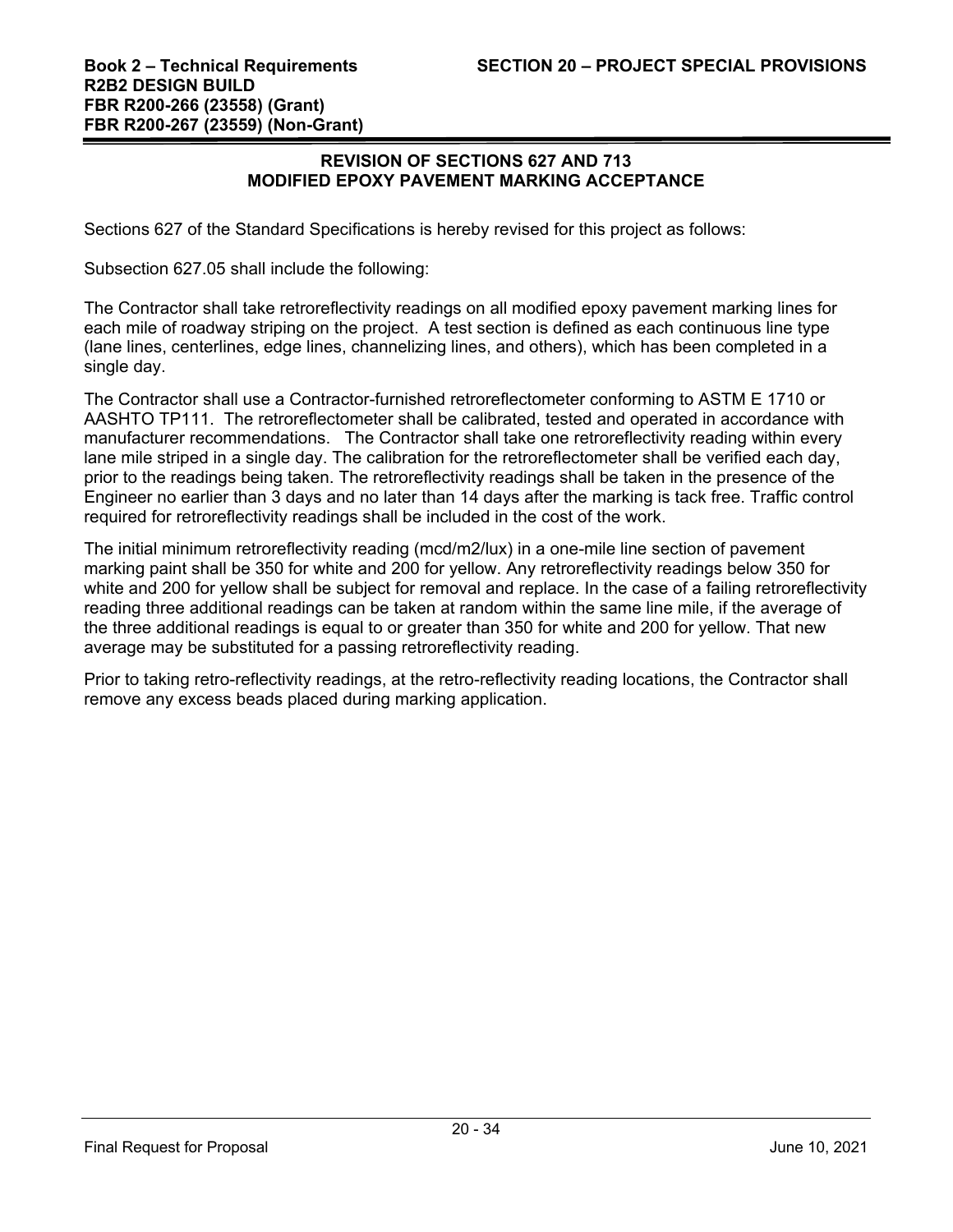## **REVISION OF SECTIONS 627 AND 713 MODIFIED EPOXY PAVEMENT MARKING (INLAID)**

Sections 627 and 713 of the Standard Specifications are hereby revised for this project as follows: Section 627.05 shall include the following:

The surface area receiving marking shall be ground prior to placement of the Modified Epoxy Pavement Marking (Inlaid). This applies to new or existing concrete or asphalt pavements. Grinding of the pavement is required so that Modified Epoxy Pavement Marking (Inlaid) is inlaid into the surface being applied to. The grooved width for inlaid pavement marking shall be a max width of 4  $\frac{1}{4}$  inch and a min width of 4 inch. The depth of the inlaid grooves shall be 90 mils below the surface of the existing pavement. The Contractor shall set the spacer width between blades such that there is less than a 5 mil rise in the pavement between the blade grooves. The applied epoxy in the inlaid grooved shall have a width of min/max of 4 inch.

The ground surface shall be cleaned with a high pressure air blast to remove lose material prior to placement of the Modified Epoxy Pavement Marking (Inlaid). Grooves shall be clean, dry and free of laitance, oil, dirt, grease, paint or other foreign contaminants. The Contractor shall prevent traffic from traversing the grooves, and shall re-clean grooves, as necessary, prior to application of the preformed plastic pavement markings.

The Contractor shall not perform more inlaid grinds than can be applied by the pavement marking truck during the same working day or working period. Unless approved by the Engineer.

If a rain event occurs during grinding and marking application, temporary raised flexible pavement markers shall be installed on all channelizing, center, and lane lines. Temporary markers shall also be placed on edge lines where lighted curb or other delineation is not provided as directed by the engineer. The frequency of temporary markers shall be according to Section 6F.79 of MUTCD. Marking application may proceed only when pavement is dry and has had no moisture for a minimum of 24 hours.

Modified Epoxy Pavement Marking shall have uniform mil thickness and bead distribution across the entire width of the 4 inch line. Unless otherwise shown on the plans, typical pavement markings shall conform to the shapes and sizes as shown on Standard Plan S-627-1. Any marking that does not meet specification shall be assessed a reduction in pay factor per Standard Special Provisions 106.03.

## Subsection 627.05 shall include the following:

Modified Epoxy Pavement Marking shall conform to subsection 713.17.

# Section 713.17 shall include the following:

*(n) Performance.* Marking, when applied in accordance with manufactures recommendations shall demonstrate a uniform level of sufficient night time retro-reflection when tested in accordance to ASTM E1710-97. The applied material must have an initial minimum intensity reading of 400 mcd $\cdot$ m<sup>-2</sup> $\cdot$ 1x<sup>-1</sup> for white and 250 mcd $\cdot$ m<sup>-2</sup> $\cdot$ 1x<sup>-1</sup> for yellow as measured with a retro-reflectometer. If not met pay factors will be assessed per Revision of Section 106 Modified Epoxy Pavement Markings Acceptance and Pay Factors.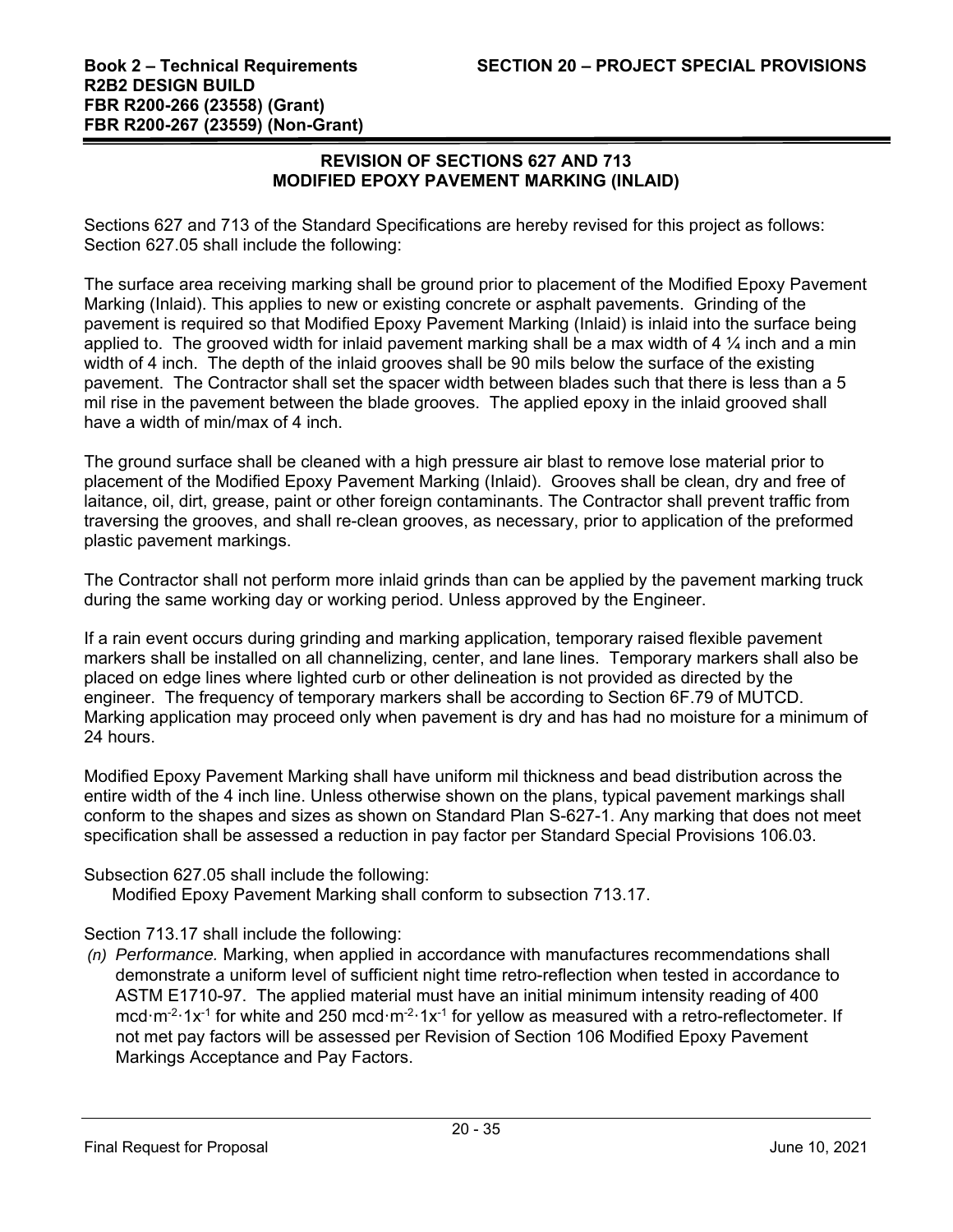## **REVISION OF SECTIONS 627 AND 713 PREFORMED THERMOPLASTIC PAVEMENT MARKING**

Section 627 of the Standard Special Provisions is hereby revised for this project as follows:

Subsection 627.09 (a) shall include the following:

(a) *Application.* An epoxy resin primer shall be applied to any existing surface (concrete, asphalt, existing markings, etc.) prior to the application of any new preformed thermoplastic, plastic pavement marking. The epoxy resin primer shall conform to CDOT Standard Specifications subsection 708.07. Primer shall be required for all markings used including markings that manufacture does not require a primer. Primer and application will not be measured and paid for separately, but shall be included in the work.

Surface shall be dry and free of dirt, dust, chemicals, and/or significant oily substances. Application procedures for Portland concrete pavement shall be as described above except a compatible primer sealer shall be applied before application of marking to assure proper adhesion.

Subsection 627.09 shall include the following:

(c) *Inlaid Preformed Thermoplastic Pavement Marking.* Shall be done for Xwalk and Stop Lines and FHWA Exit Ramp Arrows. The grooved width shall be the pavement marking width plus 1 inch, with a tolerance of  $\pm \frac{1}{4}$  inch. The dimensions of the Xwalk marking shall 2ft x 8ft typical. The dimension of the stop bar shall be 2ft x length of need. The FHWA Exit Ramp Arrow is composed of two 10ft x 8 in and one 16.5ft x 8 in lines. The depth of the grooves shall be 130 mils ± 5 mils. Groove position shall be a minimum of 2 inches from the edge of the pavement marking to the longitudinal pavement joint. Grinding of existing preformed thermoplastic pavement marking and the inlaying of proposed preformed thermoplastic pavement marking shall not be measured and paid for separately, but shall be included in the work. Word Symbols (Arrows), shall be Preformed Thermoplastic Pavement Marking.

Grooving shall not be performed on bridge decks.

The preformed thermoplastic pavement marking shall be inlaid on new and existing pavements as shown in the Contract. The material shall be capable of use for patching worn areas of the same type according to the manufacturer's recommendations.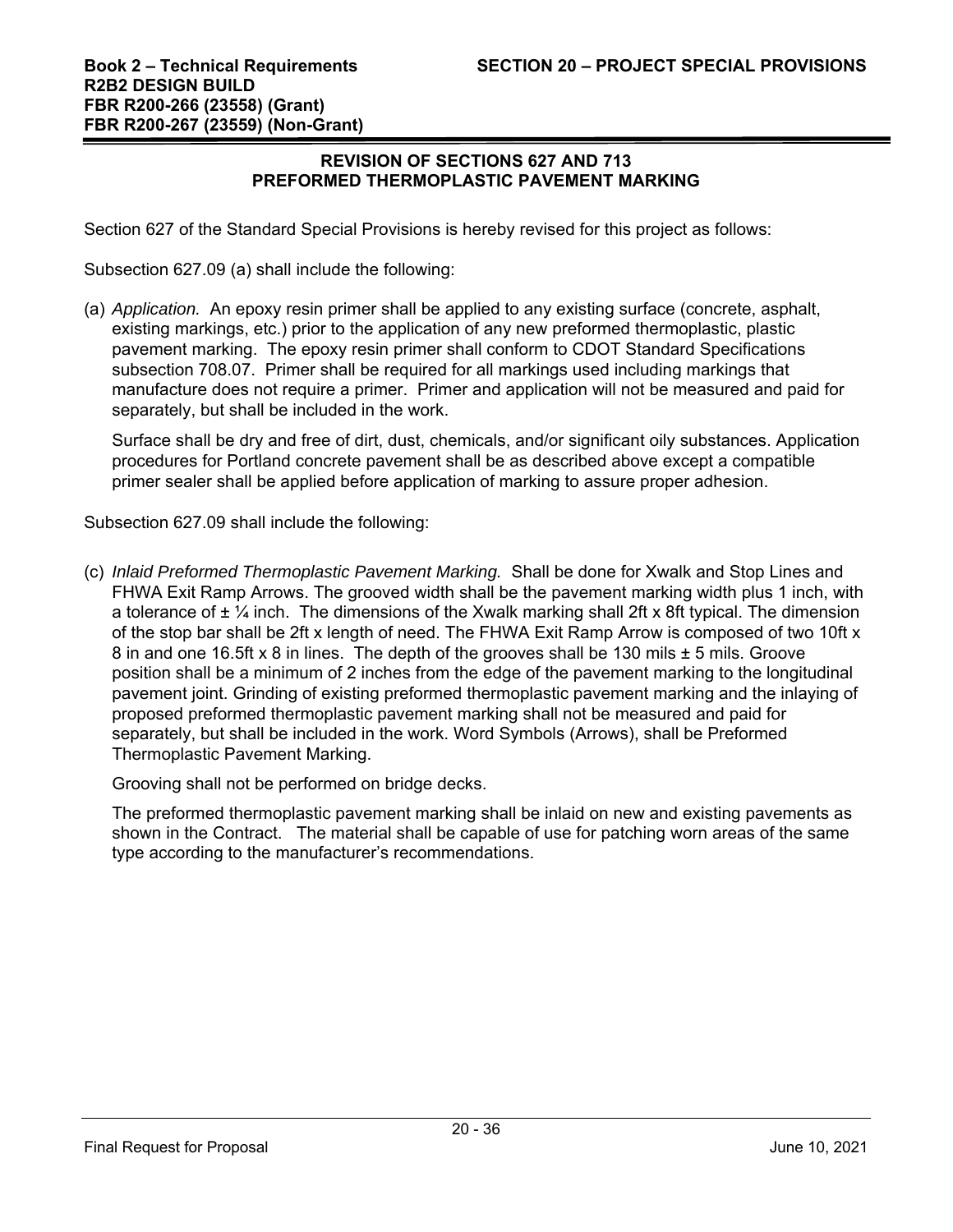## **2 REVISION OF SECTION 627 AND 713 PREFORMED THERMOPLASTIC PAVEMENT MARKING**

Subsection 713.14 (a) shall include the following:

*(a) General.* Material such as lines, legends, or symbols shall be capable of being affixed to HMA or PCC pavements. Marking shall be capable of conforming to pavement contours, breaks, and faults etc. by the use of the normal heat of a propane torch. Marking shall be capable of withstanding the actions of traffic at normal pavement

temperatures. Marking shall have resealing characteristics such that it is capable of fusing with itself and previously applied thermoplastic pavement markings when heated with the torch.

Subsection 713.14 shall include the following:

*(c) Performance.* Marking, when applied in accordance with manufactures recommendations shall demonstrate a uniform level of sufficient night time retro-reflection when tested in accordance to ASTM E1710-97. The applied material must have an initial minimum intensity reading of 500 mcd $\cdot$ m<sup>-2</sup> $\cdot$ 1x<sup>-1</sup> for white and 300 mcd $\cdot$ m<sup>-2</sup> $\cdot$ 1x<sup>-1</sup> for yellow as measured with a retro-reflectometer.

The top surface of the stencils (the same side as the factory applied surface beads) shall have an indicator system for the contractor to properly gauge the correct amount of heat to apply during installation. The indicator system shall have a positive visual indication, such as beads changing color or indents closing together, when the material has reached the correct installation temperature. The indicator system must also provide a positive, visual indication if the material has not reached the correct installation temperature.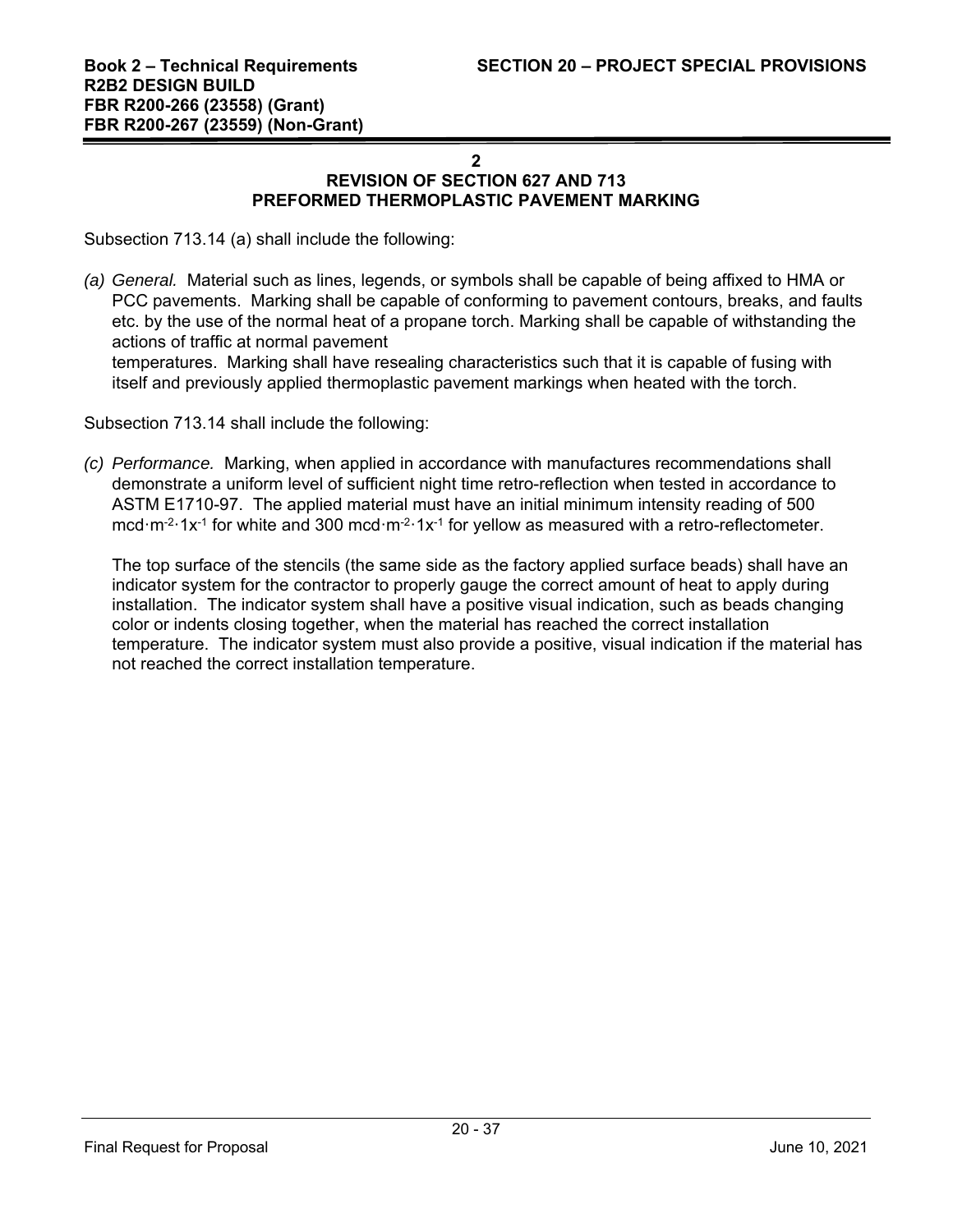## **REVISION OF SECTION 624 DRAINAGE PIPE**

Subsection 624.03 shall include the following:

Joint systems irrigation systems, cross drains, and storm drains shall be watertight. Testing of joints shall be performed by the Contractor in accordance with approved methods. Should any section of irrigation system, cross drains, and/or storm drains fail to meet the test requirements, it shall be corrected at the Contractor's expense.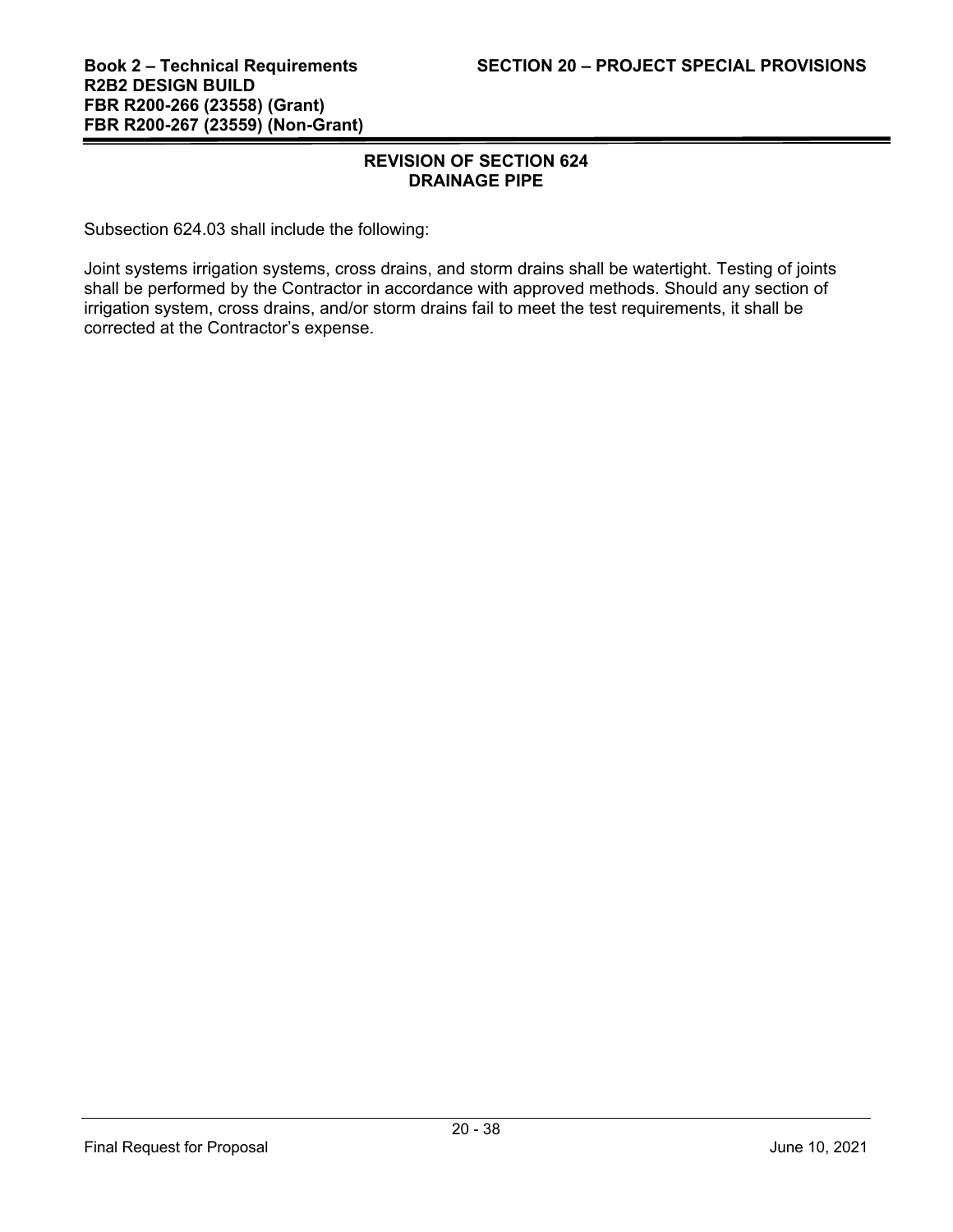## **REVISION OF SECTION 630 IMPACT ATTENUATOR (TEMPORARY)**

Section 630 of the Standard Specifications is hereby revised for this project to include the following:

#### **DESCRIPTION**

This work consists of furnishing, installing, certifying, moving, repairing, maintaining, and removing temporary impact attenuators in accordance with these specifications and in conformity with the lines and details shown on the plans or established.

#### **MATERIALS**

Each impact attenuator shall be selected from the Crash Cushion and End Treatment Application Chart as listed in the *Safety Selection Guide* on the CDOT Design and Construction Project Support web site. Impact attenuators shall conform to the requirements of the manufacturer and be capable of bidirectional shielding of the objects detailed and located on the plans. A sand barrel array will not be permitted.

If the posted speed limits of the construction zone are 45 miles per hour or less, the impact attenuator shall comply with the crash test requirements contained in NCHRP Report 350 (only applicable for impact attenuators developed prior to 2011) or MASH (acceptable for all impact attenuators), TL-2. For posted speed limits in the construction zone greater than 45 miles per hour, the attenuator shall meet the requirements of TL-3.

## **CONSTRUCTION REQUIREMENTS**

 The site shall be prepared to receive the impact attenuator by filling, excavating, smoothing, constructing the paved foundation pad, installing approved transition and anchoring, and all other work necessary for the proper installation of the attenuator.

The impact attenuator shall be fabricated and installed in accordance with the manufacturer's recommendations. The Contractor shall provide a copy of the manufacturer's installation instructions and parts list to the Engineer prior to installation of the device.

Each installation shall be supervised and certified as correct upon completion by a representative of the device manufacturer or by an employee of the Contractor who is a certified installer. The certified installer shall have completed device training and shall be registered with the manufacturer as a certified installer. The Contractor shall submit all appropriate documentation to validate that the certified installer has completed device training and has been registered with the manufacturer as a certified installer.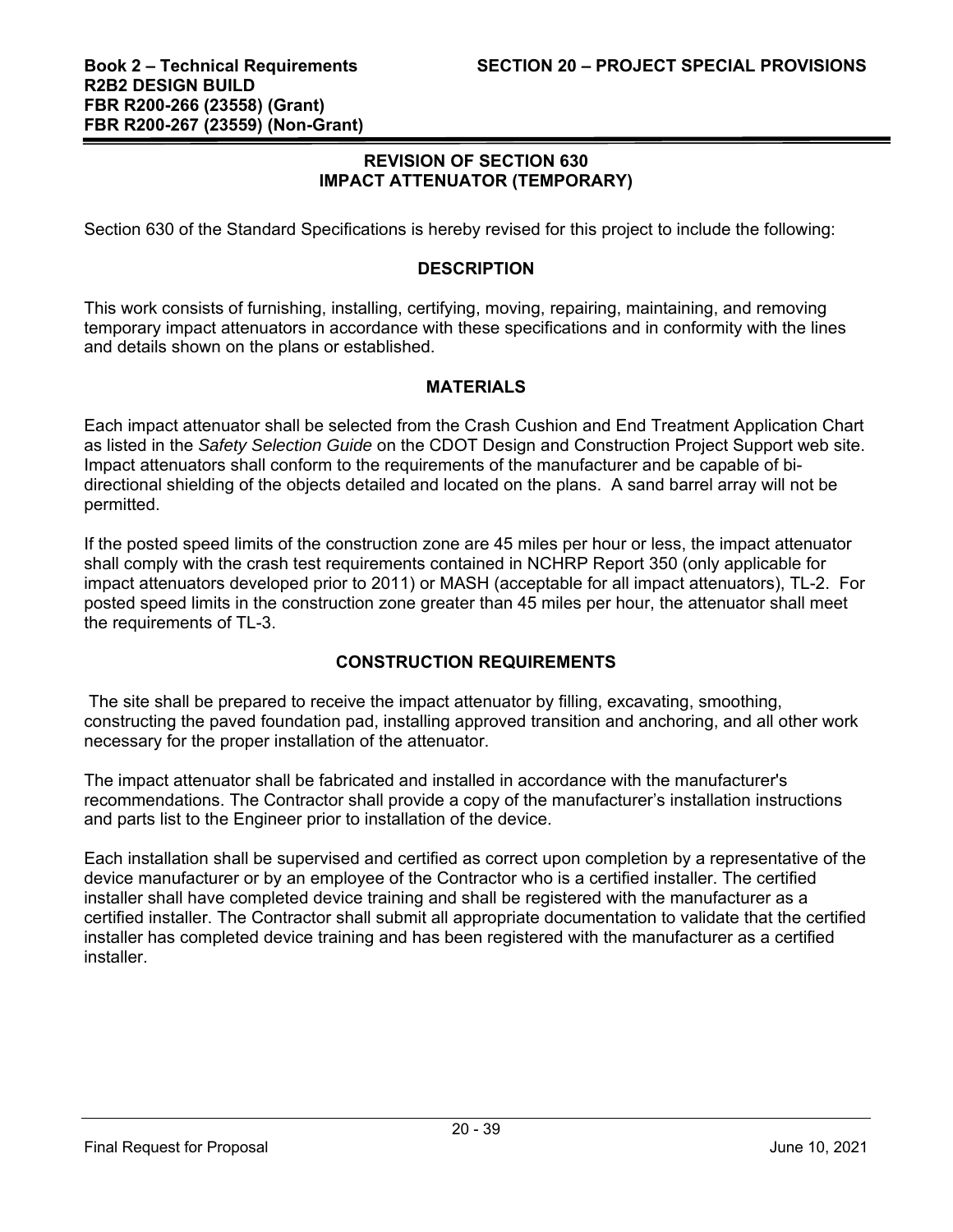#### **REVISION OF SECTION 630 PORTABLE MESSAGE SIGN PANEL**

Section 630 of the Standard Specifications is hereby revised for this project as follows:

Subsection 630.01 shall include the following:

This work includes furnishing, operating, and maintaining a portable message sign panel.

Add subsection 630.031 immediately following subsection 630.03 as follows:

**630.031 Portable Message Sign Panel.** Portable message sign panel shall be furnished as a device fully self-contained on a portable trailer, capable of being licensed for normal highway travel, and shall include leveling and stabilization jacks. The panel shall display a minimum of three - eight character lines. The panel shall be a dot-matrix type with an LED legend on a flat black background. LED signs shall have a pre-default message that activates before a power failure. The sign shall be solar powered with independent back-up battery power. The sign shall be capable of 360 degrees rotation and shall be able to be elevated to a height of at least five feet above the ground measured at the bottom of the sign. The sign shall be visible from one-half mile under both day and night conditions. The message shall be legible from a minimum of 750 feet. The sign shall automatically adjust its light source to meet the legibility requirements during the hours of darkness. The sign enclosure shall be weather tight and provide a clear polycarbonate front cover.

Solar powered message signs shall be capable of operating continuously for 10 days without any sun. All instrumentation and controls shall be contained in a lockable enclosure. The sign shall be capable of changing and displaying sign messages and other sign features such as flash rates, moving arrows, etc.

Each sign shall also conform to the following:

- (1) In addition to the onboard solar power operation with battery back-up, each sign shall be capable of operating on a hard wire, 100-110 VAC, external power source.
- (2) All electrical wiring, including connectors and switch controls necessary to enable all required sign functions shall be provided with each sign.
- (3) Each sign shall be furnished with an operating and parts manual, wiring diagrams, and trouble-shooting guide.
- (4) The portable message sign shall be capable of maintaining all required operations under Colorado mountain-winter weather conditions.
- (5) Each sign shall be furnished with an attached license plate and mounting bracket.
- (6) Each sign shall be wired with a 7-prong male electric plug for the brake light wiring system.

Subsection 630.13 shall include the following:

The portable message sign panel shall be on the project site at least 2 weeks prior to the start of active roadway construction. Maintenance, storage, operation, relocation to different sites during the project, and all repairs of portable message sign panels shall be the responsibility of the Contractor.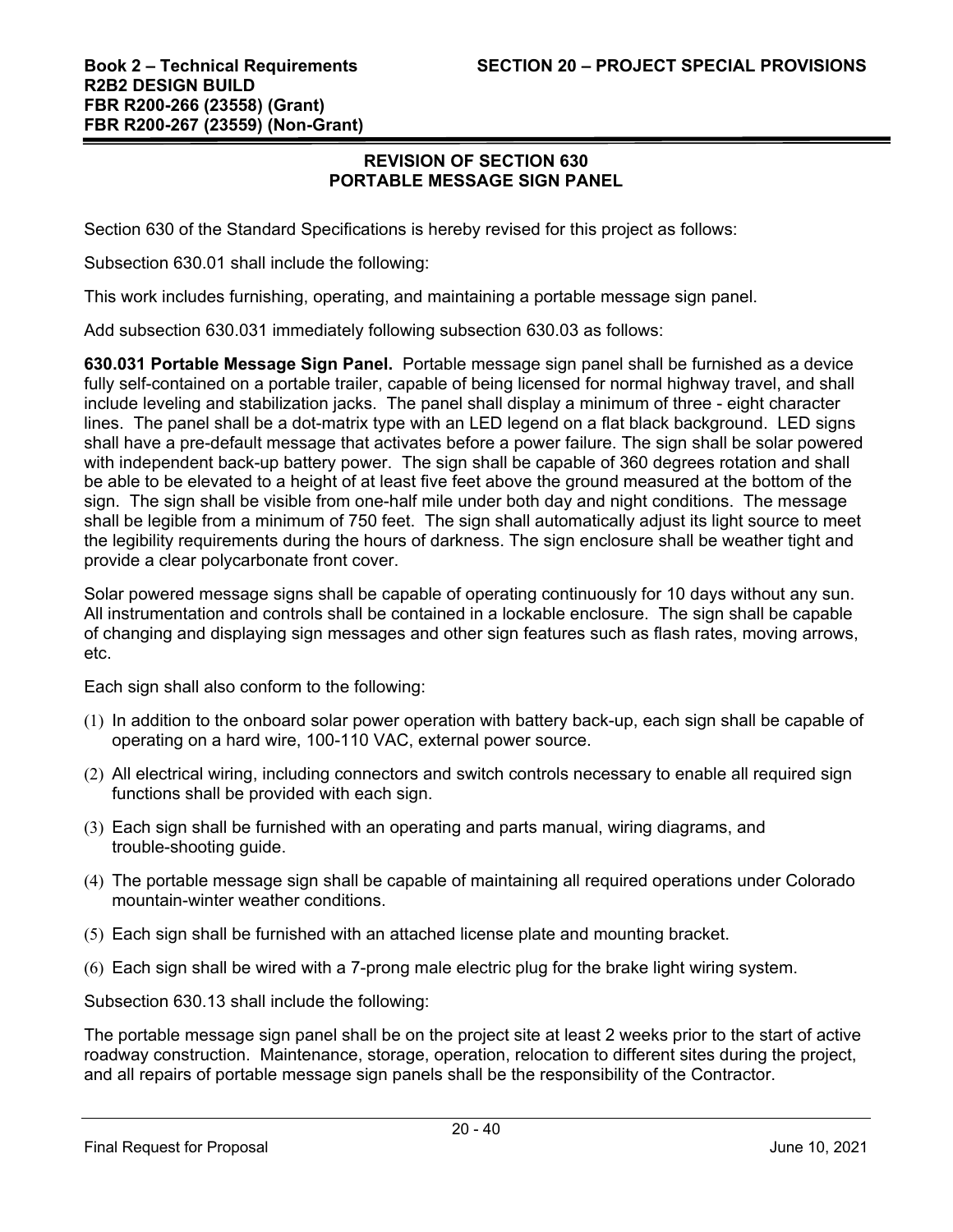# **2 REVISION OF SECTION 630 PORTABLE MESSAGE SIGN PANEL**

Subsection 630.15 shall include the following:

Portable message sign panels will be measured one of the two following ways:

- (1) By the actual number of days each portable message sign is used on the project as approved by the Engineer.
- (2) By the maximum number of approved units in use on the project at any one time.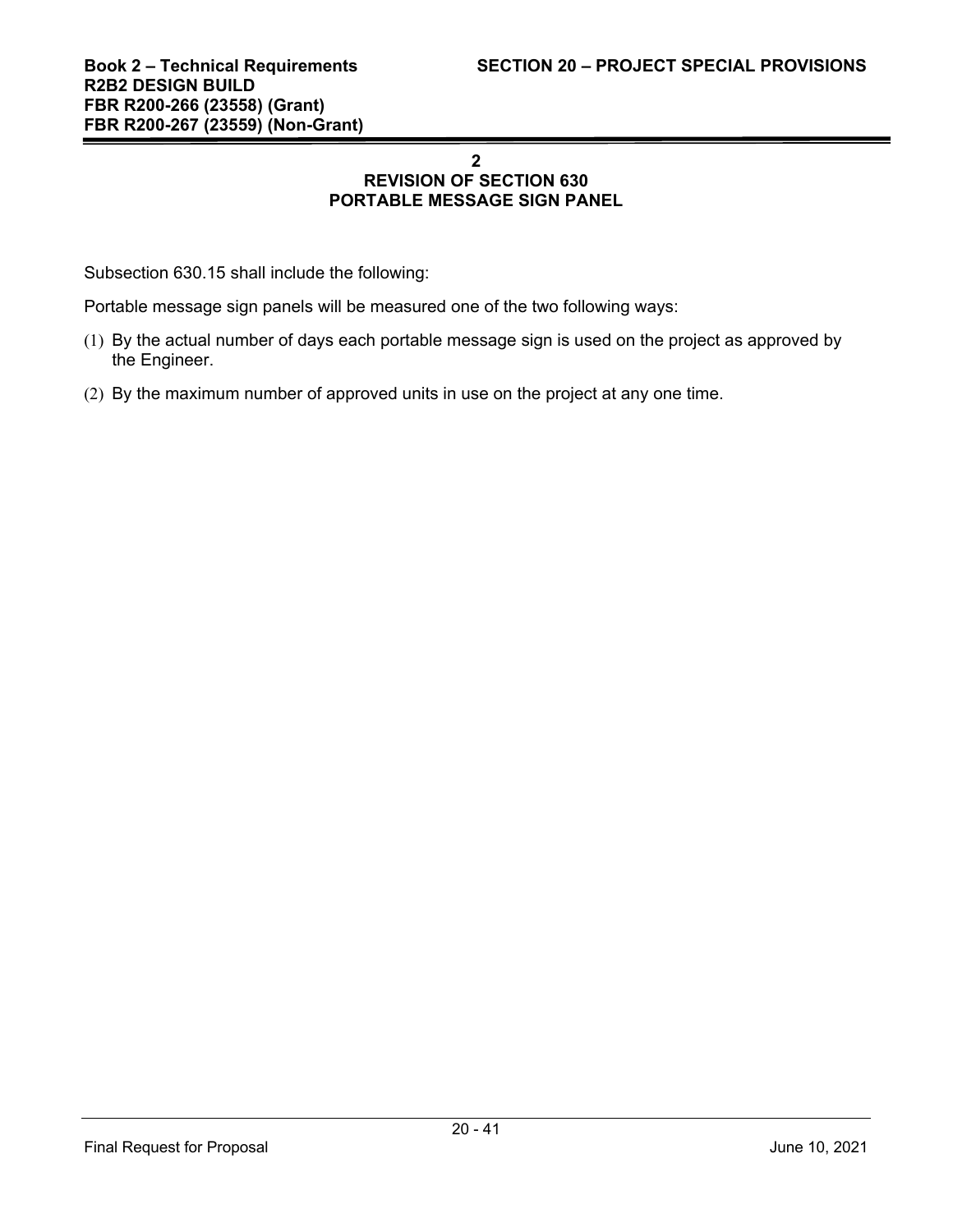#### **REVISION OF SECTION 630 TRAFFIC SIGNAL (TEMPORARY)**

Section 630 of the Standard Specifications is hereby revised for projects as follows:

In subsection 630.01 shall include the following:

This work consists of furnishing and installing, temporary, portable traffic signals to control one lane alternating traffic as shown on the Contractor's approved plans or MHTs. The work includes, all equipment, labor, signage and materials to install and maintain a complete and operational system that accommodates the variations in traffic flow and removal of the installation.

The Contractor shall develop a maximum of six traffic signal timing plans for each structure segment based on current traffic count data, for review and approval by CDOT and shall be responsible for implementing the timing and maintaining the traffic signals. Timing plans shall include provisions for weekend and weekday traffic variations and provide sufficient clearance time for vehicles through the work zone.

Subsection 630.04 shall include the following:

Portable temporary traffic signal units shall be portable trailers, licensed for normal highway travel and capable of travel at speeds up to 65 MPH. Portable units shall include stabilizing jacks and shall be stable in winds of 100 MPH. The Traffic Signal (Temporary) shall consist of a pair of portable traffic signals capable of radio communication, microwave or video vehicle detection for actuation, hardwire or CDOT approved interconnect method, multiple timing plans, manual operation and a paging or cell phone system capable of verifying and resetting the system operation. The interconnection system shall provide communication between the units within a one mile range. The power system can utilize either a direct power source to a local power line or solar power source. The signals shall operate by connection to a local power line with a transfer switch connecting the load to the power line when energized and disconnecting from the power line when power fails and connecting to the solar or generator power operation with battery back-up that will provide a minimum of five days of continuous operation. The Contractor may elect to go with a generator or solar powered system with a backup battery life of 10 days. The backup battery life shall be checked daily. All electrical wiring, including connectors and switch controls necessary to allow all signal functions required by the specification shall be provided with each system. Each system shall include an operating and parts manual, wiring diagrams, and trouble-shooting guide. Lenses and reflectors for the signal shall be of a type as described in ITE Technical Bulletin No. 1. The cantilevered signal faces shall be 12" and include louvered backing plates. Each unit shall have a locking device to ensure the cantilevered signal faces remain in position.

The portable traffic signal system shall be capable of maintaining all required operations under Colorado mountain-winter weather conditions. The portable temporary traffic signal shall be capable of operating for extended periods of time in severe weather conditions including temperatures ranging from -40 to 120 degrees Fahrenheit. The Contractor shall provide a half day of training on usage, maintenance and repair of the portable temporary traffic signal for up to six persons designated by CDOT.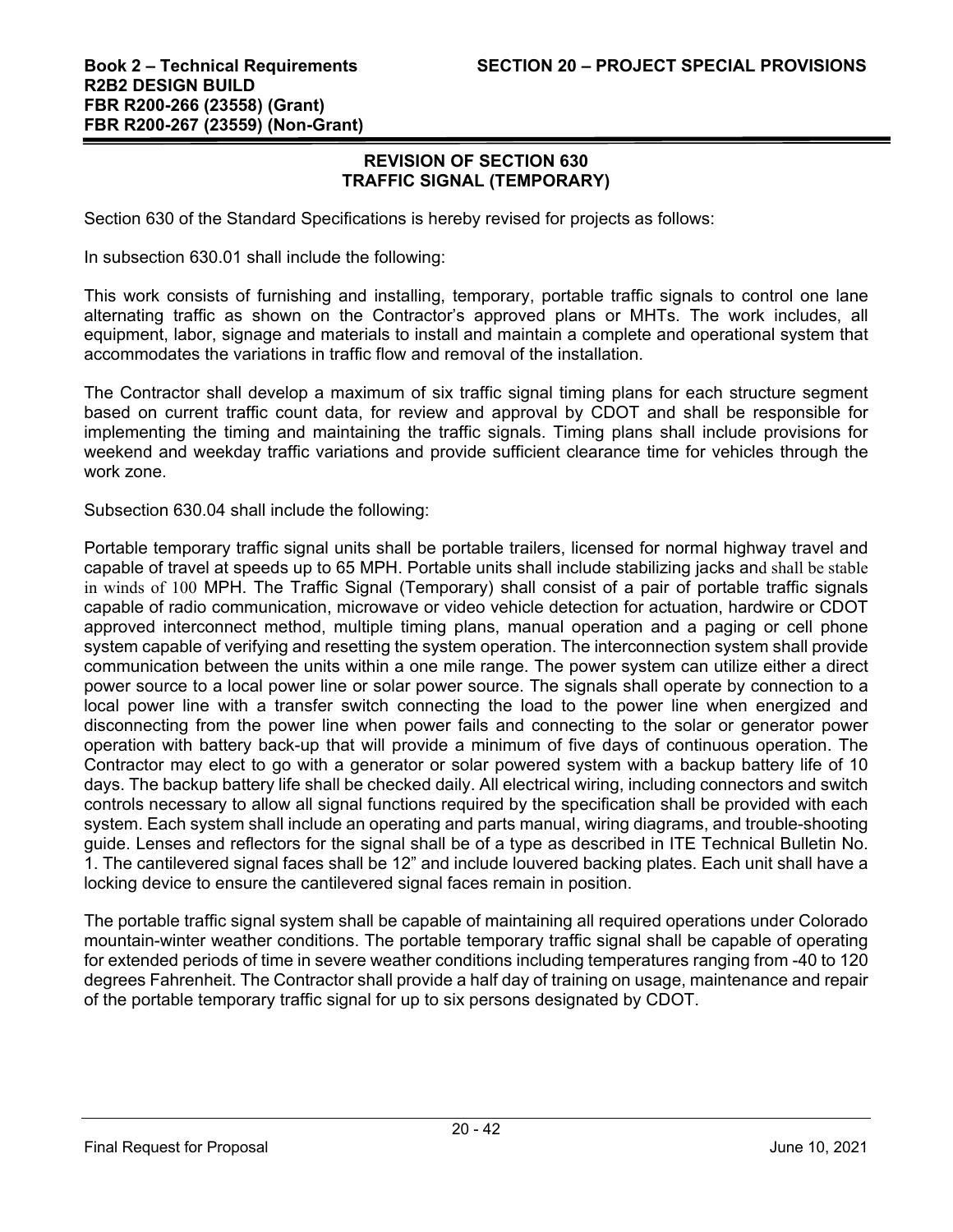## **2 REVISION OF SECTION 630 TRAFFIC SIGNAL (TEMPORARY)**

The Traffic Signal (Temporary) shall be in satisfactory operating condition prior to installation. The Contractor shall demonstrate the satisfactory operating condition by operating the system prior to closing the road to one lane of traffic. The Traffic Signal (Temporary) shall be replaced at the Contractor's expense if the unit fails to operate satisfactorily to the Engineer and shall be retested until a satisfactorily operating Traffic Signal (Temporary) is obtained and installed. The unit shall be kept in satisfactory operating condition for the duration of its use. The unit shall remain in place or remain available until all the work is completed at each location that requires one- lane operation or as deemed necessary by the Engineer. The Traffic Signal (Temporary) shall include adequate spare parts and a source of replacement components such that the system is in operation continuously. Subsection 630.10 shall include the following:

(4) MHT's detailing the portable traffic signals for one-lane alternating traffic, shall follow the MUTCD Typical Application -12 in Chapter 6 and shall include provisions for the CDOT prequalified traffic signal contractor to be onsite during initial operation until traffic is serviced to the satisfaction of CDOT. The signal systems shall also be checked a minimum of daily for proper operation. Vehicle queue lengths shall not exceed 1000 feet and queued vehicles should clear the signal within two (2) cycles. The Contractor shall be on-site wherever Traffic Signal (Temporary) are used during both Friday and Sunday afternoons from 12 pm to 8 pm, or as directed by CDOT, during the first month of one-lane alternating traffic for observation, maintenance and troubleshooting, including timing plan adjustments and queue dissipation by manual override. If issues continue beyond the first month, the contractor shall be onsite as listed above, until the issues are resolved to the satisfaction of CDOT. The Contractor shall also provide two signs (24 inches x 36 inches) that shall be placed near each signal that provides a 7-day, 24 hour number that can be called if the signal malfunctions.

If the signal loses power, switches to flashing mode, or fails for any reason, the Contractor shall respond within two hours and establish traffic control with the use of flaggers. Flagger control of the site shall remain in place until the Traffic Signal (Temporary) system has been restored and demonstrates satisfactory operations.

Flaggers shall control traffic during the initial turn on of the signal. The flaggers shall remain on standby for 2 hours after the signal is turned on and operating properly.

Signal timing information shall be included with the MHT, and shall include phasing, green, yellow and red interval time at a minimum.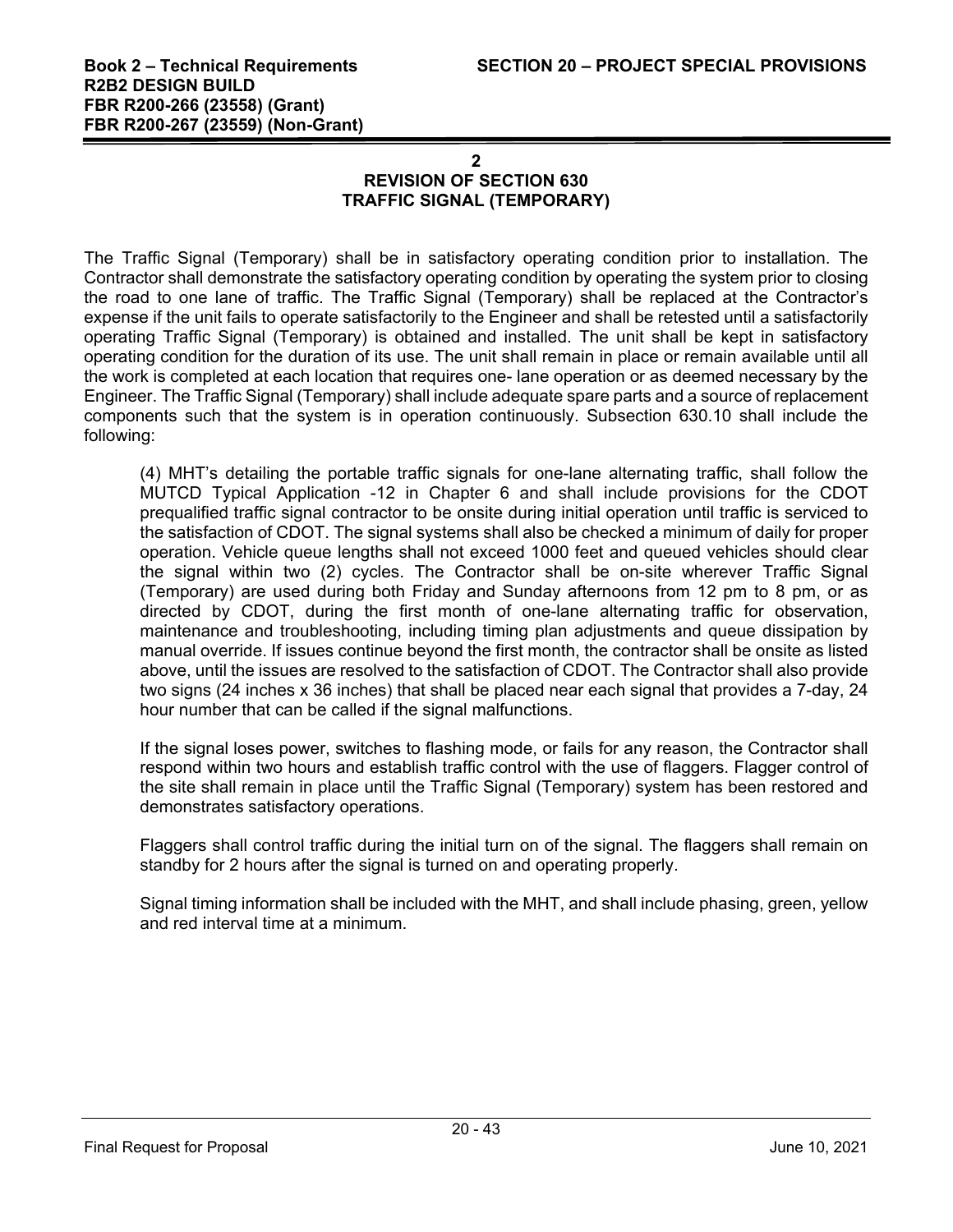## **REVISION OF SECTION 630 NIGHT WORK LIGHTING**

Section 632 is hereby added to the Standard Specifications for this project as follows:

## **DESCRIPTION**

**632.01** This work consists of furnishing, installing, operating, maintaining, moving, adjusting, and removing lighting to illuminate construction work spaces for night work. Night work will be defined as work performed between 30 minutes before sunset and 30 minutes after sunrise.

## **MATERIALS AND EQUIPMENT**

**632.02** The Contractor shall provide lighting for night work in the activity area work space where construction equipment, workers on foot, or both are present. The workspace is that portion of the roadway closed to road users, or outside of the roadway, set aside for workers, equipment and materials performing contract work. The work space may be stationary or may move as the work progresses.

Illumination may be accomplished by using a combination of portable lights, floodlights, equipment mounted lights, or other lighting methods that will provide the required minimum lighting intensity. Light fixtures that are mounted on the construction equipment shall have a secure connection to minimize vibration and ensure that the view of the equipment operator is not obstructed. Portable lights shall be aimed either generally parallel or perpendicular to the roadway, aimed downward towards the work to avoid glare to oncoming drivers.

In the event of any failure of the lighting system, the construction operation shall be discontinued until the required level of illumination is restored. Delays due to insufficient lighting levels are the responsibility of the Contractor. Existing street and highway lighting shall not eliminate the need for the Contractor to provide work area lighting. Vehicle headlights shall not be permitted as the sole means of illumination while working.

**632.03 Portable Generator and Inverter Generator***.* The Contractor shall provide a portable generator, inverter generator, or both as needed to power the added equipment mounted lights on motorized equipment if the existing power supply on the equipment is insufficient to power the added lights. Fuel tank capacity and availability of fuel on site shall be sufficient to permit uninterrupted operation throughout the planned shift. All power sources shall be equipped with a ground-fault circuit interrupter. The generator shall be placed or temporarily mounted on the equipment without obstructing access onto the equipment or the view of the operator.

**632.04 Light Meter.** The Contractor shall furnish a light meter for use by the Engineer. The meter shall have a digital display calibrated to NIST standards, shall be cosine and color corrected with an accuracy of +/- 5 percent. The light meter shall remain the property of the Contractor after final acceptance.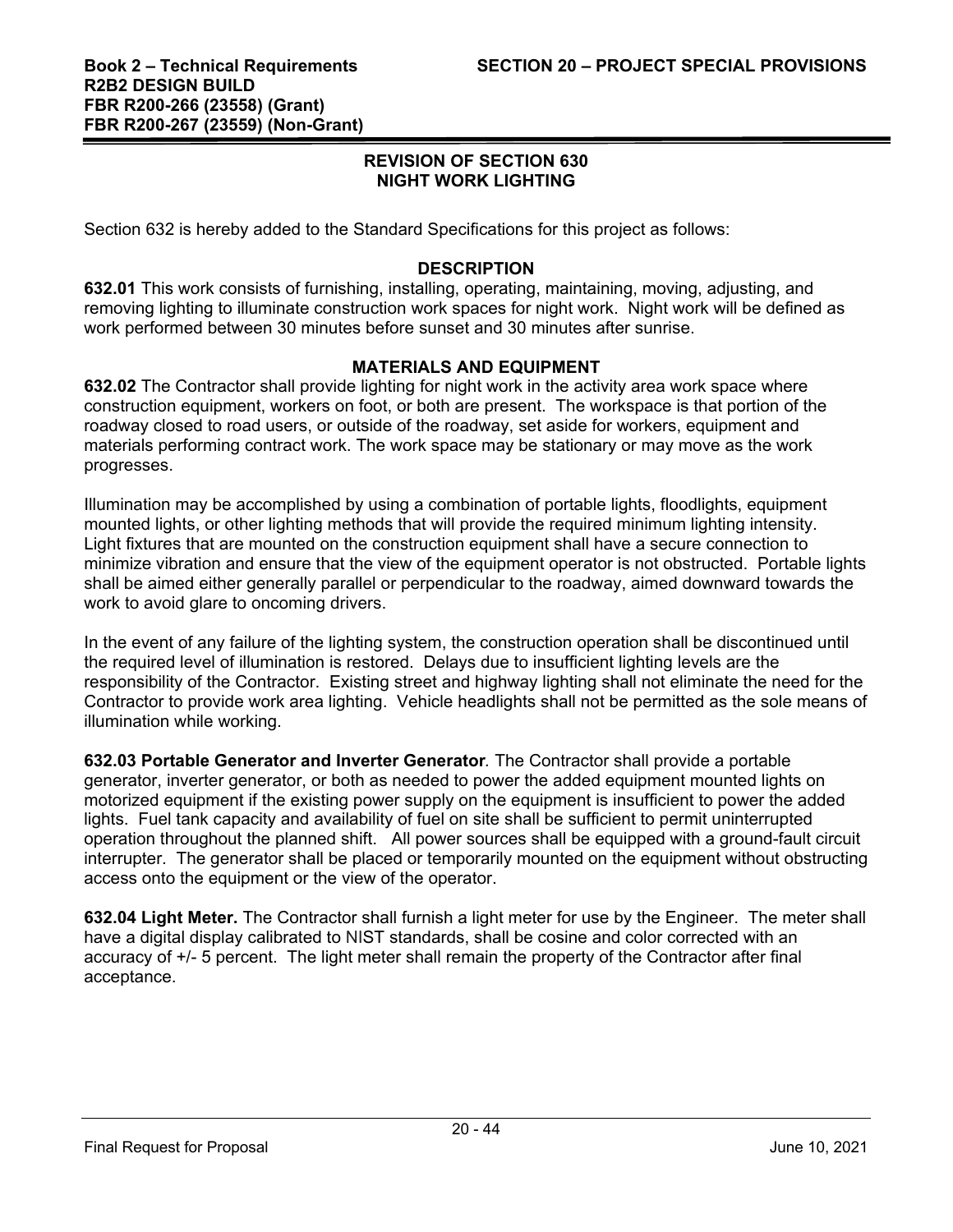**2** 

#### **REVISION OF SECTION 630 NIGHT WORK LIGHTING**

## **CONSTRUCTION REQUIREMENTS**

**632.05** Lighting for night work shall include:

- (1) Minimum lighting intensity of 5 foot candles for work space illumination.
- (2) Illuminate the stationary work space as stated in (1) above where construction equipment, workers on foot or both are present.
- (3) Light sources shall be positioned not to interfere with or impede traffic in any direction and not cause glare for motorists or onto adjacent properties whenever possible. The Contractor shall make adjustments, use visors or shields, or both to minimize glare.
- (4) Illumination for mobile operations within a closed travel lane with traffic control devices will be defined as 25 feet in front of and behind and 5 feet to each side of each piece of moving equipment.
- (5) Workers performing materials testing for either mobile or stationary operations shall have their work space illuminated as stated in (1) above. For concrete operations at night, the Contractor shall illuminate the designated concrete truck washout location including the access and the wash out site.
- (6) Workers on foot, performing work within a moving work space (i.e. striping layout/installation, surveying, etc.) shall wear ANSI approved high visibility apparel and headwear for Class 3 risk exposure including vest, Class E pants or leg gaiters, and reflective tape on hard hats.
- (7) Portable light towers and lights mounted on stands shall be sturdy and free-standing without the aid of guy wires or bracing. Minimum illumination levels as stated in (1) above shall be maintained at a distance of 5 feet on all sides of stationary equipment with either equipment mounted or free standing lights.
- (8) The Contractor shall ensure that all pieces of equipment have operating lights to illuminate operator's controls, backhoe and loader buckets, and illuminate the equipment reach limits around rotating equipment. (i.e. the paving machine shall have illumination for the hopper, auger, and screed areas.)
- (9) The TCS vehicle shall have the rear of the truck illuminated while installing, maintaining, and removing traffic control devices unless sufficient lighting levels exist with stationary lights.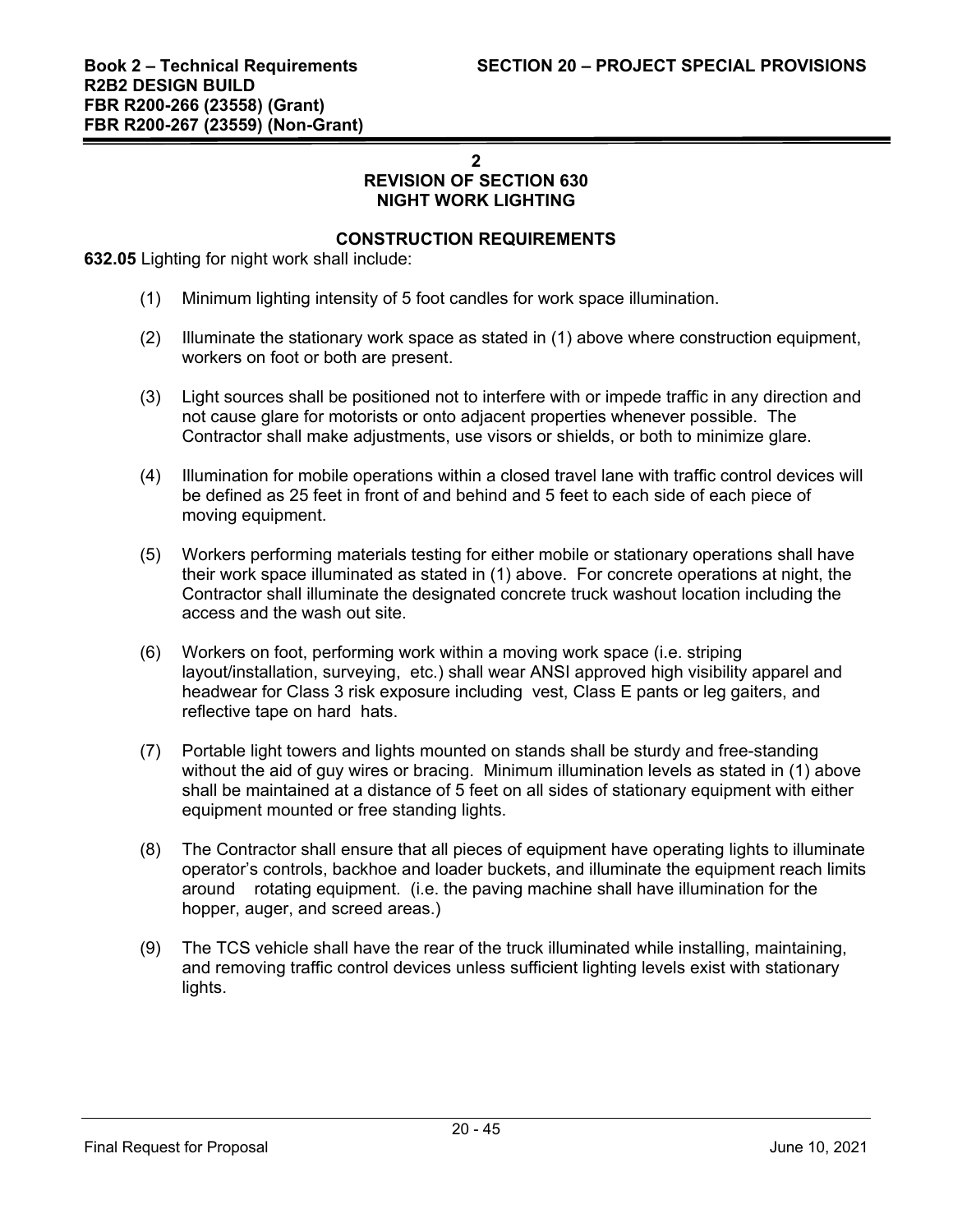# **3 REVISION OF SECTION 630 NIGHT WORK LIGHTING**

(10) The Contractor shall maintain a uniformity ratio no greater than 5:1 over the work space. Uniformity ratio is the ratio of average to minimum horizontal illuminance within the work space. The uniformity ratio shall be determined by dividing the average of all light meter measurements by the light meter measurement at the darkest spot within the illuminated area. The limits for checking the uniformity ratio for moving operations within the closed travel lanes will be limited to the 25 feet in front of and behind and 5 feet to each side of each piece of moving equipment.

**632.06 Night Work Lighting Plan.** The Contractor shall submit a lighting plan to the Engineer for review signed by the Contractor's designated person three days in advance of the Preconstruction Conference. The lighting plan shall appropriately describe the work and include the following:

- (1) Layout drawing and supplemental narrative showing light locations, equipment mounted lights, and configuration including both typical spacing and lateral placement for each work activity.
- (2) Tabulation of lights for those lights that are included within the Night Work Lighting pay item. Lights included in the tabulation such as tower lights, lights mounted on stands and lighting mounted to mobile equipment (not original equipment lights) but those additional equipment mounted lights or portable lights that provide the 25 feet in front and behind illumination zone shall have catalog cuts giving the specific brand names, model numbers, lamp type and wattage.
- (3) Narrative description of those operations where workers will be on foot in a moving work space.
- (4) Details of hoods, visors, louvers, shields or other means to be used to minimize glare.

The plan shall be revised and updated by the Contractor as requested by the Engineer during the progress of the work to accommodate changes to the work.

**632.07 Inspection of Lighting**. Lighting inspection by the Engineer will be performed jointly with the Contractor's designated person on a drive through the project to include (1) observation of the lighting setup to evaluate glare potential for drivers and workers and (2) light meter measurements to determine minimum illumination levels. The Contractor shall make adjustments to the lighting as needed based on the Engineer's inspection. Any corrections and deficiencies needed to provide the minimum illumination levels must be made within one hour of being notified or the Engineer is required to shut down construction.

The Engineer will take light meter measurements to verify the minimum lighting levels using a light meter provided by the Contractor during the night work shift. Light meter readings will be

Final Request for Proposal June 10, 2021